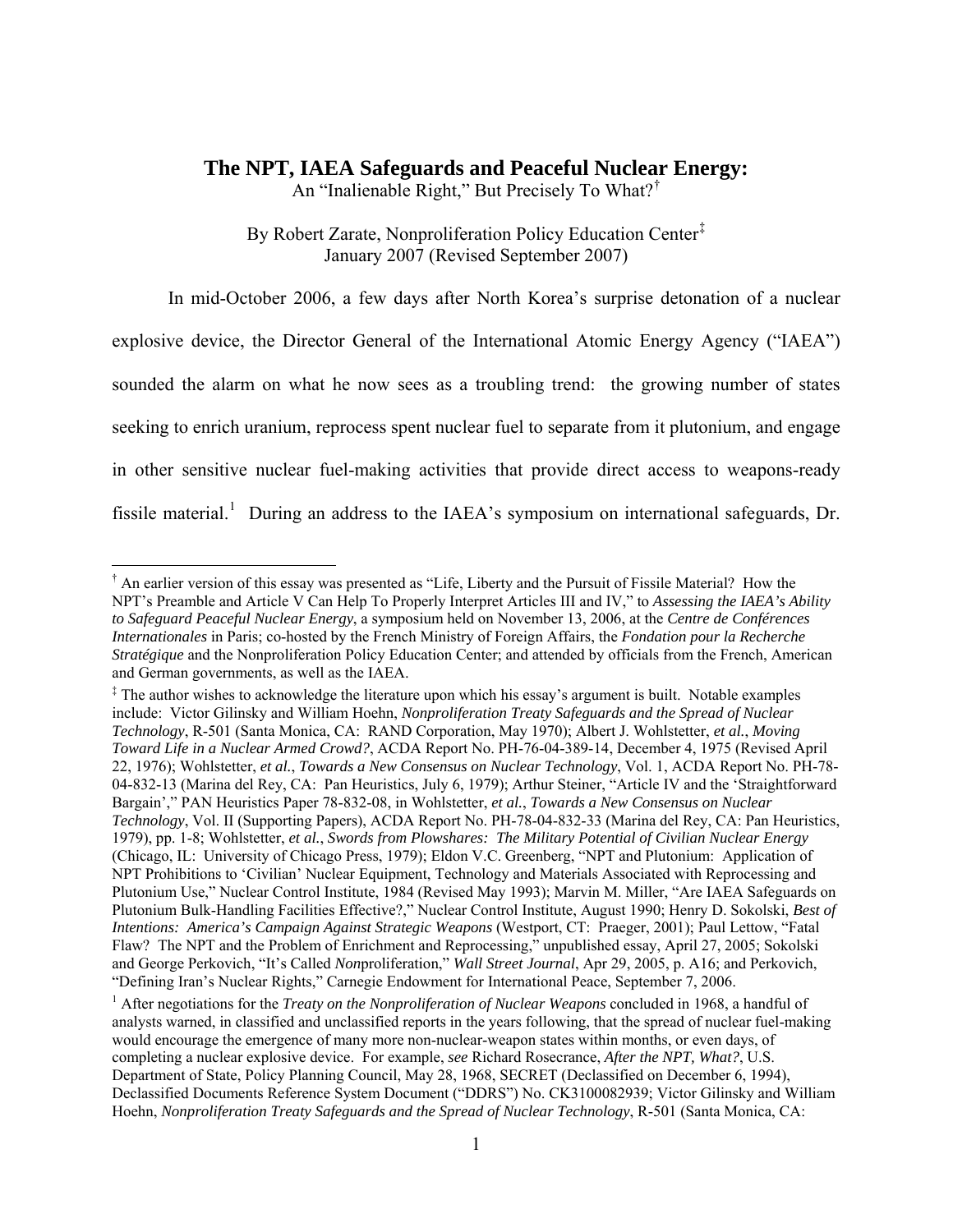Mohamed ElBaradei acknowledged that nuclear fuel-making "creates many new challenges, both for the international community and for [the Agency], because verifying enrichment facilities or reprocessing facilities is quite difficult, and the so-called conversion time"—that is, the time required to convert fissile material for use in a nuclear explosive device—"is very short."<sup>[2](#page-1-0)</sup> Then, in a moment of candor, the IAEA Director General went so far as to say that when non-nuclear-weapon states become nuclear fuel-makers, then "we are dealing with what I call *virtual nuclear-weapon states*."[3](#page-1-1)

As North Korea's recent nuclear detonation and Iran's ongoing nuclear intransigence demonstrate, the emergence of more nuclear fuel-making states—of what ElBaradei now calls *virtual nuclear-weapon states*—not only challenges the continuing relevance of the *Treaty on the Nonproliferation of Nuclear Weapons* ("Nuclear Nonproliferation Treaty" or "NPT")[4](#page-1-2) and the IAEA safeguards system, but also threatens the security of the many nuclear-weapon states and non-nuclear-weapon states that participate in the NPT-IAEA safeguards system. For if a non-

RAND Corporation, May 1970); and Albert Wohlstetter, *et al.*, *Moving Toward Life in a Nuclear Armed Crowd?*, PH-76-04-389-14, final report to the U.S. Arms Control and Disarmament Agency ("ACDA"), Contract No. ACDA/PAB-263, (Los Angeles, CA: PAN Heuristics, December 4, 1975 [Revised April 22, 1976]). 2

<span id="page-1-0"></span><sup>&</sup>lt;sup>2</sup> Dr. Mohamed ElBaradei, "Addressing Verification Challenges," Statement of the IAEA Director General to the *Symposium on International Safeguards*, Vienna, Austria, October 16, 2006 <available at <http://www.iaea.org/NewsCenter/Statements/2006/ebsp2006n018.html>>. The author of this essay attended the symposium.

<span id="page-1-1"></span><sup>3</sup> *Ibid.* ElBaradei's arguments about what he now terms *virtual nuclear-weapon state*s are similar to those that Albert Wohlstetter and colleagues made in studies on the military potential of civilian nuclear energy that were conducted for various U.S. government agencies in the 1970s. For example, as Wohlstetter and company argued in a 1979 report to the Arms Control and Disarmament Agency:

If, in fact, technological transfers can bring a "nonnuclear weapons state" within weeks, days or even hours of the ability to use a nuclear explosive, [then] *in the operational sense* that "nonnuclear weapon state" will have nuclear weapons. The point is even more fundamental than the fact that effective safeguards [according to the IAEA] mean timely warning. A necessary condition for timely warning is that there be a substantial elapsed time. But if there is no substantial elapsed time before a government may use nuclear weapons, [then] in effect it has them.

*See* Albert Wohlstetter, Gregory Jones and Roberta Wohlstetter, *Why the Rules Have Needed Changing*, Part I of II in *Towards a New Consensus on Nuclear Technology*, Vol. 1, PH-78-04-832-33, a summary report prepared for ACDA, Contract No. AC7NC106, (Los Angeles, CA: Pan Heuristics, July 6, 1979), pp. 36-37.

<span id="page-1-2"></span><sup>4</sup> *Treaty on the Non-Proliferation of Nuclear Weapons*, July 1, 1968 (entered into force on March 5, 1970), 21 U.S.T. 483, 729 U.N.T.S. 161. (Hereinafter "NPT.")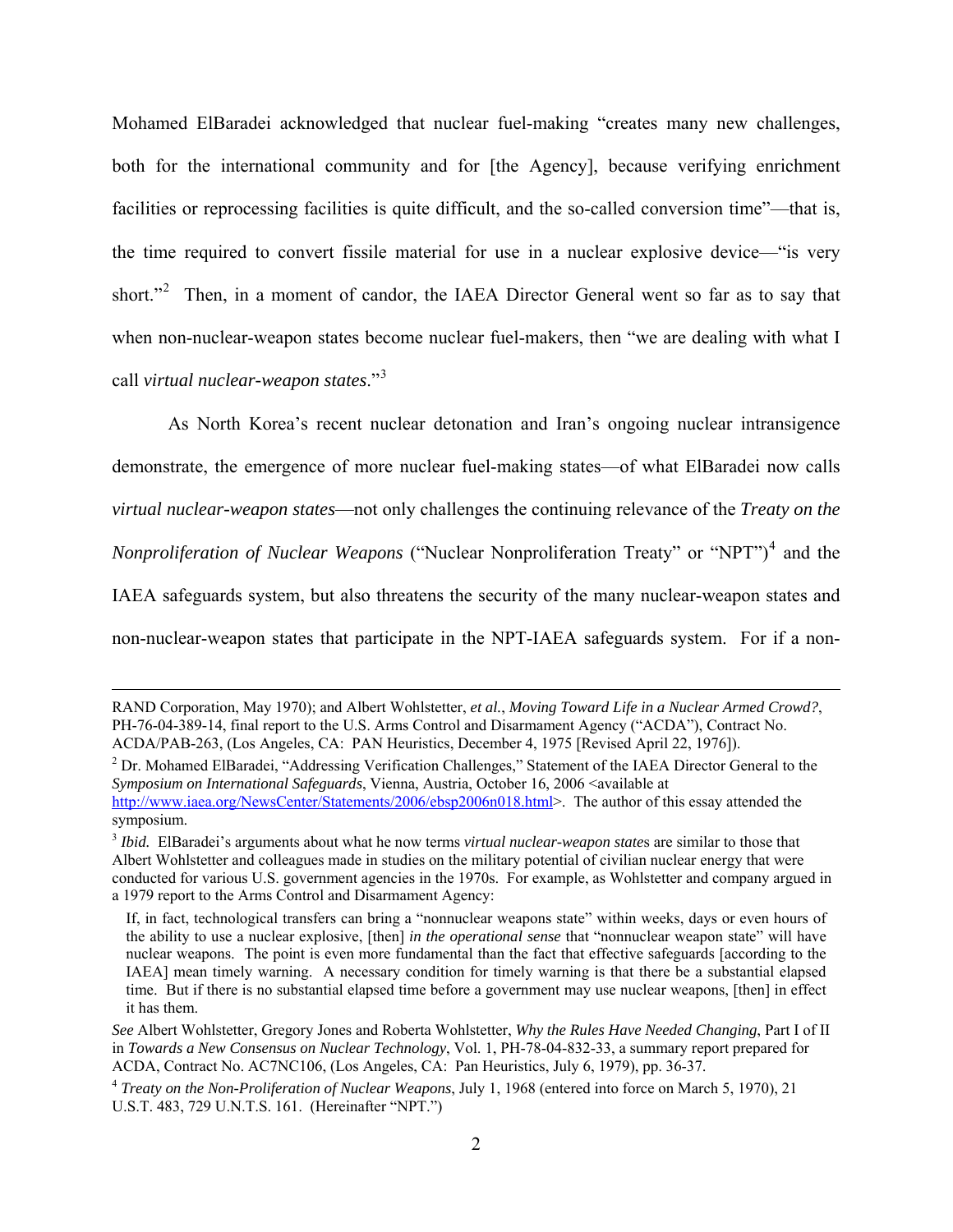nuclear-weapon state has acquired nuclear fuel-making capabilities sufficient to produce and accumulate stocks of fissile material, principally highly enriched uranium or separated plutonium, then that state has cleared *the* most difficult and crucial obstacle on the path to building its first nuclear explosive device. That is why then-Secretary-General of the United Nations Kofi Annan drew attention to what he called the "Janus-like character" of enrichment, reprocessing and other nuclear fuel-making technologies in May 2005, during the quadrennial NPT review conference. As Annan argued,

The [nonproliferation] regime will not be sustainable if scores more States develop the most sensitive phases of the fuel cycle and are equipped with the technology to produce nuclear weapons on short notice—and, of course, each individual State which does this only will leave others to feel that they must do the same. This would increase all the risks—of nuclear accident, of trafficking, of terrorist use, and of use by States themselves.<sup>[5](#page-2-0)</sup>

The extent to which the Nuclear Nonproliferation Treaty precludes—or should be interpreted as precluding—"the most sensitive phases of the fuel cycle" remains unclear, however. On the one hand, the NPT's Articles I and II articulate the fundamental, corresponding and overriding obligations of the legally-recognized nuclear-weapon signatories and nonnuclear-weapon signatories, the *sine qua non* obligations which make this treaty a nonproliferation treaty.<sup>[6](#page-2-1)</sup> On the other hand, the NPT's Article IV recognizes both the "inalienable right" of signatories to "nuclear energy for peaceful purposes without discrimination

<span id="page-2-0"></span><sup>&</sup>lt;sup>5</sup> Kofi Annan, "Secretary-General's Address to the Nuclear Non-Proliferation Treaty Review Conference," New York, NY, May 2, 2005 <available at [http://www.un.org/apps/sg/sgstats.asp?nid=1427>](http://www.un.org/apps/sg/sgstats.asp?nid=1427).

<span id="page-2-1"></span><sup>&</sup>lt;sup>6</sup> Article I of the NPT states:

Each nuclear-weapon State Party to the Treaty undertakes not to transfer to any recipient whatsoever nuclear weapons or other nuclear explosive devices or control over such weapons or explosive devices directly, or indirectly; and not in any way to assist, encourage, or induce any non-nuclear-weapon State to manufacture or otherwise acquire nuclear weapons or other nuclear explosive devices, or control over such weapons or explosive devices.

Article II states:

Each non-nuclear-weapon State Party to the Treaty undertakes not to receive the transfer from any transferor whatsoever of nuclear weapons or other nuclear explosive devices or of control over such weapons or explosive devices directly, or indirectly; not to manufacture or otherwise acquire nuclear weapons or other nuclear explosive devices; and not to seek or receive any assistance in the manufacture of nuclear weapons or other nuclear explosive devices.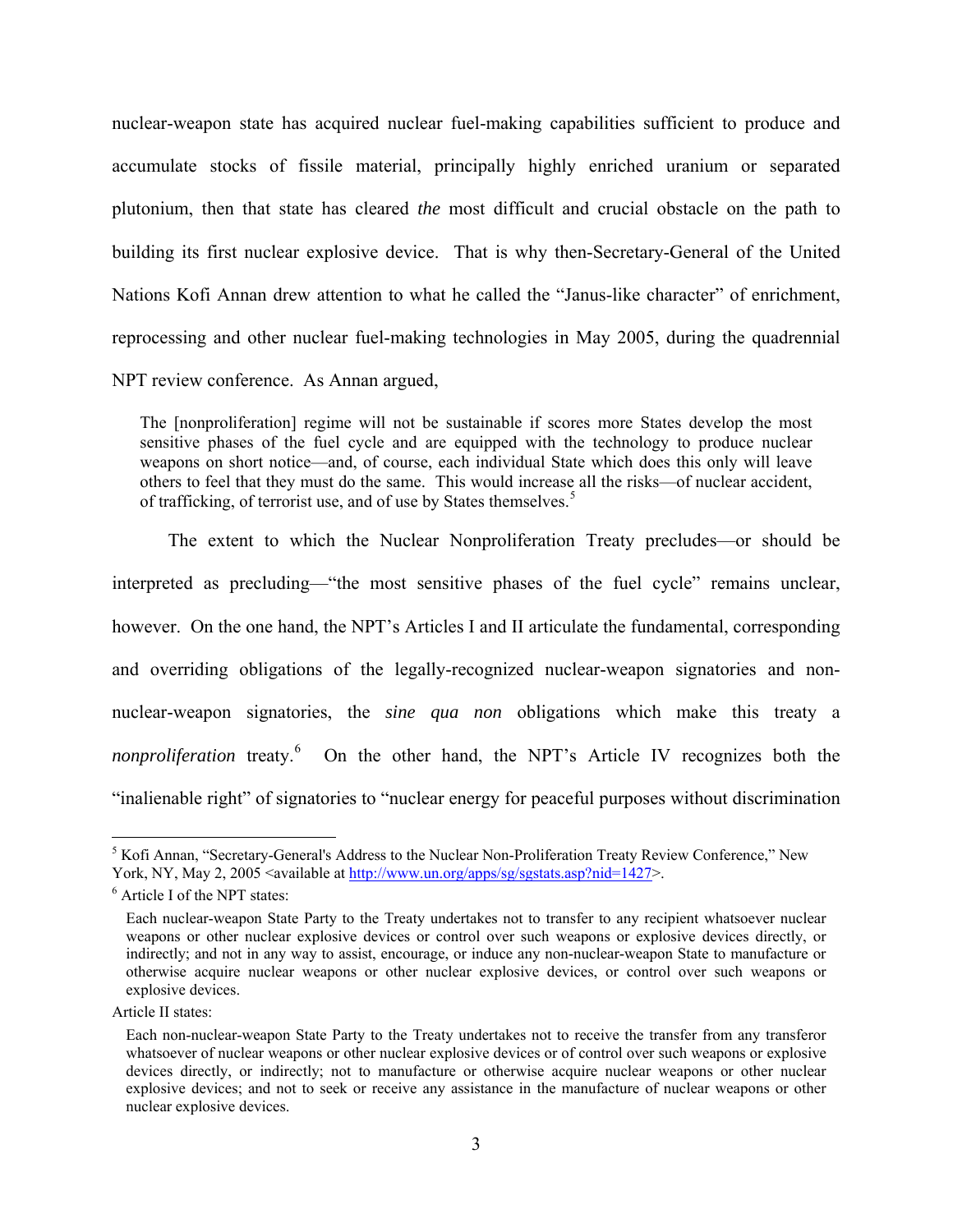and in conformity with articles I and II," as well as the right of signatories "to facilitate" and "participate in" the "fullest possible exchange of equipment, materials and scientific and technological information for the peaceful uses of nuclear energy. $\frac{1}{2}$  In this context, precisely what Articles I and II prohibit, and when and how these prohibitions should apply to Article IV and the most weapons-relevant civilian applications of nuclear technology, continue to be a matter of heated debate.

Although Article IV never explicitly mentions enrichment, reprocessing and other nuclear fuel-making activities, some governments nevertheless interpret Article IV as implicitly recognizing the specific or *per se* right of signatories to any nuclear technological activities that can be conceivably labeled "peaceful"—short of actually inserting fissile material into a nuclear explosive device. $8$  Under this interpretation, all that is required is that a non-nuclear-weapon signatory, in accordance with the NPT's Article III, conclude a comprehensive safeguards agreement with the IAEA; that the IAEA administer safeguards on the nuclear materials

1

<span id="page-3-0"></span><sup>&</sup>lt;sup>7</sup> Article IV of the NPT states:

<sup>1.</sup> Nothing in this Treaty shall be interpreted as affecting the inalienable right of all the Parties to the Treaty to develop research, production and use of nuclear energy for peaceful purposes without discrimination and in conformity with Articles I and II of this Treaty.

<sup>2.</sup> All the Parties to the Treaty undertake to facilitate, and have the right to participate in, the fullest possible exchange of equipment, materials and scientific and technological information for the peaceful uses of nuclear energy. Parties to the Treaty in a position to do so shall also co-operate in contributing alone or together with other States or international organizations to the further development of the applications of nuclear energy for peaceful purposes, especially in the territories of non-nuclear-weapon States Party to the Treaty, with due consideration for the needs of the developing areas of the world.

<span id="page-3-1"></span><sup>&</sup>lt;sup>8</sup> For example, a number of Non-Aligned Movement ("NAM") governments that are signatories of the NPT argued in the 2006 NAM summit's non-legally-binding final document that: "each country's choices and decision in the field of peaceful uses of nuclear energy should be respected without jeopardizing its policies or international cooperation agreements and arrangements for peaceful uses of nuclear energy and its fuel-cycle policies." *See*  Fourteenth Summit Conference of the Heads of State or Government of the Non-Aligned Movement, *Final Document*, NAM 2006/Doc.1/Rev.3, September, 16, 2006, para. 95 <available at <http://www.cubanoal.cu/ingles/docadoptados/docfinal.htm>>.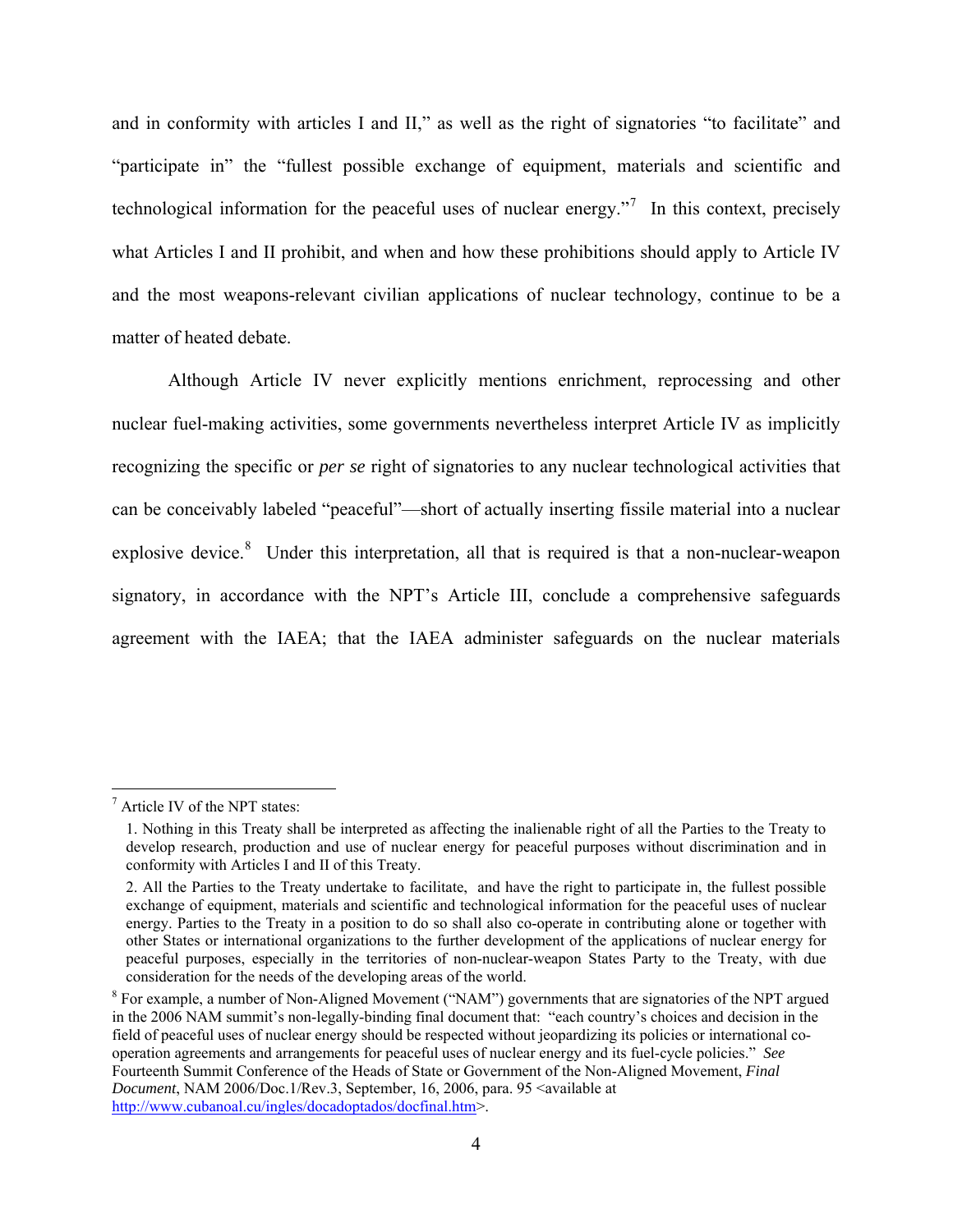involved in the civilian nuclear activities of the signatory; and that the signatory be in full compliance with its NPT and IAEA safeguards obligations.<sup>[9](#page-4-0)</sup>

The Islamic Republic of Iran has pushed the *per se* right interpretation of Article IV much further. In 2003, the IAEA became aware of the broad range of sensitive nuclear materials and technologies that the Iranian government had concealed from the Agency for nearly two decades.<sup>[10](#page-4-1)</sup> Iran subsequently failed to cooperate fully and transparently with IAEA inspectors as they attempted, for over two years, to reconstruct the shrouded history of the Islamic Republic's nuclear program and ensure the absence of undeclared nuclear activities in Iranian territory.<sup>[11](#page-4-2)</sup> In response, the IAEA Board of Governors found Iran to be in noncompliance with its NPT and IAEA safeguards obligations in September 2005.<sup>[12](#page-4-3)</sup> As a consequence, the Board—and later the Security Council of the United Nations—called upon Iran to suspend all nuclear fuel-making activities until the IAEA fully resolves the many serious issues surrounding Iran's history of noncompliance.<sup>[13](#page-4-4)</sup> In rejecting any suspension, though, Iranian officials have argued that no

<span id="page-4-1"></span><sup>10</sup> *See* IAEA, *Implementation of the NPT Safeguards Agreement in the Islamic Republic of Iran*, Report by the Director General, GOV/2003/40, June 6, 2003, *esp.* paras. 32-35 <available at

<http://www.iaea.org/Publications/Documents/Board/2003/gov2003-40.pdf>>; *Implementation of the NPT Safeguards Agreement in the Islamic Republic of Iran*, Report by the Director General, GOV/2003/63, August 26, 2003, *esp.* paras. 47-53 <available at <http://www.iaea.org/Publications/Documents/Board/2003/gov2003-63.pdf>>; *Implementation of the NPT Safeguards Agreement in the Islamic Republic of Iran*, Report by the Director General, GOV/2003/75, November 10, 2003, *esp.* paras. 45-56  $\leq$  available at http://www.iaea.org/Publications/Documents/Board/2003/gov2003-75.pdf>.

<span id="page-4-2"></span><sup>11</sup> See IAEA, *Implementation of the NPT Safeguards Agreement in the Islamic Republic of Iran*, Report by the Director General, GOV/2004/83, November 15, 2004, *esp.* paras. 85-114 <available at <http://www.iaea.org/Publications/Documents/Board/2004/gov2004-83.pdf>>; and *Implementation of the NPT Safeguards Agreement in the Islamic Republic of Iran*, Report by the Director General, GOV/2005/67, September 2,

<span id="page-4-0"></span> 9 For a discussion of the NPT's Article III and its relation to the IAEA safeguards system, *see* below the section of this essay titled, "IAEA Safeguards and the NPT."

<span id="page-4-3"></span><sup>2005,</sup> esp. paras. 42-52 < available at [http://www.iaea.org/Publications/Documents/Board/2005/gov2005-67.pdf>](http://www.iaea.org/Publications/Documents/Board/2005/gov2005-67.pdf).<br><sup>12</sup> See IAEA, *Implementation of the NPT Safeguards Agreement in the Islamic Republic of Iran*, Resolution Adop by the IAEA Board of Governors, GOV/2005/77, September 24, 2005 <available at

<span id="page-4-4"></span><http://www.iaea.org/Publications/Documents/Board/2005/gov2005-77.pdf>>. 13 *See ibid*, and Security Council of the United Nations ("UNSC"), *Resolution 1696*, S/RES/1696, July 31, 2006 <available at [http://www.un.org/Docs/sc/unsc\\_resolutions06.htm](http://www.un.org/Docs/sc/unsc_resolutions06.htm)>, *Resolution 1737*, S/RES/1737, December 27, 2006 <available at [http://www.un.org/Docs/sc/unsc\\_resolutions06.htm>](http://www.un.org/Docs/sc/unsc_resolutions06.htm), and *Resolution* 1747, S/RES/1747, March 24, 2007 <available at [http://www.un.org/Docs/sc/unsc\\_resolutions07.htm>](http://www.un.org/Docs/sc/unsc_resolutions07.htm).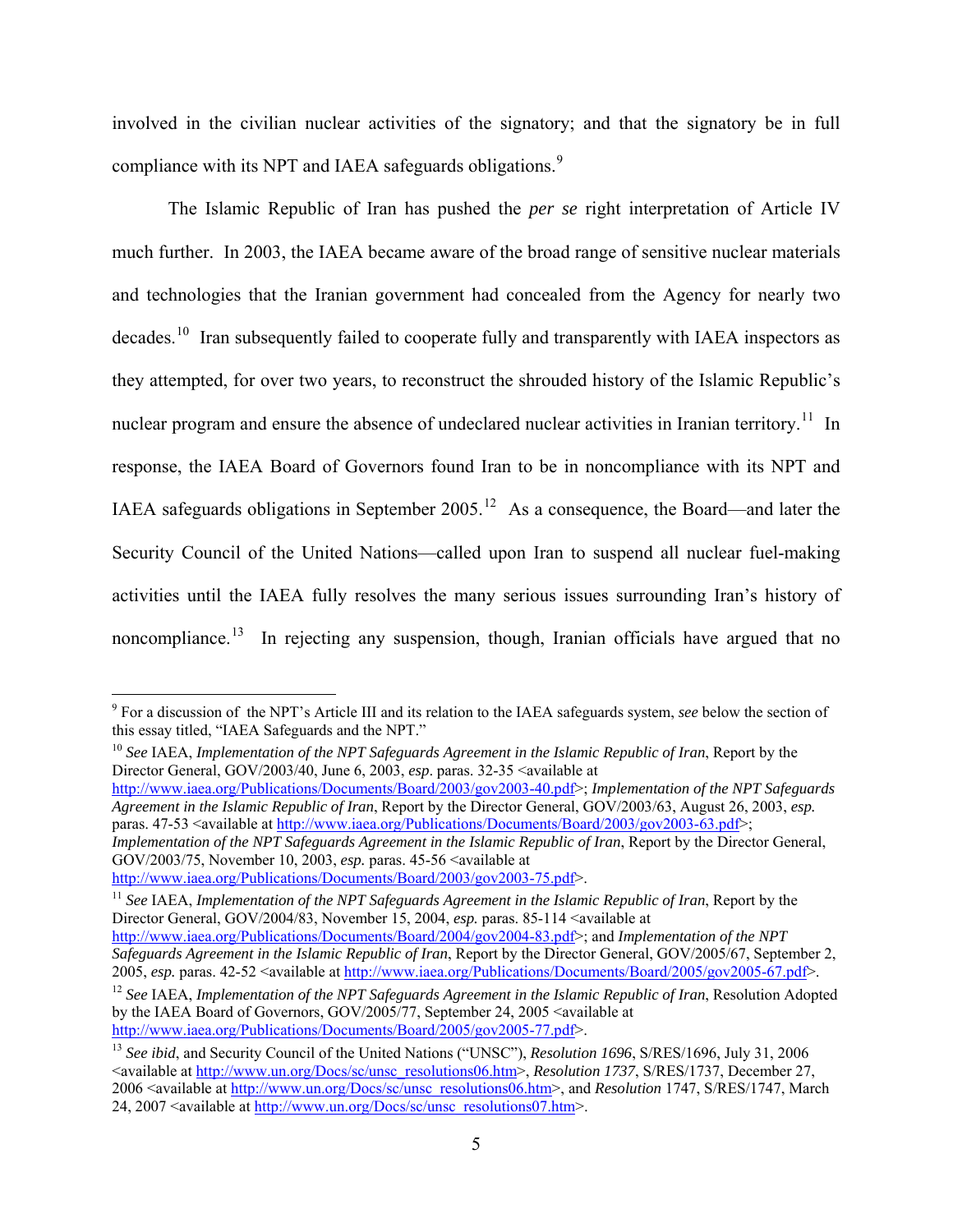circumstance whatsoever, not even a finding of noncompliance by the IAEA Board or a resolution from the UN Security Council, can limit what they interpret to be their government's "specific and undeniable right" to enrichment, reprocessing and other sensitive nuclear fuelmaking activities under the NPT. $^{14}$  $^{14}$  $^{14}$  In short, the Iranian government claims that Article IV recognizes not merely the *per se* right, but rather the *per se* right without any qualification whatsoever, of signatories to nuclear fuel-making.

Although some governments continue to insist on reading the NPT as affirming the *per se*  right—and now in Iran's case, the unqualified *per se* right—of signatories to nuclear fuelmaking, Article IV need not be interpreted as constituting a loop-hole to *virtual nuclear-weapon state* status. Indeed, the NPT can be read in a more sustainable way.<sup>[15](#page-5-1)</sup>

1

<span id="page-5-0"></span><sup>&</sup>lt;sup>14</sup> In early 2006, for example, the Iranian ambassador to the IAEA argued before the Agency's Board of Governors that his government possessed an "inalienable right [to] peaceful uses of nuclear energy, including nuclear fuel cycle and research and development, as envisaged in the Agency's Statute and the NPT." *See* "Statement by Ali Ashgar Soltanieh, Resident Representative of the Islamic Republic of Iran to the IAEA," Vienna, Austria, February 2, 2006, p. 10 <available at [http://www.iaea.org/Publications/Documents/Infcircs/2006/infcirc666.pdf>](http://www.iaea.org/Publications/Documents/Infcircs/2006/infcirc666.pdf).

Moreover, when the Iranian government rejected a mid-2006 proposal from the five permanent members of the Security Council and Germany to abandon enrichment and other nuclear fuel-making activities in exchange for political, economic and technological incentives, it asserted:

Development of [Iran's] peaceful nuclear program is based on its *specific and undeniable rights* under the NPT. [Iran] cannot accept deprivation from its legal rights in [the] development and use of peaceful nuclear energy including the fuel cycle, and continuing research and development of enrichment process as underscored in the NPT and IAEA safeguards.

*See* Islamic Republic of Iran, *Response to the Package Presented on June 6, 2006*, English translation, published by the Council on Foreign Relations on August 22, 2006, emphasis added <available at <http://www.cfr.org/publication/11432/>>.

<span id="page-5-1"></span><sup>&</sup>lt;sup>15</sup> Individual members of the U.S. government's legislative and executive branches have attempted to counter readings of the NPT that affirm a *per se* right, or unqualified *per se* right, of signatories to enrichment and reprocessing ("ENR") and other sensitive nuclear fuel-making technologies.

For example, *see* Senators Richard Lugar (R-IN) and Evan Bayh (D-IN), "A Nuclear Fuel Bank Advocated," op-ed, *Chicago Tribune*, October 22, 2006. "For too long, the Nuclear Non-Proliferation Treaty has been exploited," Lugar and Bayh wrote. "We need a new international non-proliferation standard that prevents countries from using the guise of nuclear energy to develop nuclear weapons," they added. "The dangers are so great that the world community must declare that there is no right under the Nuclear Non-Proliferation Treaty to enrich uranium or separate plutonium from spent nuclear fuel."

*See also* John R. Bolton, "The NPT: A Crisis of Non-Compliance," Statement of the Under Secretary of State for Arms Control and International Security to the Third Session of the Preparatory Committee for the 2005 Review Conference of the Treaty on the Non-Proliferation of Nuclear Weapons, New York, NY, April 27, 2004 <available at [http://www.state.gov/t/us/rm/31848.htm>](http://www.state.gov/t/us/rm/31848.htm). With respect to ENR technologies, Bolton asserted, "The Treaty provides no right to such sensitive fuel cycle technologies."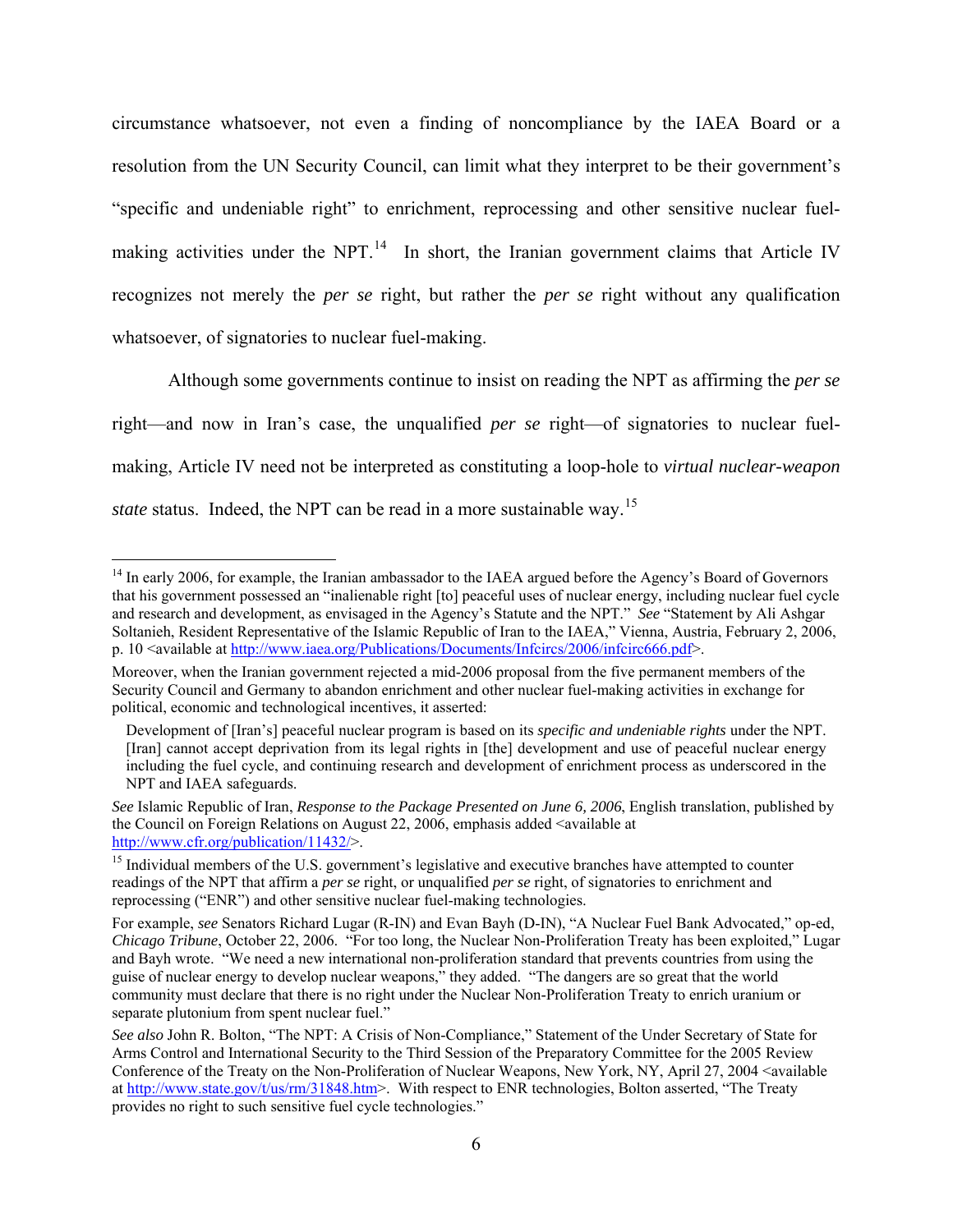### **The NPT and Loop-Holes**

Treaties demand interpretation. When governments interpret treaties, they generally adhere to a set of internationally-accepted principles that Section Three of the *Vienna Convention on the Law of Treaties* ("VCLT") seeks to codify.<sup>[16](#page-6-0)</sup> Article 31 of the VCLT identifies the primary means of interpretation as the close reading of a treaty "in good faith in accordance with the ordinary meaning to be given to the terms of the treaty in their context and in the light of [the treaty's] object and purpose."<sup>[17](#page-6-1)</sup> In addition, the VCLT's Article 32 endorses the use of "supplementary means of interpretation," such as a treaty's negotiation history and other *travaux préparatoires* ("preparatory materials"), in order to confirm an Article 31-derived interpretation, or to determine a treaty's meaning when such an interpretation "leaves the meaning ambiguous or obscure" or "leads to a result which is manifestly absurd or unreasonable."[18](#page-6-2) To the extent that governments advocating a *per se* right or unqualified *per se*  right interpretation of the Nuclear Nonproliferation Treaty's Article IV have arrived at this reading using the means of interpretation codified by the VCLT's Article 31, the VCLT's Article 32 provides a warrant for recourse to the NPT's negotiation history, at the very least, to confirm whether or not this history supports this reading.

<span id="page-6-0"></span><sup>16</sup> *Vienna Convention on the Law of Treaties*, May 23, 1969 (entered into force on January 27, 1980), 1155 U.N.T.S. 331. (Hereinafter "VCLT.")

Although the U.S. government is not a party to the VCLT, the *Restatement (Third) of Foreign Relations Law of the United States* notes that the VCLT "represents generally accepted principles and the United States has also appeared willing to accept them despite differences of nuance and emphasis." *See Restatement (Third) of Foreign Relations Law of the United States* (Washington, D.C.: American Law Institute, 1987), Part III, Ch. 3, Sec. 325, Comment a. <sup>17</sup> VCLT, Art. 31, para. 1.

<span id="page-6-1"></span>

<span id="page-6-2"></span><sup>18</sup> VCLT, Art. 32.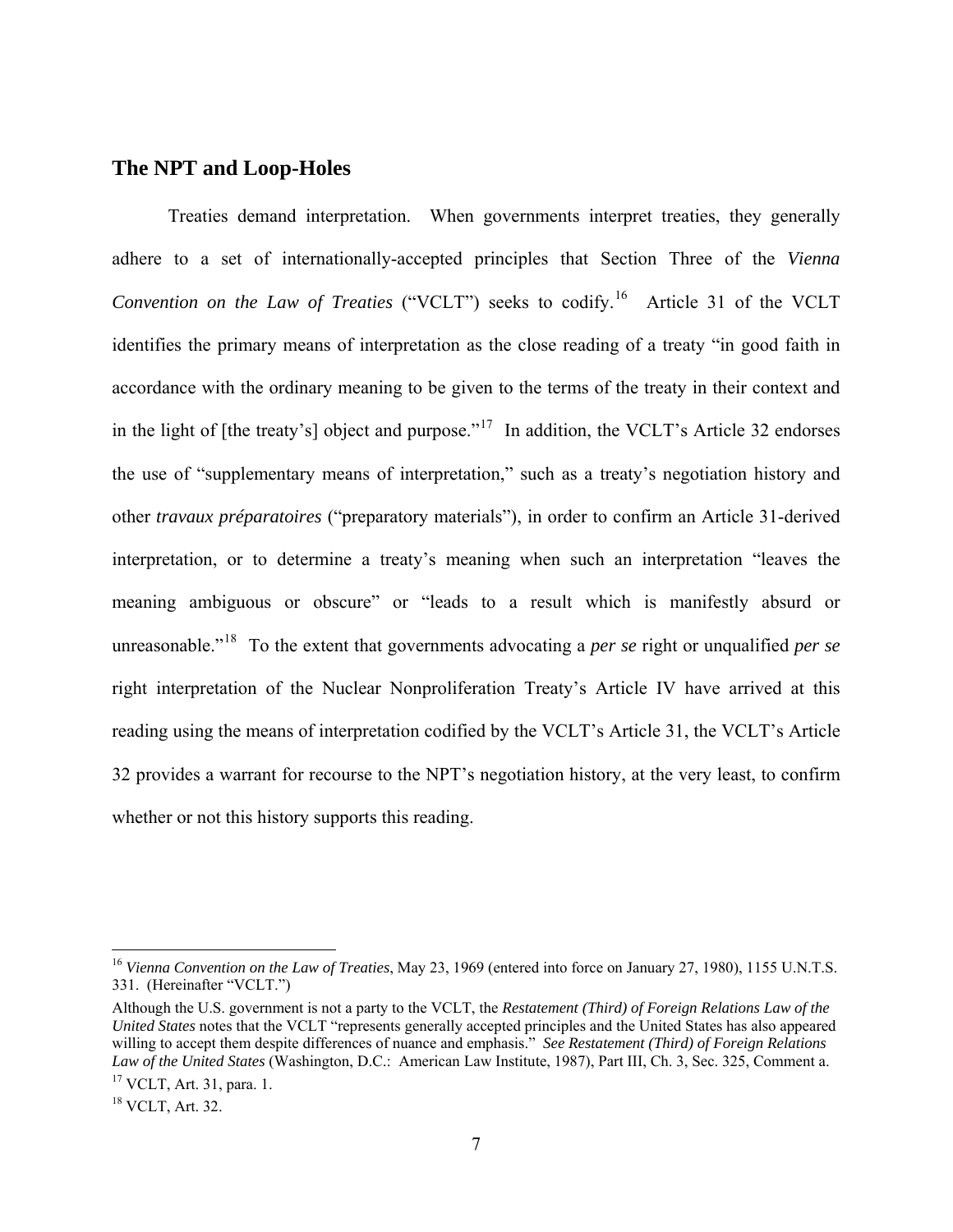The negotiations that led eventually to the NPT's conclusion took place during the mid-to-late [19](#page-7-0)60s in several multilateral and bilateral contexts.<sup>19</sup> Among the most of important of these was the Eighteen Nation Disarmament Committee ("ENDC").<sup>[20](#page-7-1)</sup> Formed in late 1961, the ENDC consisted of five states from the West: Britain, Canada, France, Italy and the U.S; five states from the Soviet bloc: Bulgaria, Czechoslovakia, Poland, Romania and the U.S.S.R; and

 $\overline{a}$ 

In addition, a number of declassified histories of the NPT negotiations, which were written from the institutional viewpoints of various U.S. government agencies, are now available. For example, *see* U.S. Arms Control and Disarmament Agency, *The U.S. Arms Control and Disarmament Agency during the Johnson Administration*, Volume I: "Summary and Analysis of Principal Developments," undated (circa 1969), CONFIDENTIAL (Declassified on Aug 21, 1992), DDRS No. CK3100005560; ACDA, *The U.S. Arms Control and Disarmament Agency during the Johnson Administration*, Volume II: "Policy and Negotiations," Part B: "Non-Proliferation of Nuclear Weapons," January 2, 1969, SECRET/NOFORN (Declassified on March 22, 1999), DDRS No. CK3100152990; and U.S. Atomic Energy Commission, *The Atomic Energy Commission during the Administration of Lyndon B. Johnson*, *November 1963-January 1969,* Volume I: "Administrative History," Part II, undated (circa 1969), SECRET (Declassified May 10, 1994), DDRS No. CK3100062802, *esp.* Chapter 9, "Negotiation of the Nonproliferation Treaty."<br><sup>20</sup> The Eighteen Nation Disarmament Committee ("ENDC") grew out of the so-called Ten Nation Committee on

<span id="page-7-1"></span>Disarmament ("TNCD"). The TNCD was formed in late 1959 through an agreement among the U.S., U.S.S.R., Britain and France. It consisted of five nations from the West: U.S. Britain, France, Canada and Italy; and five nations from the Soviet bloc: U.S.S.R., Bulgaria, Czechoslovakia, Poland and Romania. *See* "Four-Power Communiqué on Disarmament Negotiations," September 7, 1959, in U.S. Department of State, Bureau of Public Affairs, Historical Office, *Documents on Disarmament, 1945-1959*, Vol. 2 of 2, 1957-1959, Publication No. 7008 (Washington, D.C.: U.S. Government Printing Office, August 1960), pp. 1441-1442.

In late 1960, after negotiations in the TNCD had stalled, the U.S.S.R. proposed adding five states—namely, Ghana, India, Indonesia, Mexico and the United Arab Republic—to the TNCD. The United States, however, did not endorse the proposal, and instead criticized the U.S.S.R. for walking out of TNCD negotiations earlier in the year. *See* "Soviet Draft Resolution Submitted to the General Assembly: Enlargement of the Ten Nation Committee on Disarmament," September 26, 1960, in U.S. Department of State, Bureau of Public Affairs, Historical Office, *Documents on Disarmament, 1960*, Publication No. 7172 (Washington, D.C.: U.S. Government Printing Office, July 1961), pp. 250-251, and p. 250, *fn.* 1.

In mid-1961, though, the U.S. proposed to the U.S.S.R. that the TNCD be expanded to include twenty members. *See* "United States Memorandum Submitted During the Bilateral Talks with the Soviet Union: Composition of the Disarmament Forum," July 29, 1961, in U.S. Arms Control and Disarmament Agency, *Documents on Disarmament, 1961*, Publication No. 5 (Washington, D.C.: U.S. Government Printing Office, August 1962), pp. 271-273. The Soviet Union initially rejected this proposal, however. *See* "Statement by the Soviet Government on the Bilateral Talks," September 22, 1961, *ibid.*, pp. 444-458. In mid-to-late 1961, the United States nevertheless pushed this proposal in the U.N. General Assembly. *See* "Statement by the United States Representative (Stevenson) to the First Committee of the General Assembly," November 15, 1961, in *ibid.*, pp. 616-631.

<span id="page-7-0"></span><sup>19</sup> There are a number of histories of the negotiations that led to the NPT. For examples of unclassified histories, *see*  U.S. Arms Control and Disarmament Agency, *International Negotiations on the Treaty on the Nonproliferation of Nuclear Weapons*, Publication No. 48 (Washington, DC: U.S. Government Printing Office, January 1969); Mohamed Ibrahim Shaker, *The Treaty on the Non-Proliferation of Nuclear Weapons: A Study Based on the Five Principles of UN General Assembly Resolution 2028 (XX)*, Doctoral Dissertation, Department of Political Science, University of Geneva, 1976; Henry D. Sokolski, *Best of Intentions: America's Campaign Against Strategic Weapons* (Westport, CT: Praeger, 2001); and Paul Lettow, "Fatal Flaw? The NPT and the Problem of Enrichment and Reprocessing," unpublished essay, April 27, 2005.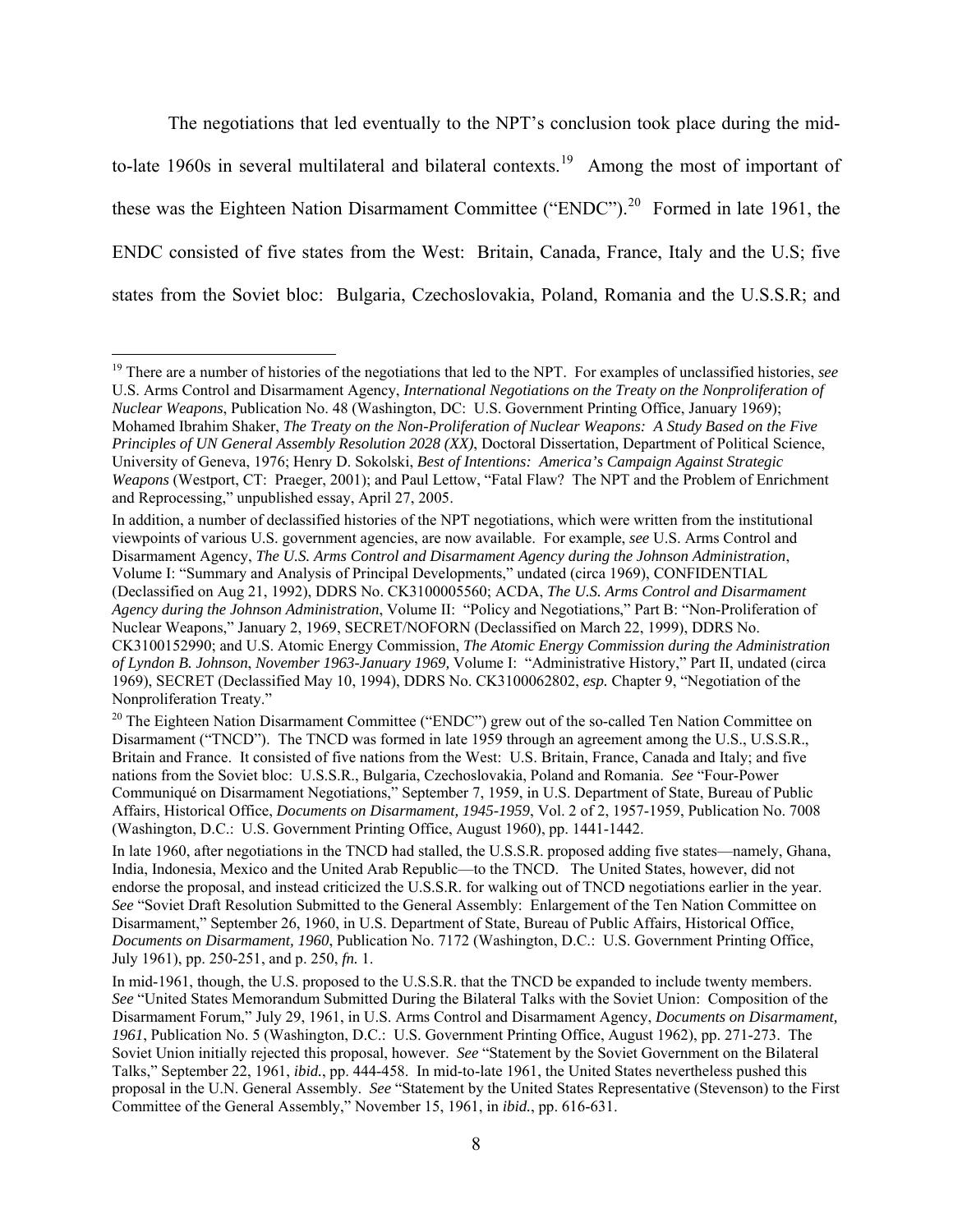eight non-aligned states: Brazil, Burma, Ethiopia, India, Mexico, Nigeria, Sweden and the United Arab Republic.<sup>[21](#page-8-0)</sup> (France, however, declined to participate in the ENDC.)

When the ENDC began meeting in Geneva in March 1962, it initially set out to negotiate and conclude an agreement on "general and complete disarmament under effective international control."<sup>[22](#page-8-1)</sup> Over the next few years, though, negotiations for such an agreement stalled as American and Soviet delegates continually found themselves at loggerheads. But after the People's Republic of China's surprise detonation of a nuclear explosive device in October 1964, ENDC delegates changed the focus of their negotiations to concluding a nuclear nonproliferation treaty.<sup>[23](#page-8-2)</sup> As we shall see below, the history of these negotiations suggests that negotiators in the ENDC and other contexts: (1) sought to conclude a nuclear nonproliferation treaty that lacked loop-holes; (2) rejected language that would have expressly recognized, or tended to affirm, the *per se* right of signatories to nuclear fuel-making technologies and activities; and (3) affirmed

<span id="page-8-0"></span> $^{21}$  By late 1961, the U.S. and U.S.S.R. were able to agree to an expanded Eighteen Nation Disarmament Committee, which would include the original ten members of the Ten Nation Committee on Disarmament, plus eight nonaligned members—namely, Brazil, Burma, Ethiopia, India, Mexico, Nigeria, Sweden and the United Arab Republic. The U.N. General Assembly endorsed the proposed ENDC with a resolution. *See* "General Assembly Resolution 1722 (XVI): Question of Disarmament," December 20, 1961 <available at <http://www.un.org/documents/ga/res/16/ares16.htm>>.<br><sup>22</sup> U.N. General Assembly Resolution 1722 (XVI) endorsed the formation of ENDC, and recommended that it

<span id="page-8-1"></span>resume negotiations on an agreement for "general and complete disarmament under effective international control." *See* "General Assembly Resolution 1722 (XVI): Question of Disarmament," December 20, 1961, in *ibid.*

<span id="page-8-2"></span> $^{23}$  At the opening of the ENDC's eighth session, the United States called for delegations to focus instead on concluding a nuclear nonproliferation treaty consistent with U.N. General Assembly Resolution 1665 (XVI), also known as "the Irish Resolution." *See* "Statement by ACDA Director Foster to the Eighteen Nation Disarmament Committee," ENDC/PV. 218, July 27, 1965, in U.S. Arms Control and Disarmament Agency, *Documents on Disarmament, 1965*, Publication No. 34 (Washington, DC: U.S. Government Printing Office, December 1966), pp. 281-286. For the Irish Resolution's text, *see* "General Assembly Resolution 1665 (XVI): Prevention of the Wider Dissemination of Nuclear Weapons," December 4, 1961 <available at <http://www.un.org/documents/ga/res/16/ares16.htm>>.

For background on how, in the aftermath of Communist China's 1964 nuclear detonation, the U.S. government came to view the conclusion of a nuclear nonproliferation treaty as an urgent priority, *see* "Report by the Committee on Nuclear Proliferation ("Gilpatric Committee")," January 21, 1965, in U.S. Department of State, *Foreign Relations of the United States*, Vol. 11, No. 64 (Washington, D.C.: U.S. Government Printing Office, 1997) <available at [http://www.state.gov/www/about\\_state/history/vol\\_xi/g.html](http://www.state.gov/www/about_state/history/vol_xi/g.html)>. For a more recent historical account of the Gilpatric Committee's role in changing the Johnson Administration's nonproliferation policy, *see* Frank J. Gavin, "Blasts from the Past: Proliferation Lessons from the 1960s," *International Security*, Vol. 29, No. 3 (Winter 2004/2005), pp. 112-113.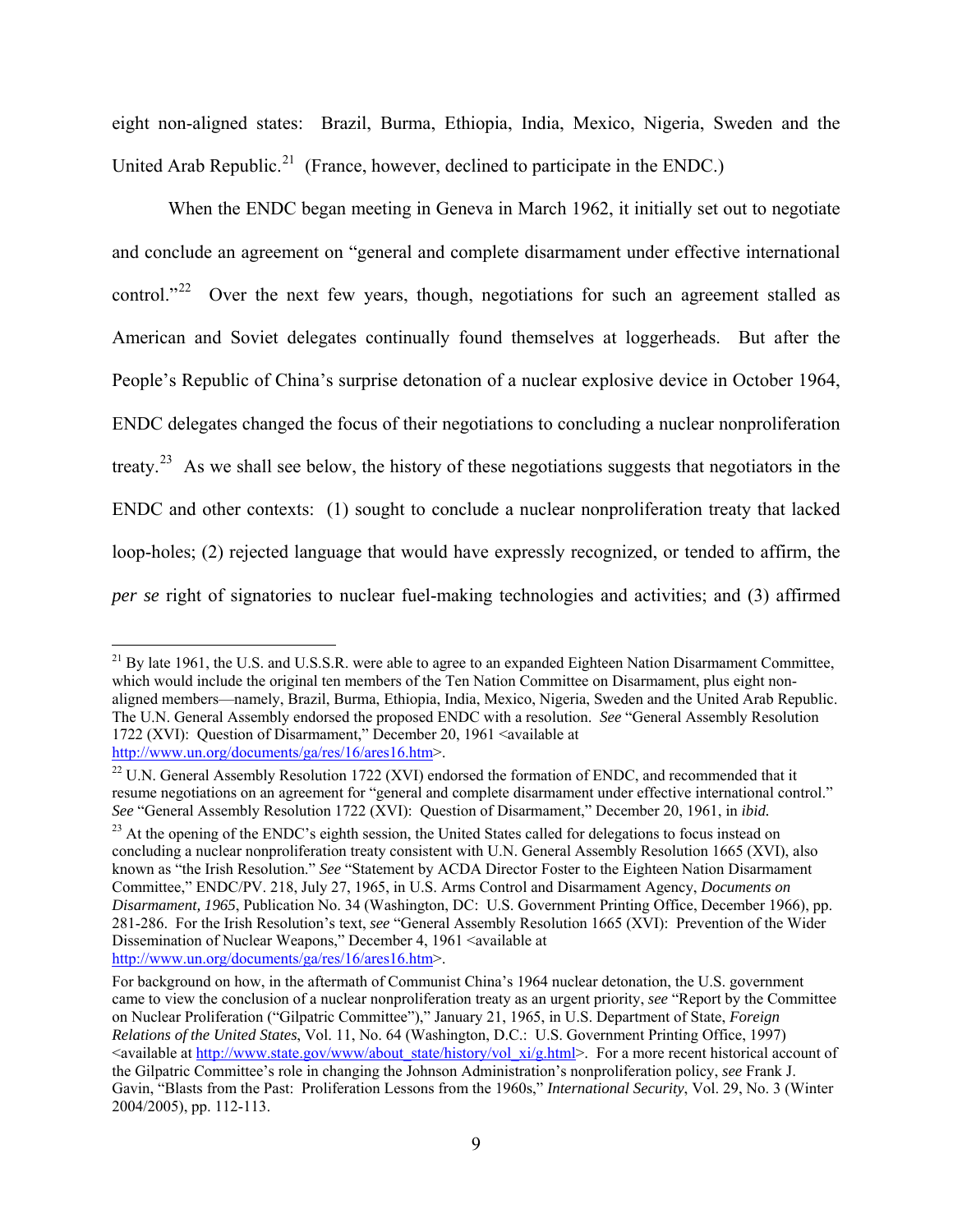that they had concluded a treaty which lacked—and could later be interpreted as lacking—loopholes.

In mid-1965, when ENDC delegates first began to negotiate in earnest the language of a nonproliferation treaty, they stressed repeatedly the need to conclude a treaty that lacked loop-holes.<sup>[24](#page-9-0)</sup> In fact, the ENDC's eight non-aligned delegations went so far as to sponsor a resolution in the General Assembly of the United Nations that urged the quick conclusion of a nonproliferation treaty "void of *any* loop-holes which might permit nuclear or non-nuclear Powers to proliferate, directly or indirectly, nuclear weapons in any form."<sup>[25](#page-9-1)</sup> In November 1965, the General Assembly passed this resolution in a 93-0 vote (with abstentions from Cuba, France, Guinea, Pakistan and Romania) as *Resolution 2028 (XX)*.

It is worth noting that *Resolution 2028 (XX)* also called for a nonproliferation treaty that embodied "an acceptable balance of responsibilities and obligations of the nuclear and non-nuclear Powers."<sup>[26](#page-9-2)</sup> Thus, when we hear today Iranian officials citing the importance of viewing the NPT in a way that balances "between [a signatory's] rights and its responsibilities" in order to defend their unqualified *per se* right readings of the treaty's Article IV, these officials (whether or not they realize it) are appealing at the same time to the authority of a General Assembly resolution that called for the treaty to be "void of any loop-holes which might permit

1

<span id="page-9-0"></span><sup>&</sup>lt;sup>24</sup> In a legal memorandum on the proliferation dangers of plutonium fuel-making and use, Eldon V.C. Greenberg drew attention to the fact that NPT negotiators sought to negotiate a nuclear nonproliferation treaty that, in conformity with U.N. General Assembly *Resolution 2028 (XX)*, lacked loop-holes. *See* Greenberg, "The NPT and Plutonium: Applications of NPT Prohibitions to 'Civilian' Nuclear Equipment, Technology and Materials Associated with Reprocessing and Plutonium Use," Nuclear Control Institute, 1984 (Revised May 1993), p. 15 <available at [http://www.nci.org/03NCI/12/NPTandPlutonium.pdf>](http://www.nci.org/03NCI/12/NPTandPlutonium.pdf). 25 "U.N. General Assembly Resolution 2028 (XX): Nonproliferation of Nuclear Weapons," November 19, 1965,

<span id="page-9-2"></span><span id="page-9-1"></span>para. 2, emphasis added <available at <u>http://www.un.org/documents/ga/res/20/ares20.htm</u>>. <sup>26</sup> *Ibid.*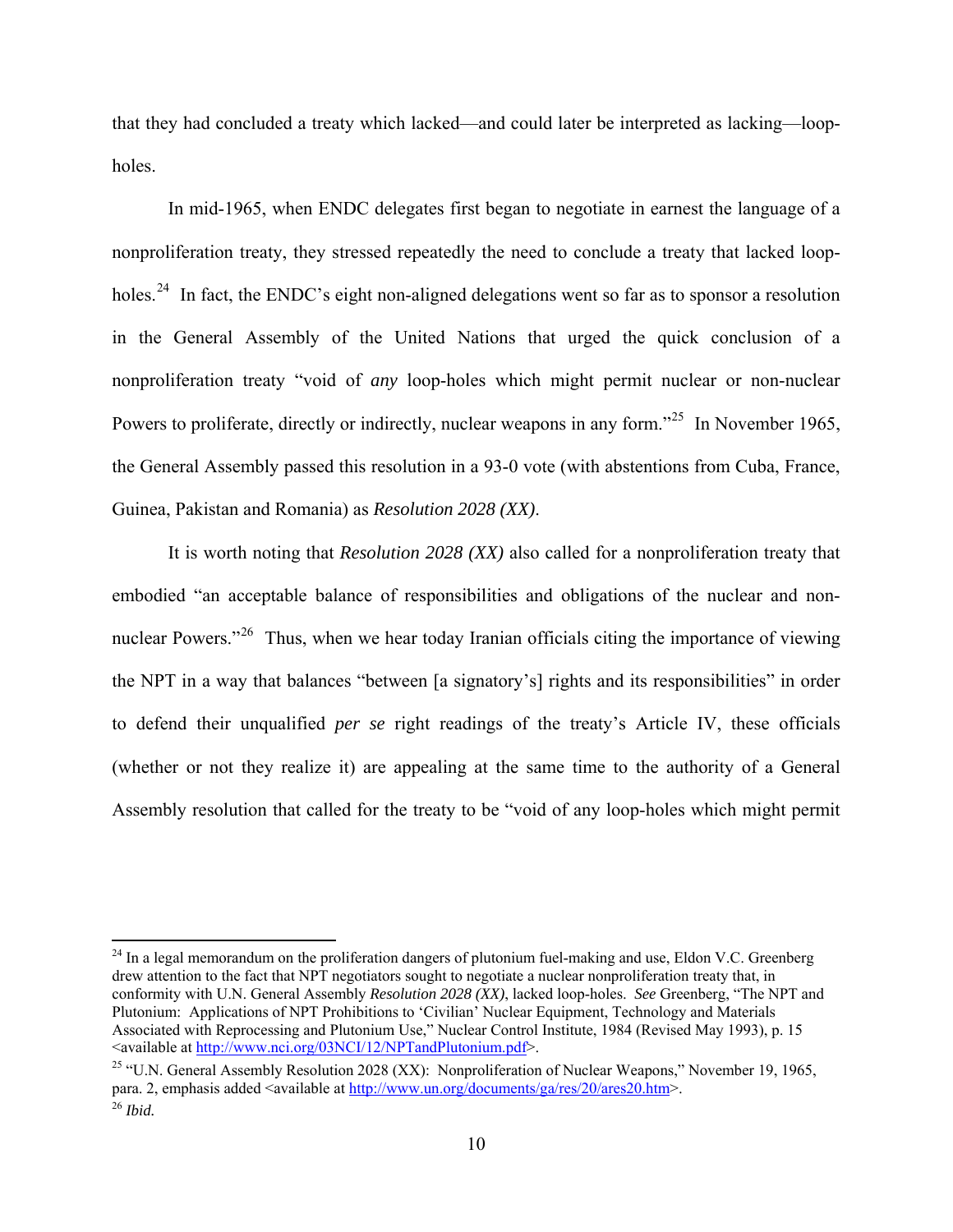nuclear or non-nuclear Powers to proliferate, directly or indirectly, nuclear weapons in any form."[27](#page-10-0)

After the General Assembly's passage of *Resolution 2028 (XX)*, ENDC delegates continued to reference the resolution as they reiterated their desire to conclude a nuclear nonproliferation treaty that was, and could later interpreted to be, "void of any loop-holes." To be sure, this was a desire not only of some in the Western and Soviet blocs, but also of some non-aligned members of the ENDC. For example, in March 1967 United Arab Republic delegate Hussein Khallaf cited this resolution as he drew attention to the military potential of civilian nuclear energy. "The development of atomic energy for peaceful purposes must not in any way be an excuse or a device for creating loopholes for the proliferation of nuclear weapons," Khallaf argued. "[T]he treaty must be able to stop proliferation completely and finally."[28](#page-10-1)

Second, as ENDC delegates worked to refine the language of what would become the NPT, they collectively rejected several proposals to insert language into the treaty that would have tended to affirm interpretations of the *per se* right of signatories, at the very least, to the supply of enrichment, reprocessing and other sensitive nuclear fuel-making technologies—and, in certain cases, to the acquisition of so-called nuclear explosive devices for civilian purposes!<sup>[29](#page-10-2)</sup>

<span id="page-10-0"></span> $^\mathrm{27}$  Ibid.

<span id="page-10-1"></span><sup>&</sup>lt;sup>28</sup> "Statement by the U.A.R. Representative (Hussein Khallaf) to the Eighteen Nation Disarmament Committee: Non-Proliferation of Nuclear Weapons," ENDC/PV. 294, March 16, 1967, in U.S. Arms Control and Disarmament Agency, *Documents on Disarmament, 1967*, Publication 46 (Washington, D.C.: U.S. Government Printing Office, July 1968), pp. 154-160.

<span id="page-10-2"></span><sup>&</sup>lt;sup>29</sup> Prior to August 24, 1967, no draft nuclear nonproliferation treaty submitted to the ENDC contained any language viewing peaceful uses of nuclear energy through the prism of legal rights. The idea for treaty language affirming the right of signatories to peaceful nuclear energy apparently came from the *Treaty for the Prohibition of Nuclear Weapons in Latin America and the Caribbean*, Article 17 of which states: "Nothing in the provisions of this Treaty shall prejudice the rights of the Contracting Parties, in conformity with this Treaty, to use nuclear energy for peaceful purposes, in particular for their economic development and social progress." *See Treaty for the Prohibition of Nuclear Weapons in Latin America and the Caribbean*, February 14, 1967 (entered into force on April 22, 1968), 634 U.N.T.S. 326, Art. 17. (Hereinafter "Treaty of Tlatelolco.")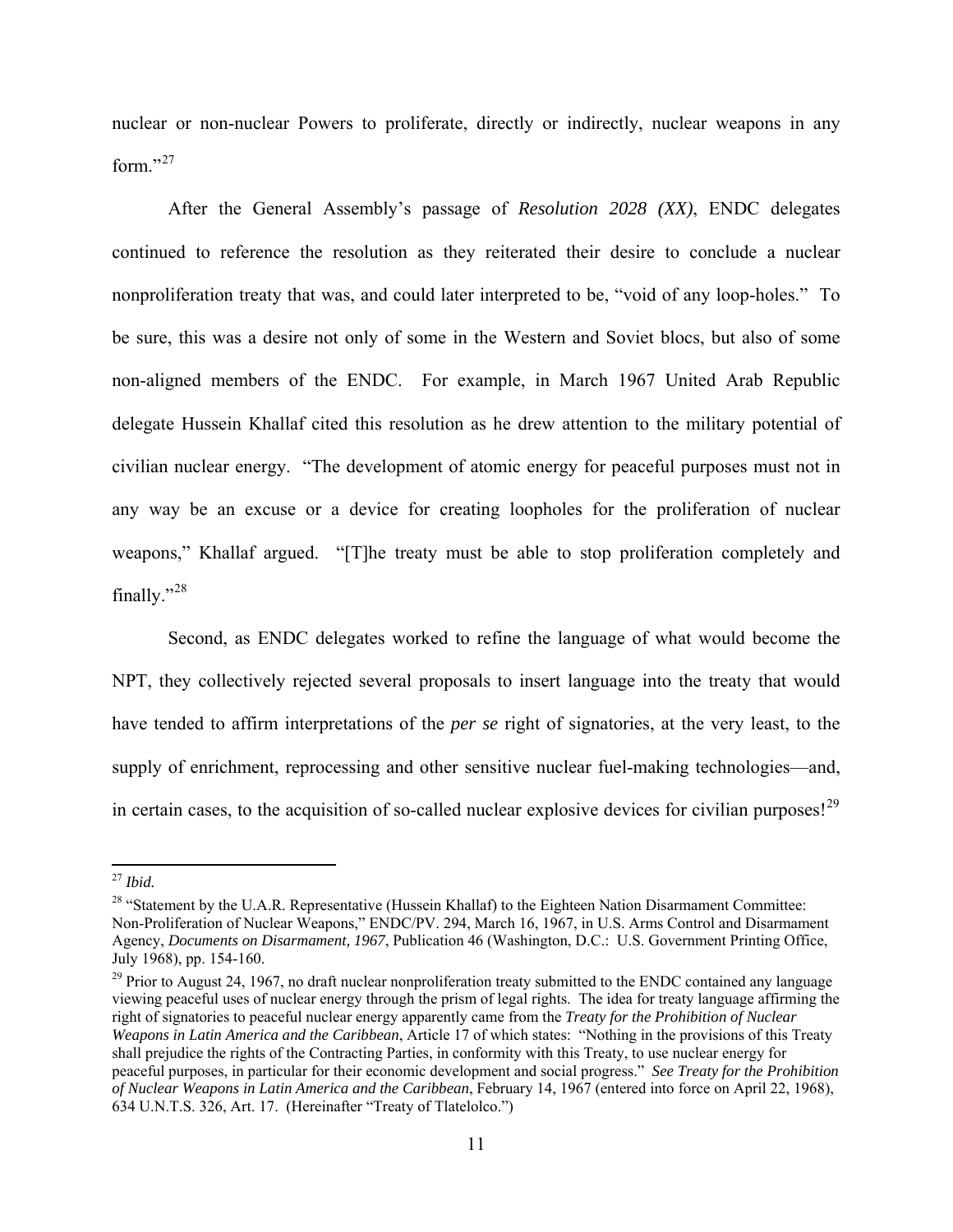Several proposals stand out. In September 1967, Mexican delegate Jorge Castañeda proposed to the ENDC that the treaty include language in Article IV's second paragraph establishing "the duty" (or express legal obligation) of "[t]hose parties that are in a position to do so … to contribute, according to their ability, alone or in cooperation with other States or international organizations, to the further development of the production, industries, and other applications of nuclear energy for peaceful purposes, especially in the territories of non-nuclear-weapon States. $30$  In mid-October 1967, the Romanian delegation to the ENDC submitted a working paper suggesting the inclusion of language in the preamble recognizing the right of signatories to nuclear energy for peaceful purposes as an "absolute right," which is to say, an unqualified

The negotiations for the Treaty of Tlatelolco took place in the mid-to-late 1960s within the context of the Preparatory Commission for the Denuclearization of Latin America (known also by its Spanish acronym, "COPREDAL"). According to a confidential telegram from the U.S. Embassy in Mexico to the Department of State, the Peruvian delegation first proposed to COPREDAL the idea of including an article on nuclear energy for peaceful purposes. *See* "From U.S. Embassy (Mexico), Telegram No. 2419," U.S. Department of State, February 13, 1967, CONFIDENTIAL (Declassified on January 3, 1980), DDRS Document No. CK3100432606.

Soon after the conclusion of the Treaty of Tlatelolco's negotiations in mid-February 1967, Latin American delegations at the ENDC began proposing that the draft nuclear nonproliferation treaty include language similar to Tlatelolco's Article 17. In late August 1967, the American and Soviet delegations, after months of negotiations with each other and consultations with officials from other governments, tabled in the ENDC identical nonproliferation treaty drafts containing the first, and a much shorter, version of Article IV. *See* "Draft Treaty on the Nonproliferation of Nuclear Weapons," ENDC/192 (U.S. submission) and ENDC/193 (U.S.S.R. submission), August 24, 1967, in U.S. Arms Control and Disarmament Agency, *Documents on Disarmament, 1967*, Publication No. 46 (Washington, D.C.: U.S. Government Printing Office, July 1968), pp. 394-395.

<span id="page-11-0"></span> $30$  Mexico's working paper proposed the following formulation for Article IV:

<sup>1.</sup> Nothing in this Treaty shall be interpreted as affecting the inalienable right of all the Parties to the Treaty to develop research, production and use of nuclear energy for peaceful purposes without discrimination and in conformity with Articles I and II of this Treaty.

<sup>2.</sup> All the Parties to this Treaty have the right to participate in the fullest possible exchange of scientific and technological information on the peaceful uses of nuclear energy. Those Parties that are in a position to do so, have *the duty* to contribute, according to their ability, alone or in cooperation with other States or international organizations, to the further development of the production, industries, and other applications of nuclear energy for peaceful purposes, especially in the territories of non-nuclear-weapon States [emphasis added].

*See* "Mexican Working Paper Submitted to the Eighteen Nation Disarmament Committee: Suggested Additions to Draft Nonproliferation Treaty," ENDC/196, September 19, 1967, in U.S. Arms Control and Disarmament Agency, *Documents on Disarmament, 1967*, Publication No. 46 (Washington, D.C.: U.S. Government Printing Office, July 1968), pp. 394-395. Mexico's working paper was cited by Greenberg, "The NPT and Plutonium," *op. cit.*, p. 16 and *fn*. 63.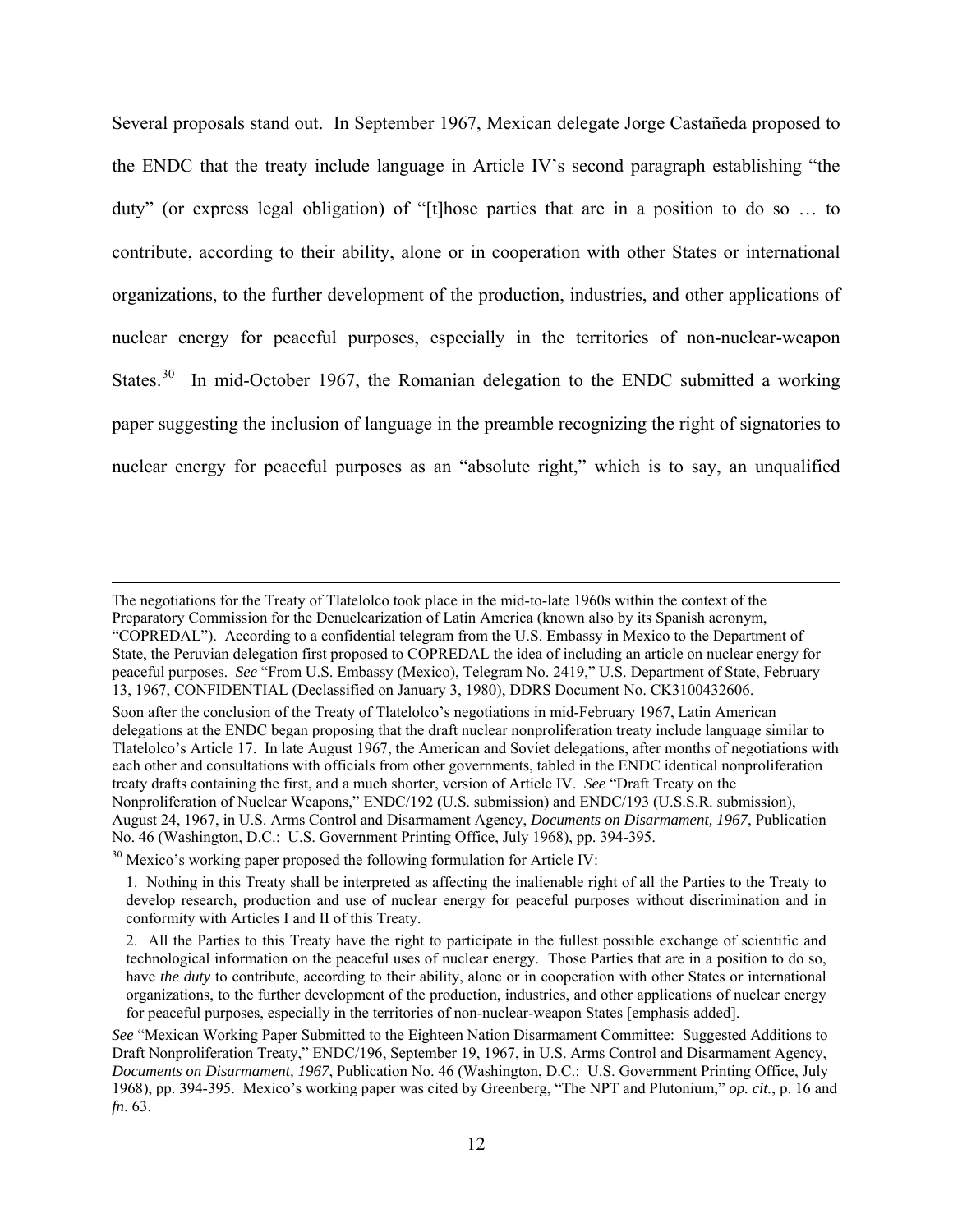right.<sup>[31](#page-12-0)</sup> In late October 1967, the Brazilian delegation to the ENDC offered its own working paper proposing that Article IV expressly extend the "inalienable right" of signatories to develop not only "nuclear energy for peaceful purposes," but all nuclear technologies (presumably including nuclear fuel-making) up to "nuclear explosive devices for civil uses."[32](#page-12-1) In early November 1967, the Nigerian delegation (in what appears to be an elaboration and extension of the obligatory "duty" language of Mexico's September 1967 working paper) proposed that Article IV add several paragraphs that would legally oblige transfers of nuclear material and technology.[33](#page-12-2) In early February 1968, the Spanish government, which was not a member of the

<span id="page-12-2"></span>*See* "Brazilian Amendments to the Draft Nonproliferation Treaty," ENDC/201, October 31, 1967, in *ibid.*, p. 546.<br><sup>33</sup> In early November 1967, the Nigerian delegation proposed the following amendments to Article IV:

ARTICLE IVA:

<span id="page-12-0"></span><sup>&</sup>lt;sup>31</sup> Romania's working paper proposed the inclusion of the following language in the treaty's preamble: "Affirming *the absolute right* of all States, whether they possess nuclear weapons or not, to undertake research on the peaceful applications of nuclear energy and to use nuclear energy for peaceful purposes, both now and in the future, on the basis of equality and without any discrimination" (emphasis added).

*See* "Romanian Working Paper Submitted to the Eighteen Nation Disarmament Committee: Amendments and Additions to the Draft Nonproliferation Treaty," ENDC/199, October 19, 1967, in U.S. Arms Control and Disarmament Agency, *Documents on Disarmament, 1967, op. cit.*, pp. 525-526.

<span id="page-12-1"></span><sup>&</sup>lt;sup>32</sup> Brazil's proposed amendments suggested that Article IV contain the following language:

Nothing in this Treaty shall be interpreted as affecting the inalienable right of all the Parties to the Treaty to develop, alone or in cooperation with other States, research, production and use of nuclear energy for peaceful purposes, *including nuclear explosive devices for civil uses*, without discrimination, as well as the right of the Parties to participate in the fullest possible exchange of information for, and to contribute or in cooperation with other States to, the further development of the applications of nuclear energy for peaceful purposes [emphasis added.]

Each Party to the Treaty undertakes to cooperate directly or through the IAEA, in good faith and according to its technological and/or material resources, with any other State or group of States Party to this Treaty in the development and advancement of nuclear technology for peaceful purposes, and in the fullest possible exchange of scientific and technological information on the peaceful uses of nuclear energy.

The nuclear weapon States Party to this Treaty shall make available through the IAEA, to all non-nuclear weapon Parties, full scientific and technological information on the peaceful applications of nuclear energy accruing from research on nuclear explosive devices.

The nuclear weapon States Party to the Treaty shall also provide facilities for scientists from non-nuclear weapon countries Party to the Treaty to collaborate with their scientists working on nuclear explosive devices, in order to narrow the intellectual gap which will be created in that field as a result of restrictions imposed by this Treaty on non-nuclear weapon States.

ARTICLE IVB:

Each Party to the Treaty undertakes to communicate annually to the IAEA, full information on the nature, extent and results of its cooperation with any other Party or group of Parties, in the development of nuclear energy for peaceful purposes. The Reports so received by the IAEA shall be circulated by the Agency to all the Parties to the Treaty.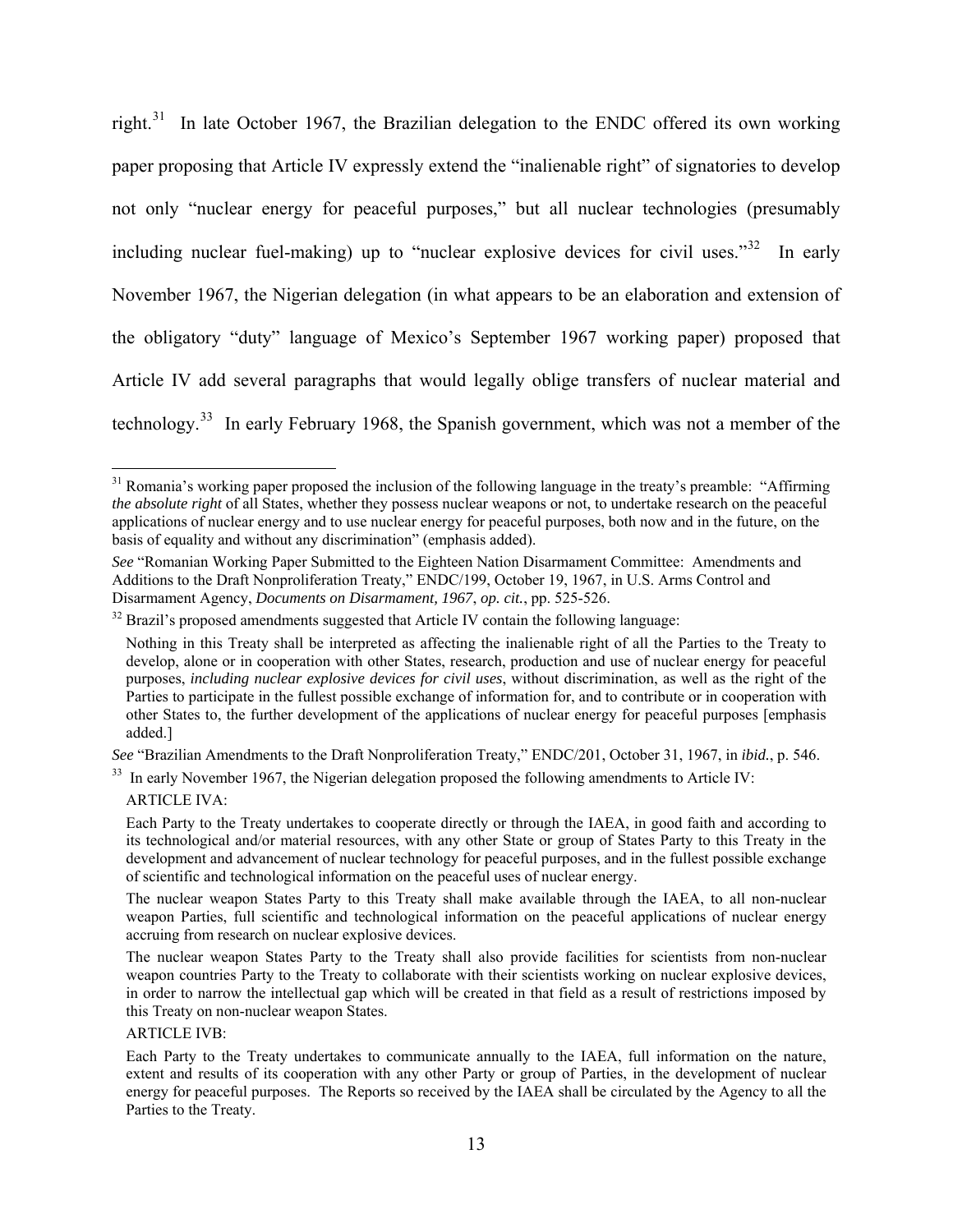ENDC, submitted a memorandum the committee calling for Article IV's second paragraph to refer expressly to nuclear fuel-making technologies:

The measures in the new draft concerning the right to participate as fully as possible in scientific and technical information for the peaceful uses of atomic energy arc sound, and can have important effects on the development of non-nuclear countries. Nevertheless, the Spanish Government takes the view that this information should refer *specifically to the entire technology of reactor and fuels* [emphasis added].<sup>[34](#page-13-0)</sup>

In mid-February 1968, the Brazilian delegation once again proposed that Article IV's first

paragraph affirm the right of all signatories to develop not only "nuclear energy for peaceful

purposes," but also all nuclear technology up to so-called peaceful nuclear explosive devices.<sup>35</sup>

And in late February 1968, the Italian delegation proposed that Article IV's second paragraph be

revised to contain instead the following negative declaration:

Nothing in this Treaty shall be interpreted as affecting the inalienable right of all the Parties to *the supply of source and special fissionable materials or equipment for the use of source and special fissionable materials for peaceful purposes*. [36](#page-13-2)

All of these proposals were rejected by the ENDC, however. Indeed, the final text of the NPT

contained no language explicitly referring to enrichment, reprocessing and other nuclear fuel-

<span id="page-13-0"></span><sup>34</sup> "Spanish Memorandum to the Co-Chairman of the ENDC," ENDC/210, February 8, 1968, in U.S. Arms Control and Disarmament Agency, *Documents on Disarmament, 1968*, Publication No. 52 (Washington, D.C.: U.S. Government Printing Office, September 1969), p. 40. Spain's memorandum was cited by Greenberg, "The NPT and Plutonium," *op. cit.*, p. 16 and *fn*. 64.

ARTICLE IVC:

Each Party to this Treaty shall take necessary legal and administrative steps to ensure that all organisations working on the development of nuclear energy in territory under its jurisdiction do so conformity with the aims and provisions of the Treaty.

*See* "Nigerian Working Paper Submitted to the Eighteen Nation Disarmament Committee: Additions and Amendments to the Draft Nonproliferation Treaty," ENDC/202, November 2, 1967, in *ibid.*, p. 558.

<span id="page-13-1"></span><sup>&</sup>lt;sup>35</sup> Brazil proposed that Article IV be revised to read:

Nothing in this Treaty shall be interpreted as affecting the inalienable right of all the Parties to the Treaty to develop, along or in cooperation with other States, research, production and use of nuclear energy for peaceful purposes, *including nuclear explosive devices for civil uses*, without discrimination [emphasis added].

*See* "Brazilian Amendments to the Draft Treaty on Nonproliferation of Nuclear Weapons," ENDC/201/Rev. 2, February 13, 1968, in U.S. Arms Control and Disarmament Agency, *Documents on Disarmament, 1968*, *op. cit.*, p. 64.

<span id="page-13-2"></span><sup>&</sup>lt;sup>36</sup> Italian Working Paper Submitted to the Eighteen Nation Disarmament Committee: Additions and Amendments to Articles IV, VIII, and X of the Draft Nonproliferation Treaty, ENDC/218, February 20, 1968 (Corr. 2, February 22, 1968), in *ibid.*, p. 92.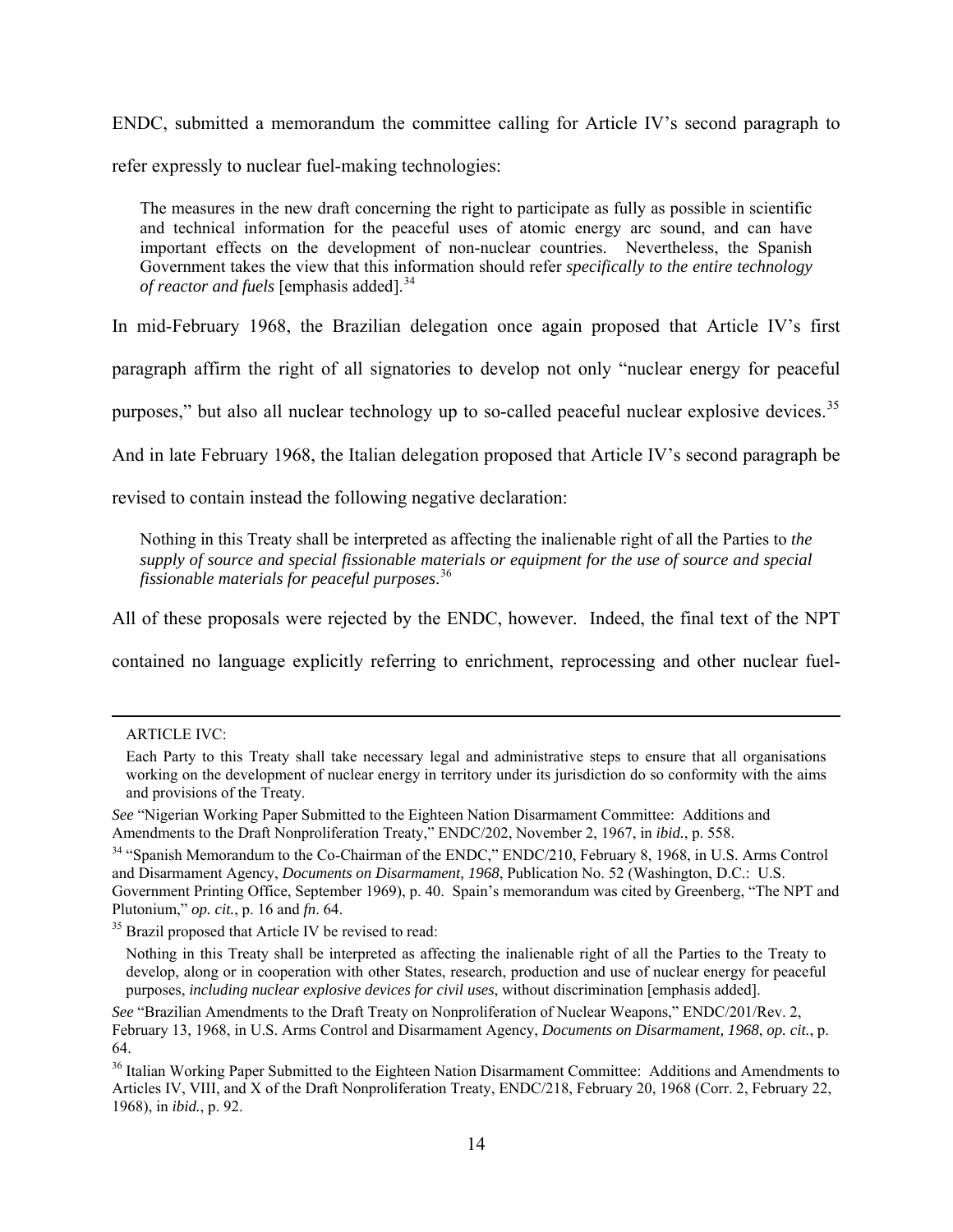making activities, or so-called nuclear explosive devices for peaceful purposes—let alone expressly affirming the *per se* right of signatories to nuclear fuel-making.<sup>[37](#page-14-0)</sup>

Third, after the conclusion of the NPT in mid-1968, the negotiating governments affirmed that they had concluded a treaty which was, and could later be interpreted to be, "void of any loop-holes." In fact, the NPT itself makes this very point when its preamble calls for the treaty to conform "with resolutions of the United Nations General Assembly calling for the conclusion of an agreement on the prevention of wider dissemination of nuclear weapons," such as *Resolution 2028 (XX)*. Since the VCLT's Article 31 states that "[t]he context for the purpose of the interpretation of a treaty shall comprise," in particular, "the [treaty's main] text, including its preamble and annexes,"[38](#page-14-1) it is therefore significant for the NPT's interpretation that the treaty's preamble calls for conformity with *Resolution 2028 (XX)* and other General Assembly resolutions.

In sum, the NPT's negotiation history suggests that "loop-hole" readings of the treaty readings which affirm the *per se* right, and now even the unqualified *per se* right, of signatories to nuclear fuel-making—appear to run counter to the intentions of the treaty's negotiators of concluding a nuclear nonproliferation treaty "void of any loop-holes." What, then, would it mean for governments to interpret the treaty in a way that lacks loop-holes to *virtual nuclear weapon state* status? Here, a closer reading of the NPT's text, a reading supported by a careful examination of the treaty's negotiating history, can provide answers.

1

<span id="page-14-0"></span><sup>&</sup>lt;sup>37</sup> Moreover, though the NPT views "nuclear energy for peaceful purposes" through the prism of "inalienable" rights," it is worth noting that an "inalienable right" is not an undeniable right. For example, though the *Declaration of Independence* affirms "life, liberty and the pursuit of happiness" as inalienable rights of man, this affirmation does not imply that the U.S. government cannot fine, imprison or even execute an individual if s/he violates certain laws.

<span id="page-14-1"></span><sup>38</sup> VCLT, Art. 31, para. 2.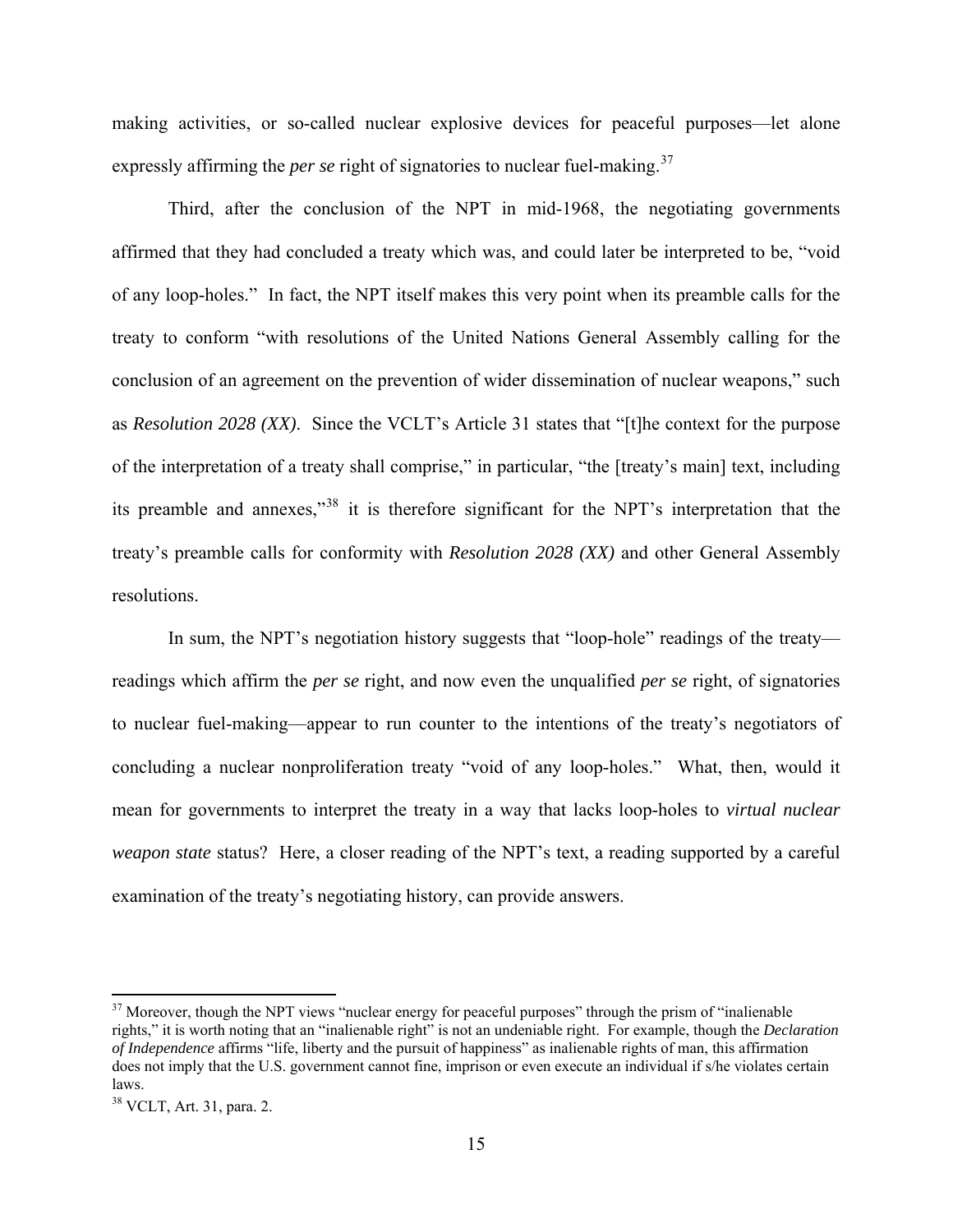## **A Sustainable NPT Reading**

To be sure, Article IV of the Nuclear Nonproliferation Treaty recognizes the "inalienable right" of signatories to peaceful nuclear energy. However, it also explicitly imposes two qualifications on the "nuclear energy for peaceful purposes" to which NPT signatories have an "inalienable right": signatories shall develop "research, production and use" of peaceful nuclear energy (1) "without discrimination" and (2) "in conformity with articles I and II of this Treaty."[39](#page-15-0) Moreover, when the NPT's Article III defines the purpose of comprehensive safeguards by the International Atomic Energy Agency as the "verification of the fulfillment of [signatory] obligations assumed under this Treaty with a view to preventing the diversion of nuclear energy from peaceful purposes to nuclear weapons and other nuclear explosive devices,"[40](#page-15-1) it effectively establishes (3) "conformity with Article III" as a third qualification. These three qualifications, when understood in relation to the treaty's preamble and main text, not only narrow the scope of "nuclear energy for peaceful purposes" to which signatories have an "inalienable right," but also establish criteria that signatories must meet in order to exercise this right.

#### *Article IV's Three Qualifications*

 $\overline{a}$ 

addresses the special meaning of Article IV's first qualification, "without discrimination," within the context of the treaty. $41$  That paragraph affirms: To begin with, paragraph seven of the NPT's preamble lays out the principle that

<span id="page-15-0"></span><sup>39</sup> NPT, Art. IV, para. 1.

<span id="page-15-1"></span> $^{40}$  NPT, Art. III, para. 1.

understood in relation to Article IV. In August 1967, when American delegate William Foster (along with Soviet <sup>41</sup> The NPT's negotiation history confirms that the "benefits-without-discrimination" principle is meant to be delegate Alexey Roshchin) introduced the first version of what we know today as Article IV, he said that the article's two paragraphs "are *specific elaborations of the principle stated in the preamble* 'that the benefits of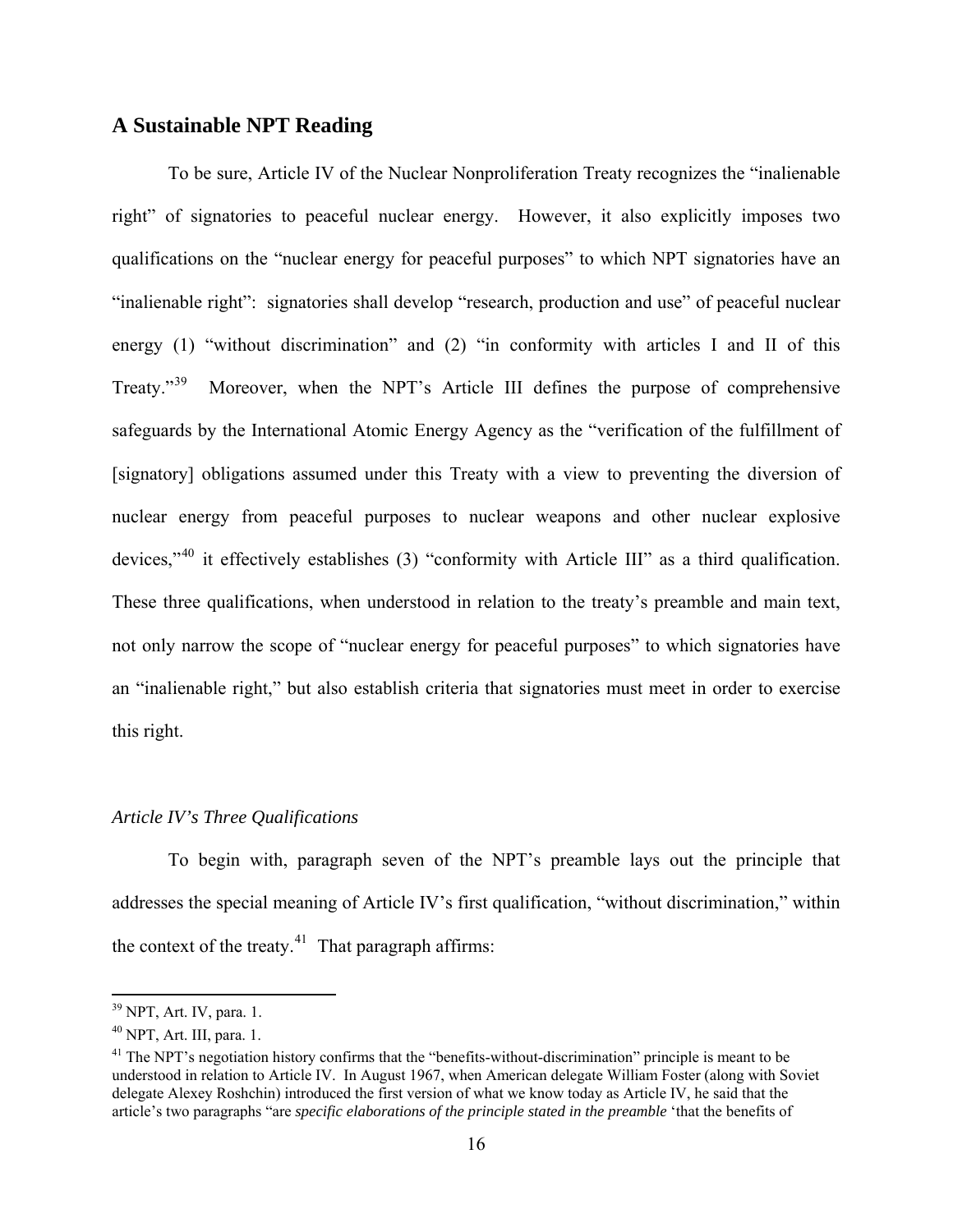the principle that *the benefits* of peaceful applications of nuclear technology, including any technological by-products which may be derived by nuclear-weapon States from the development of nuclear explosive devices, should be available for peaceful purposes to all Parties of the Treaty, whether nuclear-weapon or non-nuclear weapon States.<sup>[42](#page-16-0)</sup>

To be clear, neither this principle (which hereinafter I refer to as the "benefits-withoutdiscrimination" principle), nor any other part of the NPT, ever expressly requires that any specific *nuclear technology*, or any specific *peaceful application* of nuclear technology, be made available to all signatories, but rather that only that *the benefits* of a given nuclear technology's peaceful application be made available somehow. In essence, this principle recognizes that some nuclear technologies and some peaceful applications of nuclear technology—to take an extreme example, so-called "nuclear explosions for peaceful purposes" in civilian mining, excavation or canal-digging operations—may be too uneconomical, too proliferative and too unsafeguardable to permit non-nuclear-weapon states to acquire and use them. Thus, when Article IV's first qualification applies this principle to peaceful nuclear energy, it appears to permit, in principle, the denial of a given nuclear technology or a given nuclear technology's peaceful application to a signatory as long as the benefits of the denied nuclear technology's peaceful application are made available somehow.

Article IV's second qualification requires that the development of "research, production and use" of peaceful nuclear energy be "in conformity with articles I and II" of the NPT. These two articles articulate the NPT's main prohibitions against the direct and indirect proliferation of nuclear weapons by treaty signatories. Article I prohibits nuclear-weapon signatories from giving nuclear weapons and other nuclear explosive devices, or control over such devices, to

<span id="page-16-0"></span>peaceful applications of nuclear technology should be available for peaceful purposes to all Parties… whether nuclear-weapon or non-nuclear-weapon States.'" *See* "Statement by ACDA Director [William] Foster to the Eighteen Nation Disarmament Committee: Draft Nonproliferation Treaty," ENDC/PV. 325, August 24, 1967, in U.S. Arms Control and Disarmament Agency, *Documents on Disarmament*, 1967, p. 345, emphasis added. <sup>42</sup> NPT, preamble, para. 7, emphasis added.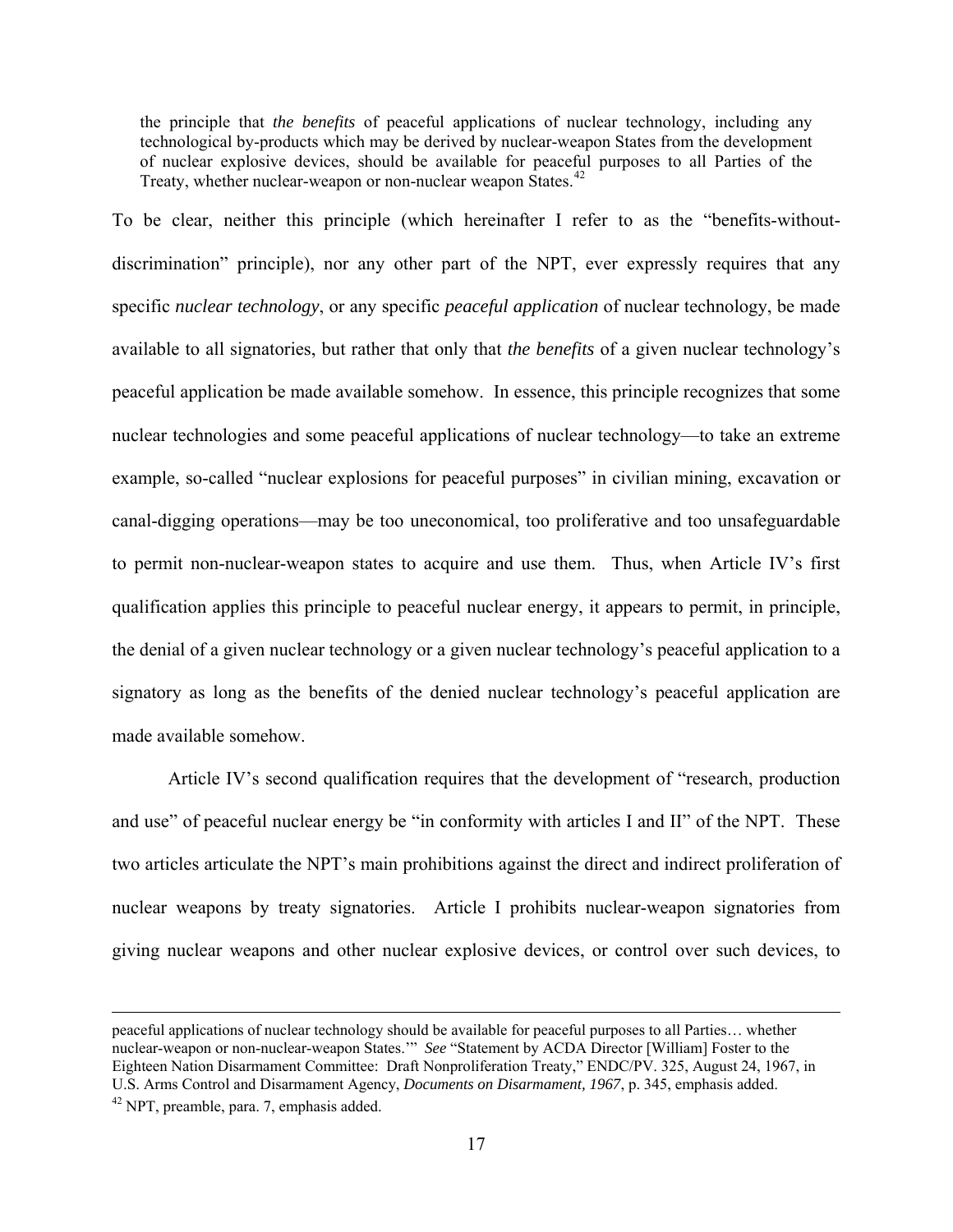"any recipient whatsoever," and also forbids them from "assist[ing], encourage[ing], or induc[ing]" any non-nuclear-weapon state "to manufacture or otherwise acquire" nuclear explosive devices.<sup>[43](#page-17-0)</sup> Article II correspondingly prohibits non-nuclear-weapon signatories from receiving nuclear explosive devices, or control over such devices, and also forbids them from building or acquiring in any way nuclear explosive devices, and from receiving or seeking "any assistance in the manufacture" of such devices.<sup>[44](#page-17-1)</sup> Article IV's second qualification therefore effectively narrows the scope of "nuclear energy for peaceful purposes" to which signatories have an "inalienable right" under Article IV, for peaceful nuclear energy "in conformity with articles I and II" excludes *not only* nuclear explosive technology for peaceful or non-peaceful purposes, *but also* other nuclear technology and assistance that could "assist, encourage or induce" non-nuclear-weapon states "to manufacture or otherwise acquire" nuclear explosive technology.<sup>[45](#page-18-0)</sup>

[Furthermore, the NPT's Article III requires each non-nuclear-weapon signatory to](#page-18-0)  [conclude a comprehensive safeguard agreement with the IAEA "for the exclusive purpose of](#page-18-0) 

<span id="page-17-0"></span> $43$  NPT, Art. I.

<span id="page-17-1"></span><sup>44</sup> NPT, Art. II.

<sup>&</sup>lt;sup>45</sup> Albert Wohlstetter and colleagues stressed this point in studies conducted for a number of U.S. government agencies in the 1970s. In a 1979 report for ACDA, for example, they argued, "Article IV explicitly states that the inalienable right of all parties to the Treaty to the peaceful use of nuclear energy has to be in conformity with Articles I and II … [T]hese Articles are what make the Treaty a treaty against proliferation." *See* Wohlstetter, *et al.*, *Towards a New Consensus on Nuclear Technology*, 1979, *op. cit.* pp. 34-35.

A few years later, Eldon V.C. Greenberg reiterated this point in a legal memorandum on the NPT's relation to plutonium fuel-making and use:

There is, in short, a dynamic tension in the Treaty between its prohibitions and its injunctions to cooperate in peaceful uses of nuclear energy. An analysis of the language and history of the NPT, and particularly the key phrase "in conformity with [articles I and II]" in Article IV, paragraph 1, which is the link between the Treaty's promises and its prohibitions, tends to support the conclusion that Articles I, II and IV must be read together in such a way that assistance or activities which are ostensibly peaceful and civilian in nature do not as a practical matter lead to proliferation of nuclear weapons. The NPT, in other words, can and should be read as permitting the evaluation of such factors as proliferation risk, economic or technical justification, and safeguards effectiveness in assessing the consistency of specific or generic types of assistance and activities with the Treaty's restrictions, to ensure that action is not taken in the guise of peaceful applications of nuclear energy under Article IV which in fact is violative of the prohibitions of Articles I and II.

*See* Greenberg, "The NPT and Plutonium," *op. cit.*, p. 10.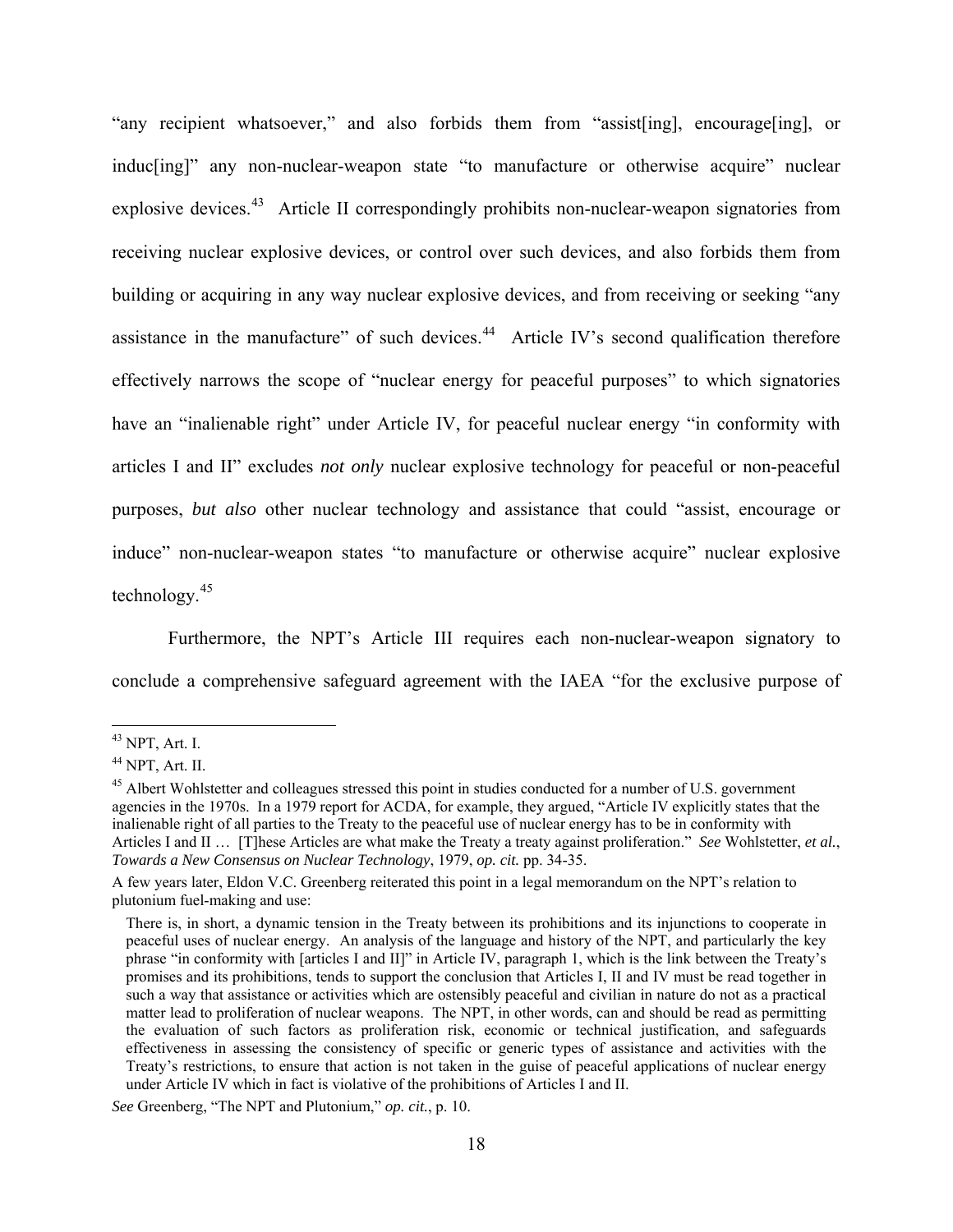[verification of the fulfillment of its obligations assumed under this Treaty with a view to](#page-18-0)  [preventing the diversion of nuclear energy from peaceful purposes to nuclear weapons and other](#page-18-0)  [nuclear explosive devices."](#page-18-0)<sup>46</sup> [By requiring non-nuclear-weapon signatories to submit to full](#page-18-1)[scope IAEA safeguards in order to verify the fulfillment of their obligations under Articles I and](#page-18-1)  [II, as well as other parts of the NPT, Article III effectively establishes a third legally-binding](#page-18-1)  [qualification on the "nuclear energy for peaceful purposes" to which signatories have an](#page-18-1)  ["inalienable right" under Article IV. That is, to develop "research, production and use" of](#page-18-1)  [peaceful nuclear energy "in conformity with articles I and II" means to do so "in conformity with](#page-18-1)  [article III."](#page-18-1)<sup>47</sup> Thus, Article IV's third qualification appears to recognize the "inalienable right" [of a signatory to peaceful nuclear energy only when the signatory's nuclear activities are](#page-18-2)  [effectively safeguardable by the IAEA, and the signatory complies fully with its obl](#page-18-2)igations under Article III of the NPT and related IAEA comprehensive safeguards agreements.<sup>48</sup>

1

*See* 2000 Review Conference of the Parties to the Treaty on the Non-Proliferation of Nuclear Weapons, *Final Document, NPT/CONF.2000/28 (Parts I and II), p. 8, para. 2 <available at* 

<span id="page-18-0"></span><sup>46</sup> NPT, Art. III, para. 1.

<span id="page-18-1"></span><sup>&</sup>lt;sup>47</sup> It is of interest to note that both the 2000 NPT Review Conference and 2006 summit of the Non-Aligned Movement released a politically-binding final documents affirming that "nothing in the Treaty shall be interpreted as affecting the inalienable right of all the parties to the Treaty to develop research, production and use of nuclear energy for peaceful purposes without discrimination and in conformity with articles I, II *and* III of the Treaty."

[http://disarmament2.un.org/wmd/npt/finaldoc.html>](http://disarmament2.un.org/wmd/npt/finaldoc.html); and Fourteenth Summit Conference of the Heads of State or Government of the Non-Aligned Movement, *Final Document*, NAM 2006/Doc.1/Rev.3, September, 16, 2006, para. 95. I am grateful to Andreas Persbo, a nuclear law and policy researcher at the Verification Research, Training and Information Centre ("VERTIC") in London, who first drew my attention to this passage of the 2000 NPT Review Conference's *Final Document.*

<span id="page-18-2"></span><sup>48</sup> *Cf.* Henry D. Sokolski and George Perkovich, "It's Called *Non*proliferation," *Wall Street Journal*, Apr 29, 2005, p. A16 <available at [http://www.npec-](http://www.npec-web.org/Frameset.asp?PageType=Single&PDFFile=OpEd50429ItsCalledNonprolife&PDFFolder=OpEds)

[web.org/Frameset.asp?PageType=Single&PDFFile=OpEd50429ItsCalledNonprolife&PDFFolder=OpEds](http://www.npec-web.org/Frameset.asp?PageType=Single&PDFFile=OpEd50429ItsCalledNonprolife&PDFFolder=OpEds)>; and Perkovich, "Defining Iran's Nuclear Rights," Carnegie Endowment for International Peace, September 7, 2006 <available at<http://www.carnegieendowment.org/npp/publications/index.cfm?fa=view&id=18687>>.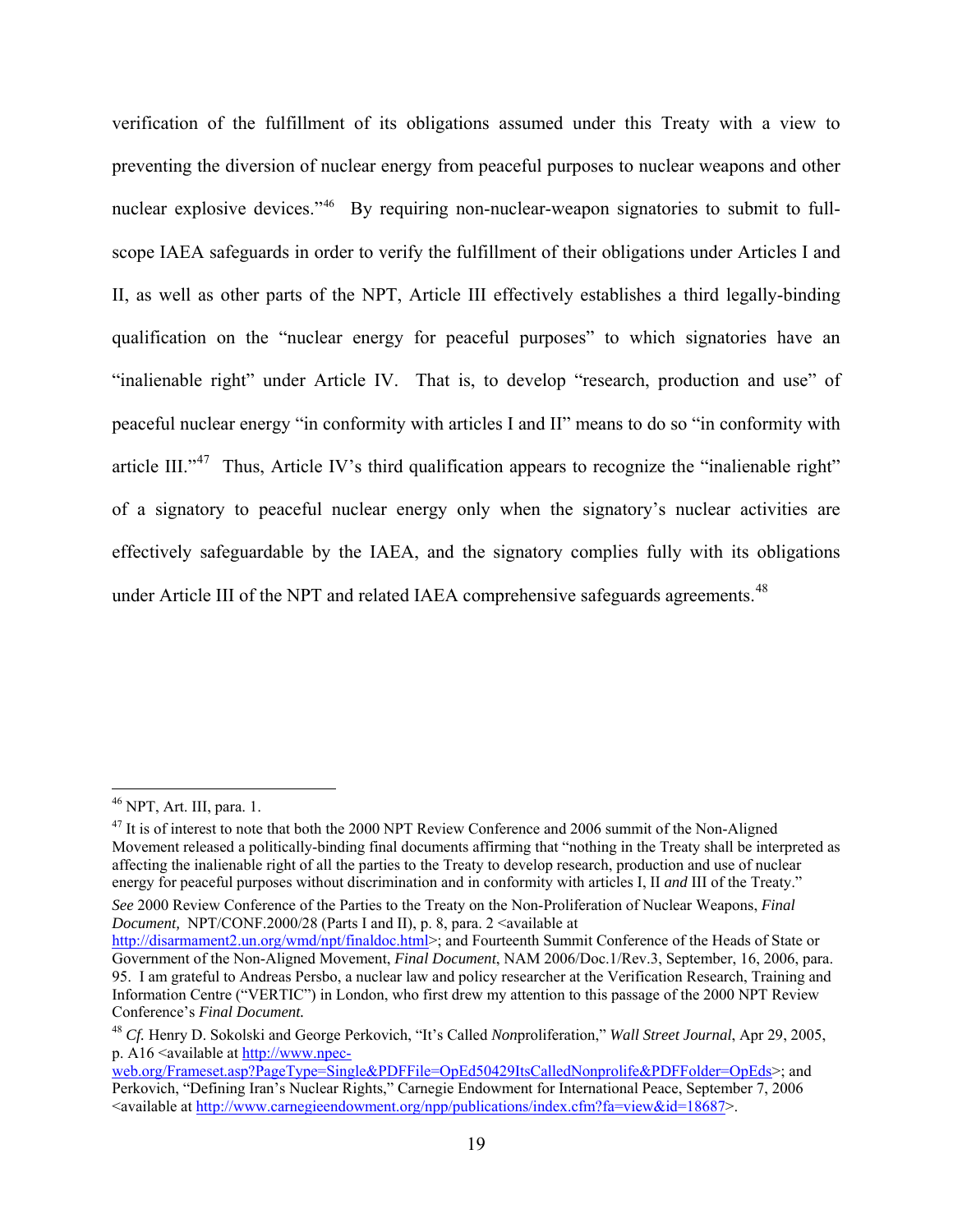#### *Article IV's Three Qualifications and Nuclear Explosions for Peaceful Purposes*

With respect to "nuclear explosions for peaceful purposes," many of the NPT negotiators argued that, at the time of their negotiations and for the foreseeable future, nuclear explosive technology in civilian projects not only lacked clear and immediate economic benefits, especially when compared to non-nuclear alternatives, but also possessed an unacceptable risk of nuclear proliferation, and could not be effectively safeguarded by the IAEA if non-nuclear-weapon states acquired or applied this technology themselves. Hence, the final text of the NPT denies nonnuclear-weapon signatories access both to nuclear explosive technology and its peaceful applications. In conformity with the preamble's "benefits-without-discrimination" principle, though, the NPT's Article V outlines the framework by which non-nuclear-weapon signatories could avail themselves of "the potential benefits" of nuclear explosive technology's peaceful application, if such economic benefits should ever materialize. The relevant part of Article V reads:

Each Party to the Treaty undertakes to take appropriate measures to ensure that, in accordance with this Treaty, under appropriate international observation and through appropriate international procedures, *potential benefits* from any peaceful applications of nuclear explosions will be made available to non-nuclear-weapon States Party to the Treaty on a *non-discriminatory basis* and that the charge to such Parties for the explosive devices used will be as low as possible and exclude any charge for research and development. Non-nuclear-weapon States Party to the Treaty shall be able to obtain such benefits, pursuant to a special international agreement or agreements, through an appropriate international body with adequate representation of nonnuclear-weapon States....<sup>4</sup>

As the NPT's negotiation history reveals, many of the non-nuclear-weapon states represented at the ENDC did not view either the denial of nuclear explosive technology and its peaceful applications, or Article V's framework for providing the "potential benefits" of the

<span id="page-19-0"></span><sup>49</sup> NPT, Art. V, emphases added.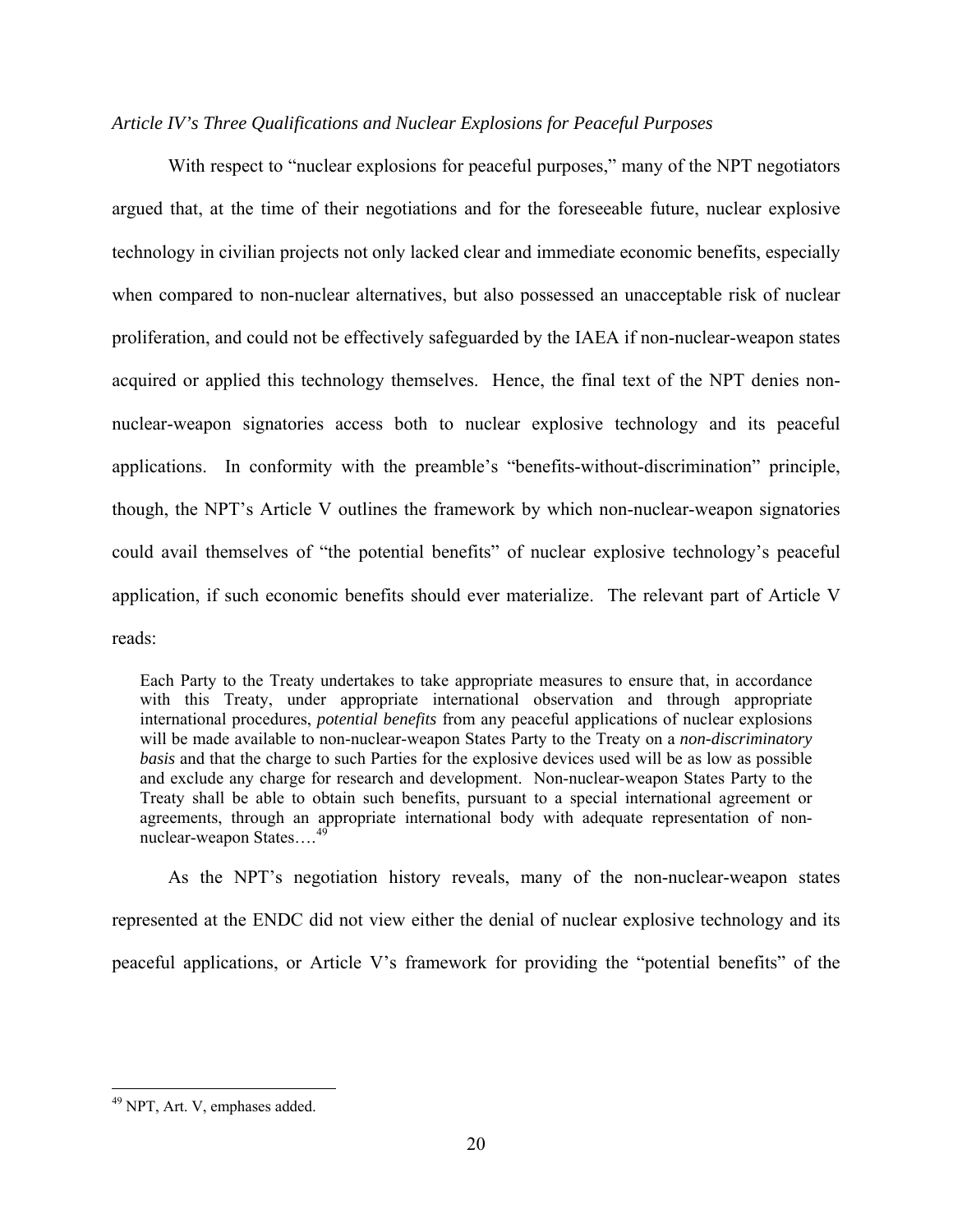denied nuclear explosive technology's peaceful applications, as discriminatory.<sup>[50](#page-20-0)</sup> For example,

in late January 1968 Polish delegate Mieczyslaw Blusztajn remarked to the ENDC:

I should like once again to stress that *the right of all countries to conduct peaceful nuclear explosions is not at stake.* The only matter to be settled is the procedure and the conditions to be observed so that countries which forgo the manufacture of nuclear devices shall not be deprived of *the benefits* that may be derived from the use of nuclear explosives.<sup>[51](#page-20-1)</sup>

Bulgarian delegate Kroum Christov echoed the Polish delegate's sentiments

[I]t seems to us quite clearly impossible to admit and to include in the non-proliferation treaty the right to manufacture nuclear devices and to carry out nuclear explosions. *There is no question in this case of denying a right; nor should the prohibition of all activity of this nature be regarded as an infraction of that right.* Account is taken of a state of facts which, for reasons which cannot be refuted and which have been explained here at length, renders the manufacture of nuclear devices incompatible with a non-proliferation treaty.<sup>[52](#page-20-2)</sup>

In retrospect, the efforts of NPT negotiators to limit the spread of nuclear explosive

technology for peaceful purposes proved to be well-founded. Indeed, the "potential benefits" of

so-called peaceful nuclear explosives ("PNEs") never materialized as non-nuclear explosive

alternatives for mining, excavation and canal-digging operations emerged as safer and more

economical choices.[53](#page-20-3) In fact, in May 1995 the quadrennial NPT review conference made the

following conclusions about PNEs:

The Conference records that *the potential benefits* of the peaceful applications of nuclear explosions envisaged in article V of the Treaty *have not materialized*. In this context, the Conference notes that the potential benefits of the peaceful applications of nuclear explosions have not been demonstrated and that serious concerns have been expressed as to the environmental consequences that could result from the release of radioactivity from such applications and on the risk of possible proliferation of nuclear weapons. Furthermore, no requests for services related to the peaceful applications of nuclear explosions have been received

<span id="page-20-0"></span> $\overline{a}$ <sup>50</sup> Exceptions included Brazil, the government of which had argued before the ENDC that non-nuclear-weapon states should be allowed to develop peaceful nuclear explosive devices. For example, *see* "Brazilian Amendments to the Draft Nonproliferation Treaty," ENDC/201, October 31, 1967, U.S. Arms Control and Disarmament Agency, *Documents on Disarmament, 1967*, Publication No. 46 (Washington, D.C.: U.S. Government Printing Office, July 1968), p. 546.

<span id="page-20-1"></span><sup>&</sup>lt;sup>51</sup> ENDC/PV. 359 (January 25, 1968), p. 6, emphasis added <available at  $\frac{http://www.hti.umich.edu/e/endc/}{http://www.hti.umich.edu/e/endc/}{$  $\frac{http://www.hti.umich.edu/e/endc/}{http://www.hti.umich.edu/e/endc/}{$  $\frac{http://www.hti.umich.edu/e/endc/}{http://www.hti.umich.edu/e/endc/}{$ .<br><sup>52</sup> ENDC/PV. 360 (January 30, 1968), p. 7, emphasis added <available at http://www.hti.umich.edu/e/endc/>.

<span id="page-20-2"></span>

<span id="page-20-3"></span><sup>53</sup> On the comparative economics and proliferation dangers of PNEs, *see* Thomas Blau, *Rational Policy-Making and Peaceful Nuclear Explosives*, Doctoral Dissertation, Department of Political Science, University of Chicago, December 1972.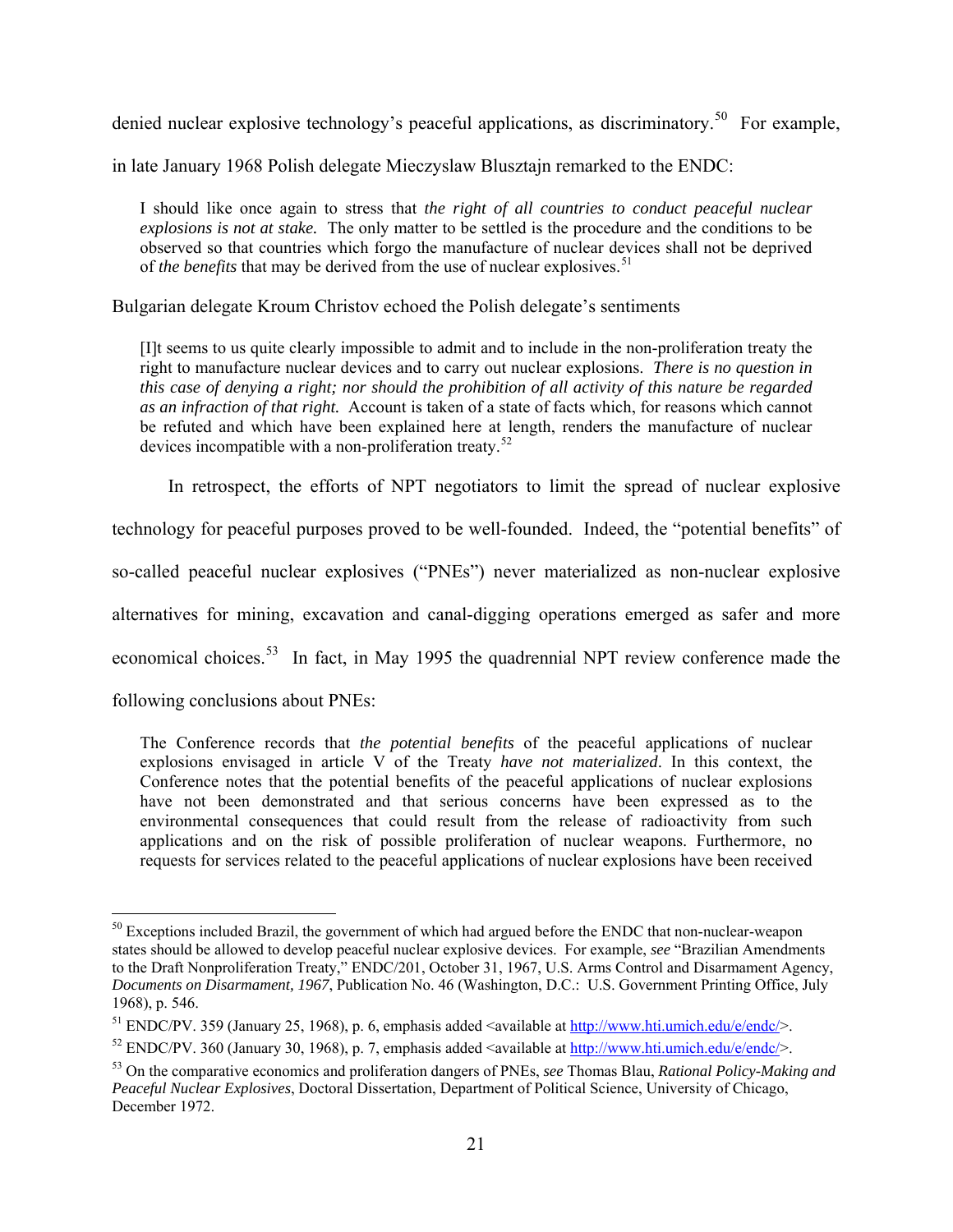by IAEA since the Treaty entered into force. The Conference further notes that no State party has an active programme for the peaceful application of nuclear explosions.<sup>[54](#page-21-0)</sup>

Moreover, though the *Comprehensive Nuclear-Test-Ban Treaty* has not entered into force, it has nonetheless established an international norm against the use of nuclear explosions for peaceful and non-peaceful purposes.<sup>[55](#page-21-1)</sup>

# *Article IV's Three Qualifications and Nuclear Energy for Peaceful Purposes*

In conformity with Article IV's three qualifications, then, both (a) the "benefits-withoutdiscrimination" principle of the NPT's preamble, and (b) the framework by which Article V allows non-nuclear-weapon signatories to avail themselves of the "potential benefits" of nuclear explosive technology's peaceful applications without providing them actual access to the technology or its peaceful application, can be applied to enrichment, reprocessing and other sensitive nuclear fuel-making activities. Under a sustainable reading of the NPT, it is both plausible and consistent for governments to interpret Article IV as affirming the "inalienable right" of nuclear signatories to develop "research, production and use" of nuclear fuel-making only to the extent that such nuclear fuel-making activities: (1) are economically beneficial in accordance with the treaty's preamble (Article IV's first qualification); (2) possess a low risk of proliferation in accordance with Articles I and II (Article IV's second qualification); and (3) are safeguardable and undertaken in full compliance with NPT and IAEA safeguard obligations in accordance with Article III (Article IV's third qualification).<sup>[56](#page-21-2)</sup> Moreover, it is both plausible and

<span id="page-21-0"></span><sup>&</sup>lt;sup>54</sup> *Report of Main Committee III*. Treaty on the Nonproliferation of Nuclear Weapons Review and Extension Conference, May 5, 1995, NPT/CONF.1995/MC.III/1, sec. I, para. 2, emphasis added <available at [http://www.un.org/Depts/ddar/nptconf/162.htm>](http://www.un.org/Depts/ddar/nptconf/162.htm). 55 *Comprehensive Nuclear-Test-Ban Treaty*, September 10, 1996, 35 I.L.M. 1430.

<span id="page-21-1"></span>

<span id="page-21-2"></span><sup>&</sup>lt;sup>56</sup> Here, I use what I view to be Article IV's three qualifications on the "nuclear energy for peaceful purposes" to which NPT signatories have an "inalienable right" to elaborate Eldon V.C. Greenberg's argument for the specific facts and circumstances under which peaceful nuclear energy should not be permissible: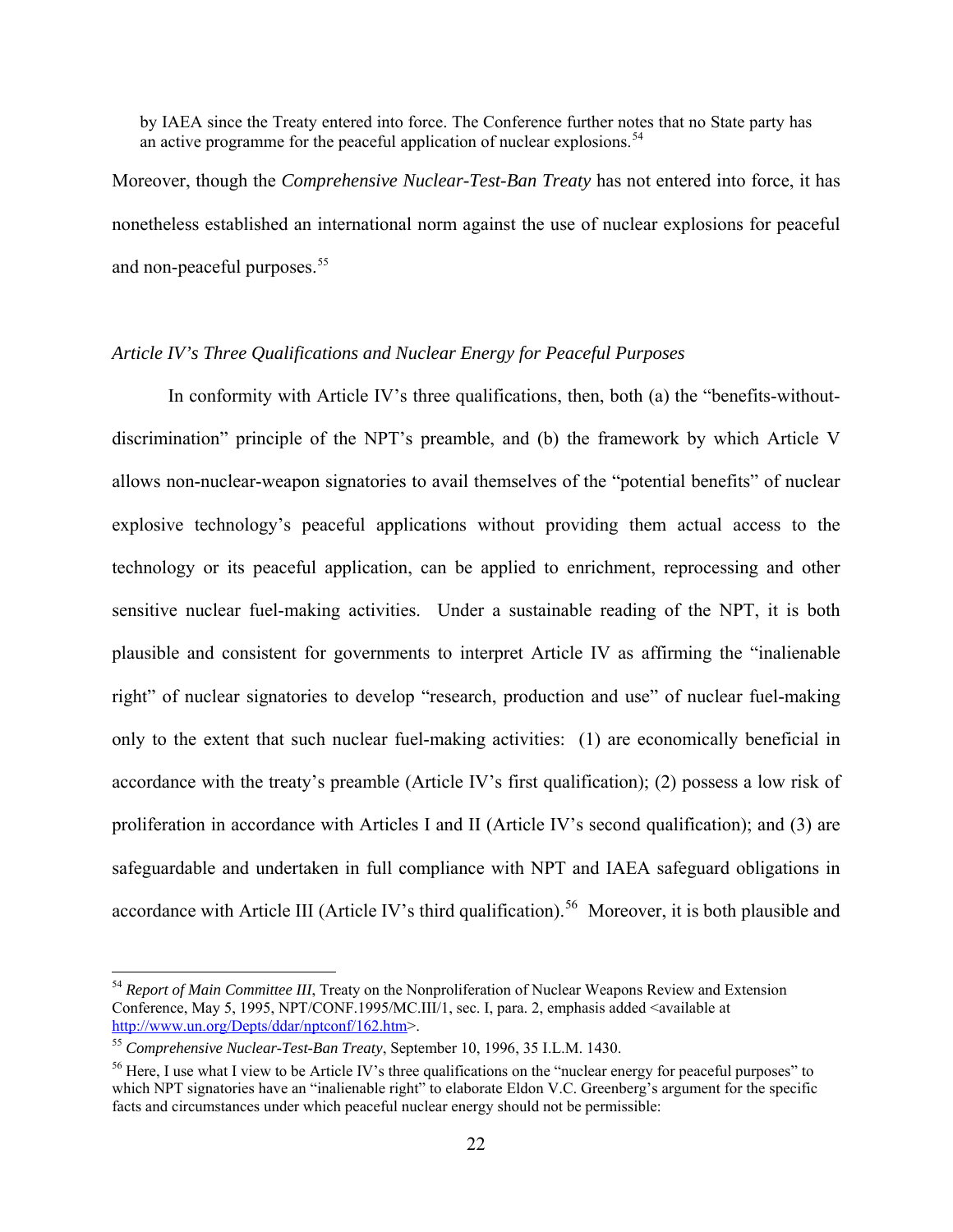consistent with the treaty to deny signatories from developing, acquiring and using nuclear fuelmaking technologies that can assist them in manufacturing nuclear weapons under some circumstances—at the very least, when they fail to comply with their obligations under the NPT's Article III and related IAEA safeguards agreements—as long as the benefits of peaceful applications of such nuclear fuel-making technologies are made available to them.<sup>[57](#page-22-0)</sup>

As the NPT's negotiation history reveals, ENDC delegations from both nuclear-weapon states and non-nuclear-weapon states viewed nuclear fuel-making in a manner similar to nuclear explosives for peaceful purposes: that is, as potentially aiding and even constituting the manufacture of nuclear weapons. For example, in September 1962 British delegate Sir Michael

Wright told the ENDC:

The thing which is unique to a nuclear weapon is its warhead. And what is there in a nuclear warhead that is found in no other weapons? ... It is the fissile material in the warhead; that is to say, the plutonium and uranium-235, the two fissile materials now most commonly used in nuclear weapons.

*If we are to deal effectively with nuclear weapons we must concentrate on the fissile material which every nuclear weapon has and which no other weapon has*. [58](#page-22-1)

If the [proliferation] risks are great, if there can be no reasonable civilian justification for particular forms of assistance or activities, and if there can be no certainty that safeguards would be effective with respect to such assistance or activities, then a presumption should arise under the Treaty that such assistance or activities are not for permissible, peaceful purpose but are rather for a weapons or explosive purpose and therefore in violation of Articles I and II. Only in this way can there be any assurance that the NPT's objectives will be achieved.

<span id="page-22-0"></span>

*See* Greenberg, "The NPT and Plutonium," *op. cit.*, p. 13.<br><sup>57</sup> *Cf.* Eldon V.C. Greenberg's legal memorandum on the NPT and plutonium fuel-making, which argues:

<sup>[</sup>T]he distinction between permissible and impermissible activities must come down ultimately to quite pragmatic considerations. Activities must not be free from the Treaty's prohibitions just by virtue of being denominated "peaceful," civilian," power" or "research." The Treaty must be interpreted as viewing proliferation through something more than an "explosive lens." Rather, depending upon the facts and circumstances, assistance and activities relating to declared "peaceful," civilian," "power" or "research" purposes may be subject to the NPT's restrictions, if an evaluation of all the facts and circumstances, including such factors as economic or technical justification or effectiveness of safeguards, would indicate that the legitimacy of the assistance and/or activity is questionable. Such a pragmatic, rather than a formalistic reading of the Treaty, is most consistent with the overriding purpose of stemming the proliferation of nuclear weapons.

<span id="page-22-1"></span>*See* Greenberg, "The NPT and Plutonium," *op. cit.*, p. 24.<br><sup>58</sup> ENDC/PV. 82 (September 7, 1962), p. 37, emphasis added <available at<http://www.hti.umich.edu/e/endc/>>. *See also* "British Paper Submitted to the Eighteen Nation Disarmament Committee: Technical Possibility of International Control of Fissile Material Production," ENDC/60, August 31, 1962 (Corr. 1, November 27, 1962), in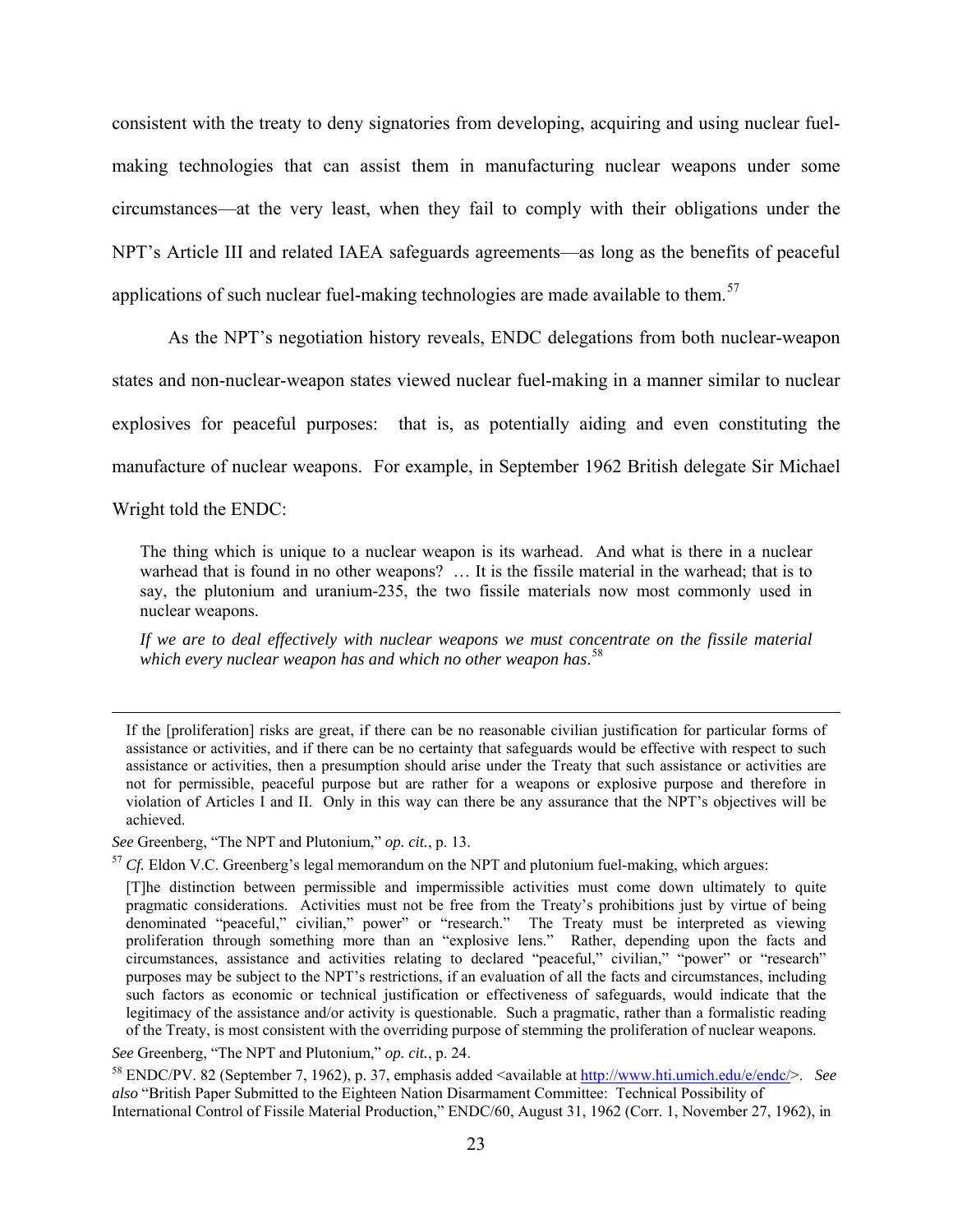To take another example, in February 1966 Swedish delegate Alva Myrdal argued before the

ENDC:

[T]o block the road to nuclear weapon development as early as possible… we are facing is a long ladder with many rungs, and the practical question is: on which of these is it reasonable and feasible to introduce the international blocking? … *To prohibit just the final act of "manufacture" would seem to come late in these long chains of decisions*… Could a middle link be found on which the prohibitory regulation should most definitely be focused?<sup>[59](#page-23-0)</sup>

A month later, during a speech to the ENDC, Burmese delegate U. Maung Maung Gyi answered

Myrdal's question:

*An undertaking on the part of the non-nuclear weapon Powers not to manufacture nuclear weapons would in effect mean forgoing the production of fissionable material* … and such production is the first essential step for the manufacture of these weapons and constitutes an important dividing line between restraint from and pursuit of the nuclear path. $60$ 

Proponents of the *per se* right or unqualified *per se* right reading of Article IV might

counter the NPT's sustainable reading by claiming that Article IV's second paragraph

necessarily obliges signatories to transfer any and all nuclear technology, materials and

assistance—including nuclear fuel-making—in an unqualified and unfettered manner. The

relevant part of that paragraph states:

All the Parties of the Treaty undertake to facilitate, and have the right to participate in, the fullest possible exchange of equipment, materials and scientific and technological for the peaceful uses of nuclear energy.<sup>[61](#page-23-2)</sup>

It is important to note, though, that this paragraph is carefully worded to call not for "the fullest

exchange," but rather for only "the fullest *possible* exchange," and thus actually encourages NPT

signatories to exchange nuclear technology, materials and know-how with great care, caution and

U.S. Arms Control and Disarmament Agency, *Documents on Disarmament, 1962*, Publication No. 19, Vol. 2 of 2 (Washington, D.C.: U.S. Government Printing Office, November 1963), pp. 834-852.

<span id="page-23-0"></span><sup>59 &</sup>quot;Statement by the Swedish Representative [Alva Myrdal] to the Eighteen Nation Disarmament Committee: Nonproliferation of Nuclear Weapons," ENDC/PV. 243, February 24, 1966, in U.S. Arms Control and Disarmament Agency, *Documents on Disarmament, 1966*, Publication No. 43 (Washington, D.C.: U.S. Government Printing Office, September 1967). p. 56, emphasis added.

<span id="page-23-1"></span><sup>&</sup>lt;sup>60</sup> ENDC/PV. 250 (March 22, 1966), p. 28, emphasis added <available at  $\frac{http://www.hti.umich.edu/e/endc/}{\text{NPT}}$  $\frac{http://www.hti.umich.edu/e/endc/}{\text{NPT}}$  $\frac{http://www.hti.umich.edu/e/endc/}{\text{NPT}}$ . Art. IV, para. 2, emphasis added.

<span id="page-23-2"></span>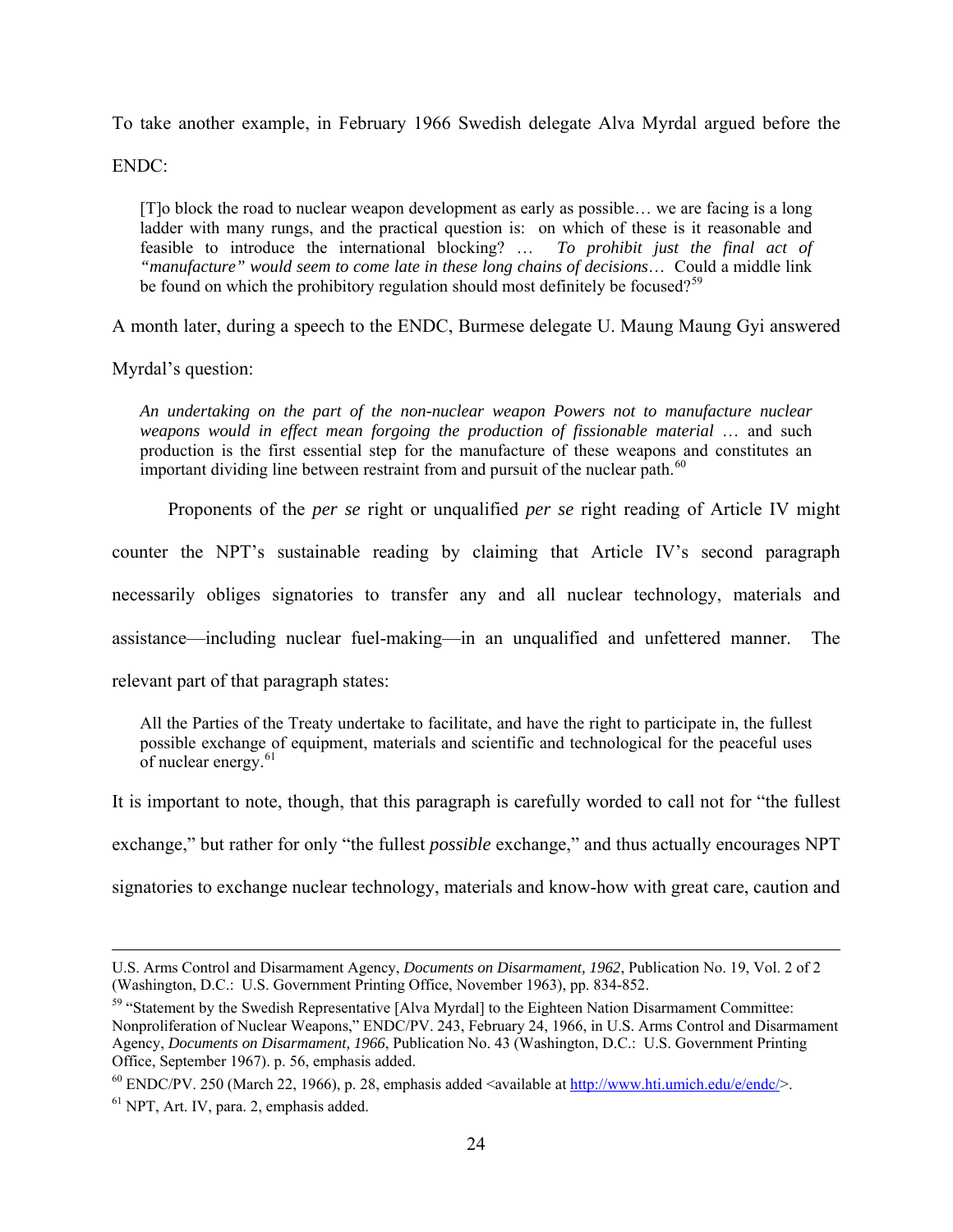restraint.<sup>[62](#page-24-0)</sup> In May 2005, during a speech to the quadrennial NPT review conference, Christopher Ford (at the time the Principal Deputy Assistant Secretary of State for Verification, Compliance and Implementation) elaborated this point:

The use of the term "fullest possible" is an acknowledgement that cooperation may be limited. Parties are not compelled by Article IV to engage in nuclear cooperation with any given state—or to provide any particular form of nuclear assistance to any other state. The NPT does not require any specific sharing of nuclear technology between particular States Party, nor does it oblige technology-possessors to share any specific materials or technology with non-possessors.<sup>[63](#page-24-1)</sup>

"[T]o conform both to the overall objective of the NPT-strengthening security by halting nuclear

proliferation—and to any Article I and III obligations," Ford added, "supplier states must

consider whether certain types of assistance, or assistance to certain countries, are consistent

with the nonproliferation purposes and obligations of the NPT, other international obligations,

and their own national requirements." NPT signatories, Ford concluded,

should withhold assistance if they believe that a specific form of cooperation would encourage or facilitate proliferation, or if they believe that a state is pursuing a nuclear weapons program in violation of Article II, is not in full compliance with its safeguards obligations, or is in violation of Article I $64$ 

Moreover, by establishing no *per se* obligation or duty of nuclear exporters to give any specific

nuclear technology, material or assistance, Article IV's second paragraph suggests that nuclear

<span id="page-24-0"></span> $\overline{a}$  $62$  As strategist Albert Wohlstetter and colleagues argued in a 1979 report for the U.S. Arms Control and Disarmament Agency:

If the "fullest possible exchange" were taken to include the provision of stocks of highly concentrated fissile material within days or hours of being ready for incorporation into an explosive, this would certainly "assist" an aspiring nonnuclear weapons state in making such an explosive. No reasonable interpretation of the Nonproliferation Treaty would say that the Treaty intends, in exchange for an explicitly revocable promise by countries without nuclear explosives not to make them or acquire them, to transfer to them material that is within days or hours of being ready for incorporation into a bomb .... The NPT is, after all, a treaty against proliferation, not for nuclear development.

<span id="page-24-1"></span>See Wohlstetter, et al., Towards a New Consensus on Nuclear Technology, 1979, op. cit., pp. 34-35.<br><sup>63</sup> Christopher Ford, "NPT Article IV: Peaceful Uses of Nuclear Energy," Statement of the Principal Deputy Assistant Secretary of State for Verification, Compliance and Implementation, to the 2005 Review Conference of the Treaty on the Nonproliferation of Nuclear Weapons, New York, NY, May 18, 2005 <available at [http://www.state.gov/t/vci/rls/rm/46604.htm>](http://www.state.gov/t/vci/rls/rm/46604.htm). 64 *Ibid.*

<span id="page-24-2"></span>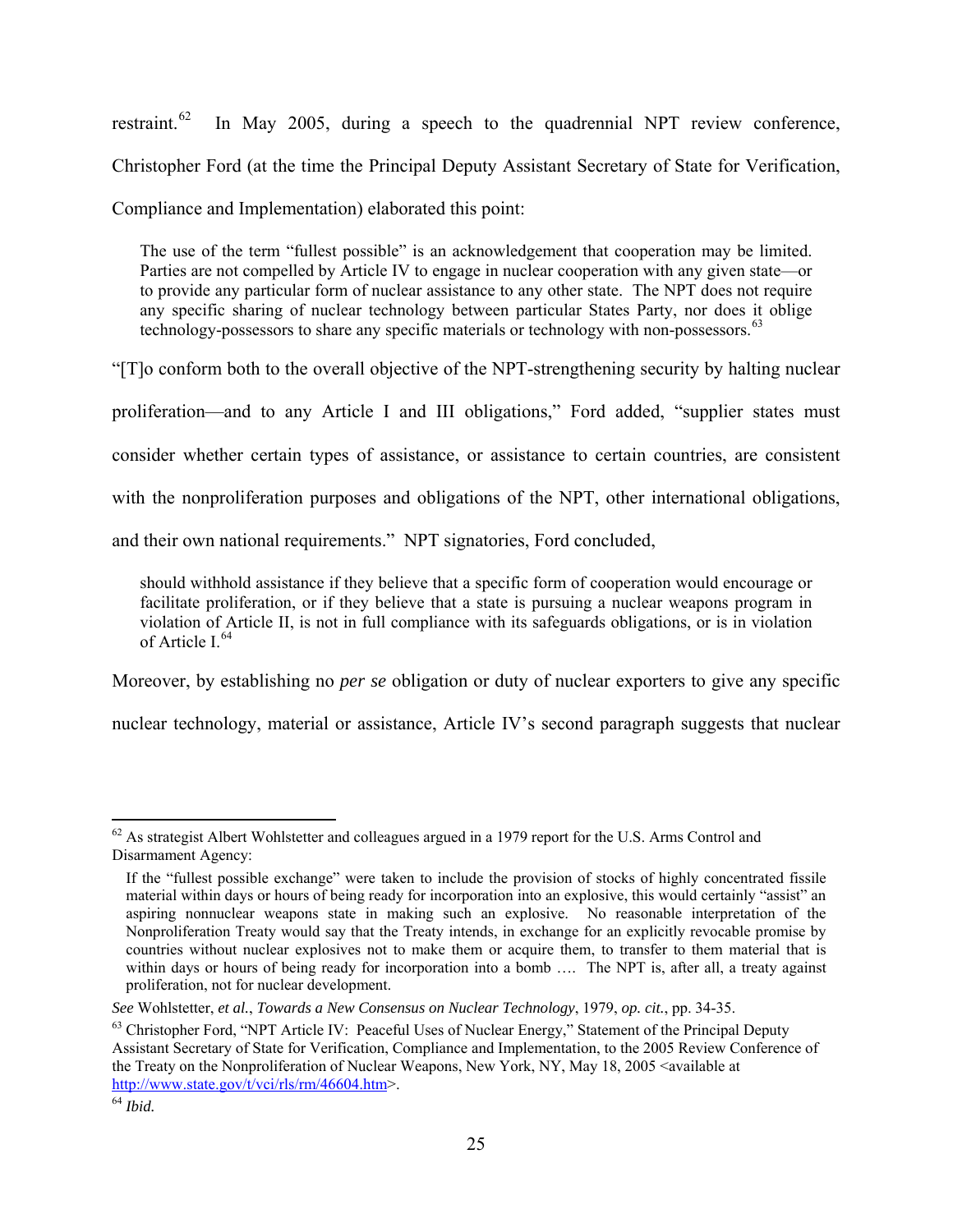importers, at the same time, have no reciprocal *per se* right to receive or otherwise acquire any specific nuclear technology, material or assistance.<sup>[65](#page-25-0)</sup>

That said, Article III of the NPT contains language that appears to contemplate that both nuclear-weapon and non-nuclear-weapon signatories might acquire and use even some of the most weapons-ready nuclear materials, and the most militarily-relevant civilian applications of nuclear technology. For example, paragraph one of Article III states:

Procedures for the safeguards required by this Article shall be followed with respect to source or special fissionable material whether it is being produced, processed or used in any principal nuclear facility or is outside any such facility. The safeguards required by this Article shall be applied on all source or special fissionable material in all peaceful nuclear activities within the territory of such State, under its jurisdiction, or carried out under its control anywhere.<sup>[66](#page-25-1)</sup>

Paragraph two adds:

Each State Party to the Treaty undertakes not to provide: (a) source or special fissionable material, or (b) equipment or material especially designed or prepared for the processing, use or production of special fissionable material, to any non-nuclear-weapon State for peaceful purposes, unless the source or special fissionable material shall be subject to the safeguards required by this Article.<sup>[67](#page-25-2)</sup>

While these provisions describe the scope of responsibility for IAEA safeguards, they do not explicitly address the range of nuclear activities that are prohibited or permitted. The key to

<span id="page-25-0"></span><sup>&</sup>lt;sup>65</sup> According to Henry D. Sokolski,

<sup>[</sup>The Principal Deputy Assistant Secretary of State for Verification, Compliance and Implementation] had attempted, to my knowledge, to get more cleared than what he was able to say [at the 2005 NPT Review Conference]. What he was able to say and what was cleared was that the United States at least is under no duty or obligation under Article IV to supply enrichment and reprocessing technologies to anyone. I think what he wanted to say might have included that countries really don't have a *per se* right to acquire this from others or to develop it even indigenously, but that was not approved.

*See* "Statement of Henry D. Sokolski," in *Assessing "Rights" Under the Nuclear Nonproliferation Treaty*, a hearing before the Subcommittee on International Terrorism and Nonproliferation, Committee on International Relations, U.S. House of Representatives, 109th Congress, Second Session, Serial No. 109-148, March 2, 2006 (Washington, D.C.: U.S. Government Printing Office, 2006), p. 28 <available at <http://www.foreignaffairs.house.gov/archives/109/26333.pdf>>.<br><sup>66</sup> NPT, Art. III, para. 1.

<span id="page-25-1"></span>

<span id="page-25-2"></span><sup>67</sup> *Ibid.*, para. 2.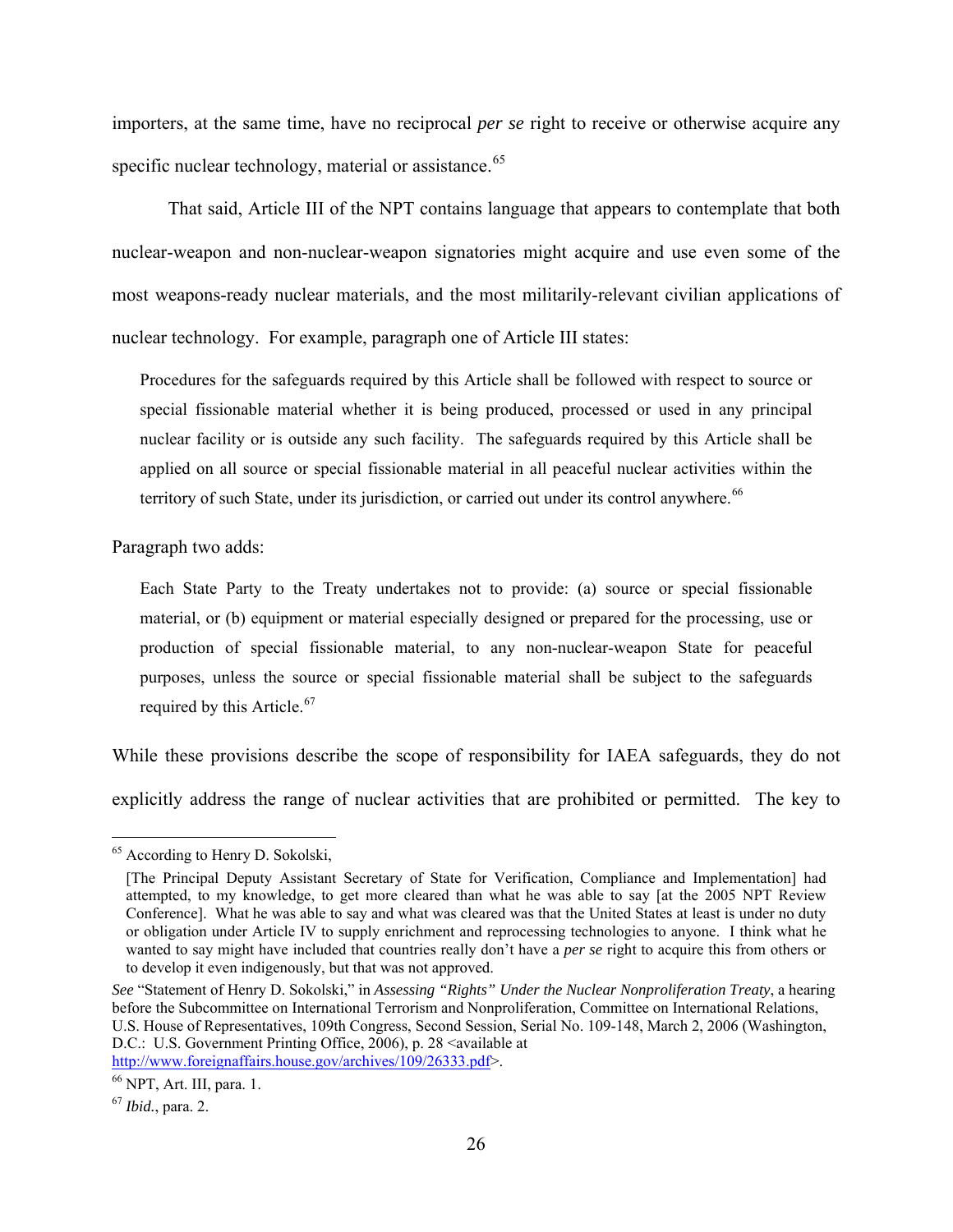harmonizing these provisions with the NPT's larger prohibitions against proliferation lies in Article III's third paragraph, which states: "The safeguards required by this Article shall be implemented in a manner designed to comply with Article IV of this Treaty…"[68](#page-26-0) If Article IV is read broadly and permissively to permit any nuclear activity short of inserting fissile material into a nuclear explosive, then the IAEA safeguards required by Article III will play, at best, a formalistic role, and the importance of their effectiveness (or lack of effectiveness) will be of little consequence. In contrast, if Article IV—as well as Articles I and II, the NPT provisions to which Article IV must conform—are read narrowly and less permissively, then the extent to which the IAEA safeguards are effective will play a crucial role in determining whether or not a signatories peaceful nuclear activities are, or are not, in conformity with Articles I and II.

In sum, governments need not interpret the NPT as affirming the *per se* right—let alone the "specific and undeniable right"—of signatories to nuclear fuel-making. Rather, a close reading of the NPT's text, a reading which is supported by the treaty's negotiation history, provides governments with a powerful counter to the "loop-hole" reading of the NPT leading to *virtual nuclear-weapon state* status. The NPT's sustainable reading clarifies Article IV's stringent qualifications on the "nuclear energy for peaceful purposes" to which signatories have an "inalienable right," and how a signatory can be denied, in some circumstances, nuclear fuelmaking technology and its peaceful applications as long as the benefits of the denied technology's peaceful applications are somehow made available to it. Such circumstances include not only a signatory's noncompliance with its NPT and IAEA safeguards obligations, but also the IAEA's inability to safeguard effectively a given nuclear fuel-making technology or its peaceful applications.

<span id="page-26-0"></span><sup>68</sup> *Ibid.*, para. 3.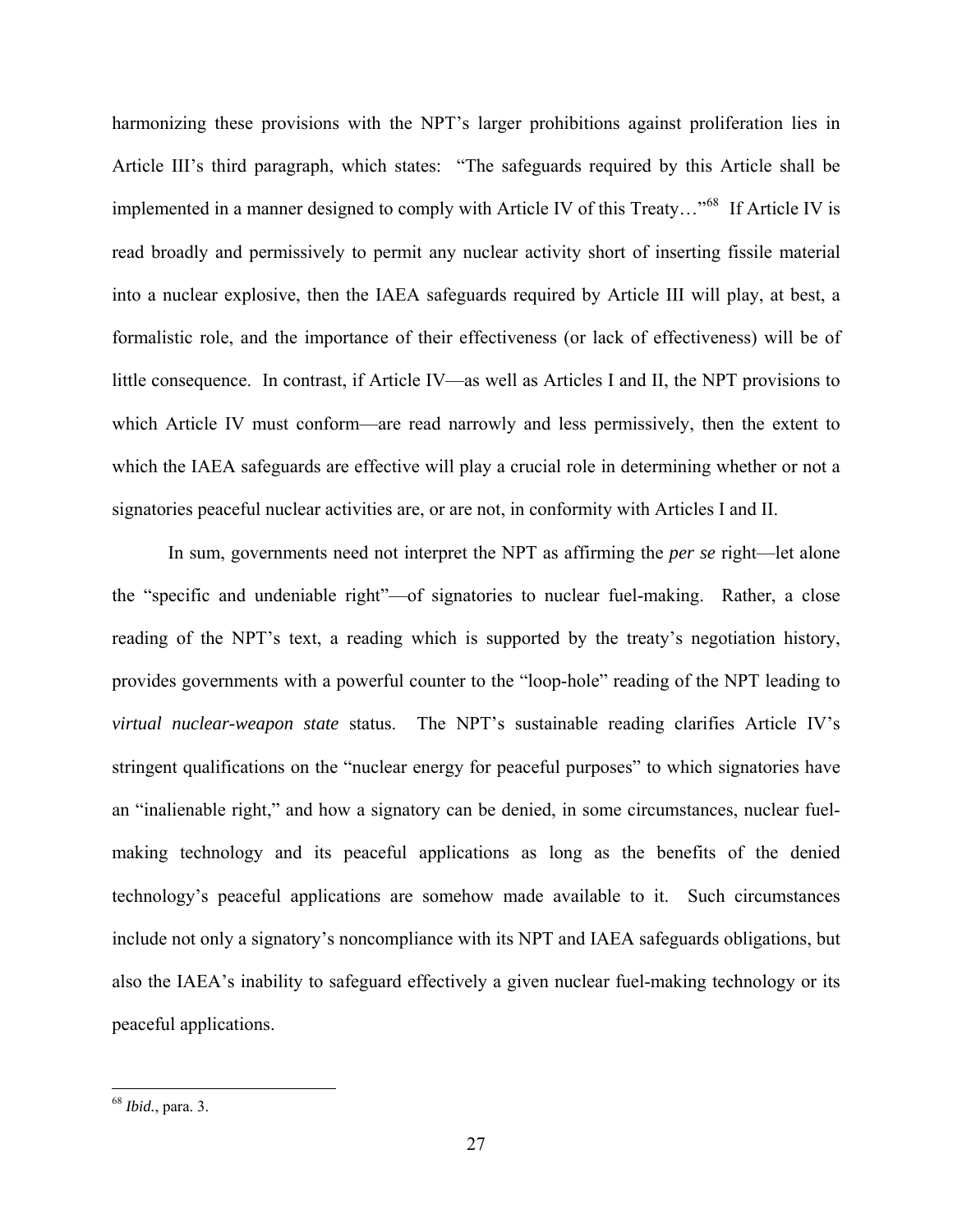# **IAEA Safeguards and the NPT**

The Nuclear Nonproliferation Treaty's preamble not only affirms "the principle of *safeguarding effectively* the flow of source and special fissionable materials by use of instruments and other techniques at certain strategic points," but also expresses support for "research, development and other efforts to further the application, within the framework of the International Atomic Energy Agency safeguards system," of this principle.<sup>[69](#page-27-0)</sup> This raises an issue: To what extent can the IAEA effectively safeguard nuclear material involved in civilian applications of nuclear fuel-making technology?

In the past, when the IAEA avoided discussion of this issue, such avoidance served to promote the mistaken belief that Agency safeguards are always effective, even when applied to uranium enrichment, plutonium reprocessing and other sensitive nuclear activities. In turn, this lent support, implicitly if not also explicitly, to interpretations of the NPT's Article IV affirming the *per se* right, and even the unqualified *per se* right, of NPT signatories to nuclear fuel-making. In October 2006, though, IAEA Director General Mohamed ElBaradei publicly addressed some of the Agency's problems with respect to safeguarding effectively by conceding that nuclear fuel-making "creates many new challenges, both for the international community and for [the Agency], because verifying enrichment facilities or reprocessing facilities is quite difficult, and [because] the so-called conversion time is very short," and admitting that when non-nuclearweapon states become nuclear fuel-makers, then "we are dealing with what I call virtual nuclear-weapon states."<sup>[70](#page-27-1)</sup>

<span id="page-27-0"></span><sup>69</sup> NPT, preamble, para. 6, emphasis added.

<span id="page-27-1"></span> $70$  ElBaradei, "Addressing Verification Challenges," October 16, 2006.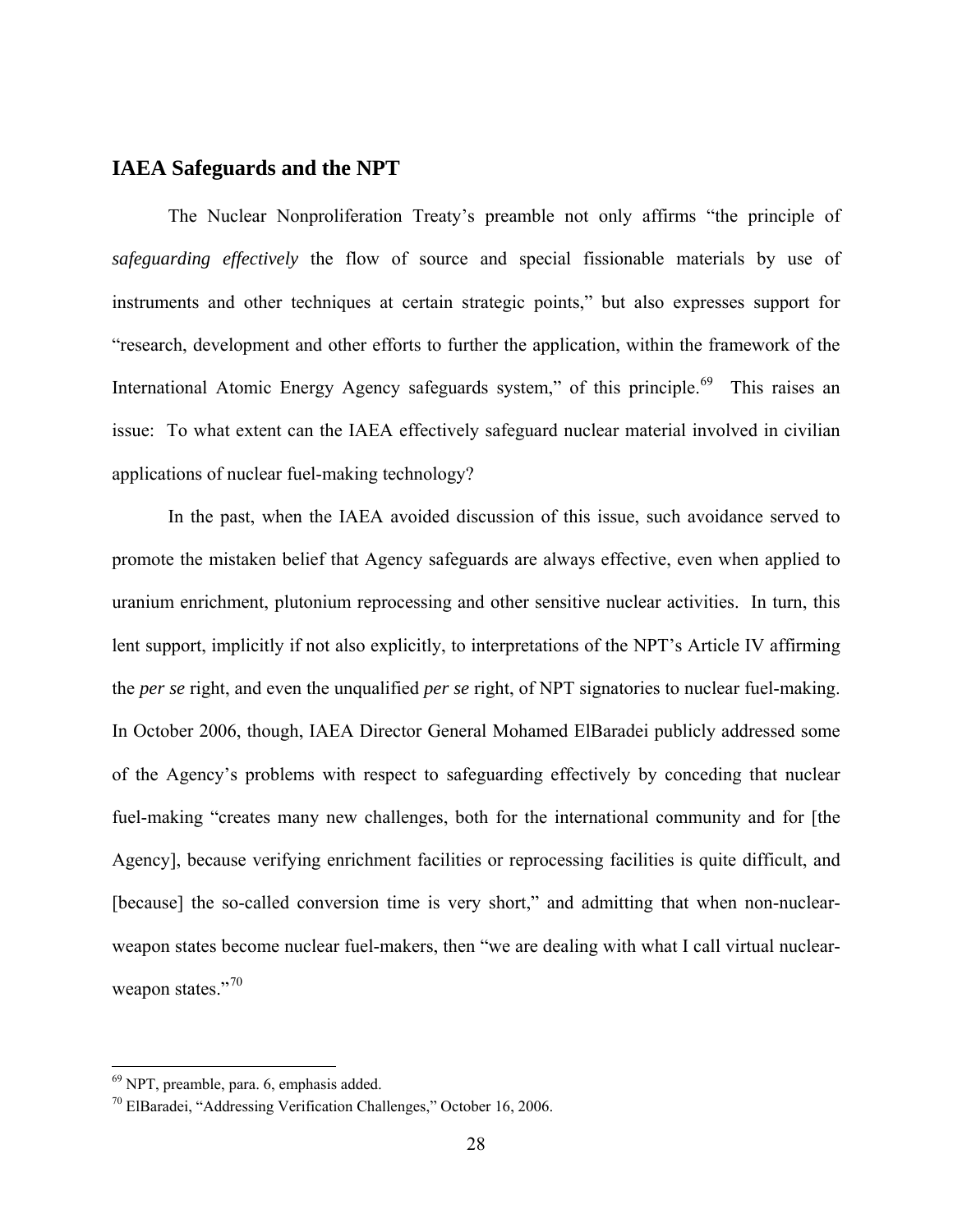With even greater candor about the extent to which the IAEA can and cannot effectively safeguard, the Agency can support the efforts of governments seeking to counter the "loop-hole" reading of the NPT with a sustainable interpretation that can help to prevent the emergence of more *virtual nuclear-weapon states*. Indeed, if the IAEA cannot effectively safeguard the nuclear material involved in certain civilian applications of nuclear fuel-making technology, then the Agency must publicly acknowledge this shortfall, and its consequent inability to verify whether or not a non-nuclear-weapon signatory's development, acquisition or use of such fuelmaking technology is "in conformity with articles I and II" of the NPT, as well as "in conformity with article III." In turn, such unsafeguardable civilian applications of nuclear fuel-making technology—in failing to meet Article IV's second and third qualifications<sup>[71](#page-28-0)</sup>—should be excluded from the "nuclear energy for peaceful purposes"<sup>[72](#page-28-1)</sup> and from "the fullest possible exchange of equipment, materials and scientific and technological for the peaceful uses of nuclear energy<sup>[73](#page-28-2)</sup> to which NPT signatories have an "inalienable right."

#### *The NPT's Article III and the IAEA's Comprehensive Safeguards*

In accordance with the NPT preamble's principle of effective safeguarding, Article III requires that each non-nuclear-weapon signatory conclude a comprehensive safeguards agreement with the IAEA so that the Agency can verify "the fulfillment of [signatory] obligations assumed under this Treaty with a view to preventing the diversion of nuclear energy from peaceful purposes to nuclear weapons and other nuclear explosive devices."[74](#page-28-3) In 1972, two years after the NPT entered into force, the IAEA released *The Structure and Content of* 

<span id="page-28-0"></span><sup>71</sup> For a discussion of these qualifications, *see* the earlier section of this essay titled, "A Sustainable NPT Reading."

<span id="page-28-1"></span> $72$  NPT, Art. IV, para. 1.

<span id="page-28-2"></span> $73$  NPT, Art. IV, para. 2.

<span id="page-28-3"></span> $74$  NPT, Art. III, para. 1.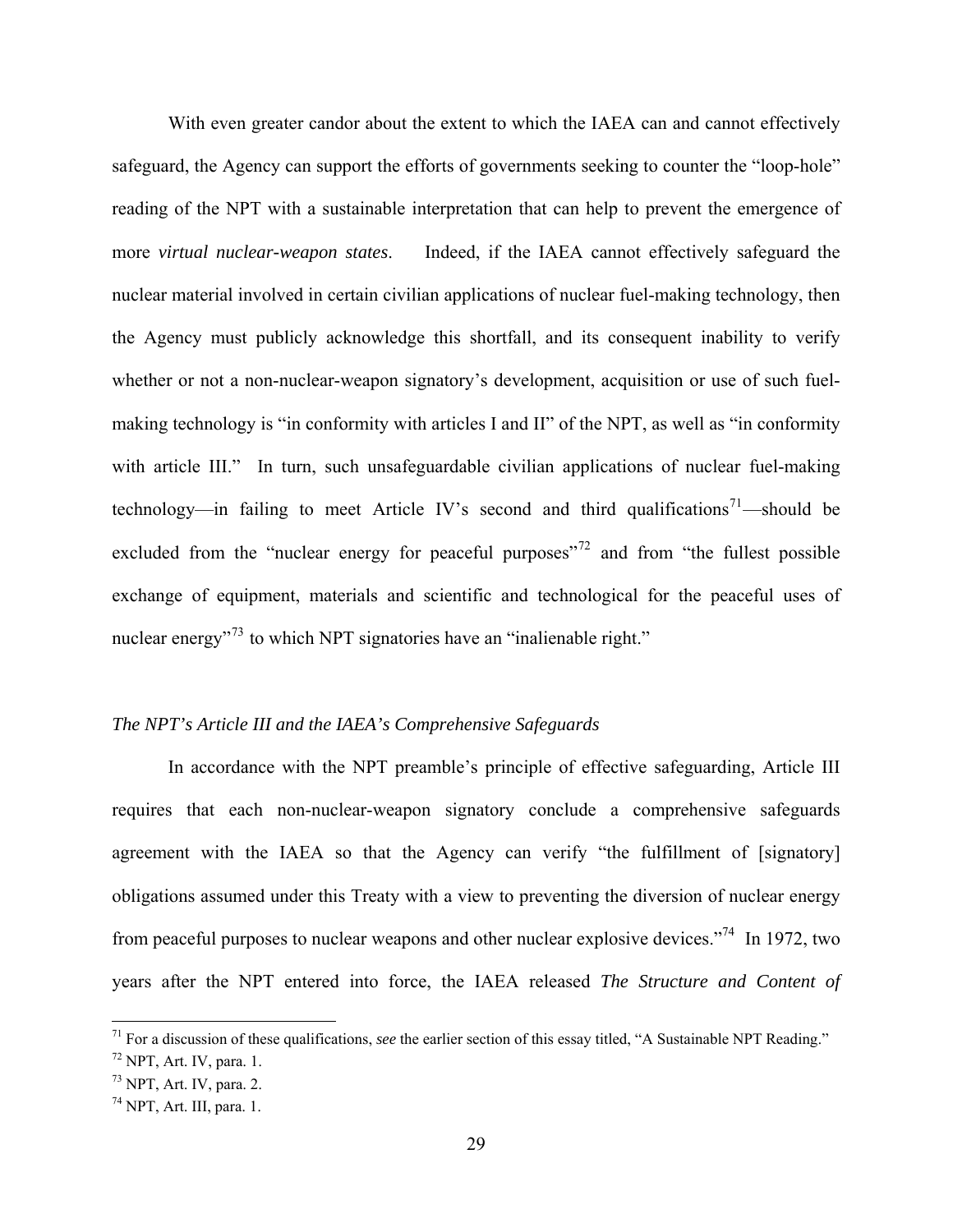*Agreements Between the Agency and States Required in Connection with the Treaty on the Non-Proliferation of Nuclear Weapons* ("Model Comprehensive Safeguards Agreement" or "INFCIRC/153"), which defines the objective of safeguards as: "the timely detection of diversion of significant quantities of *nuclear material* from peaceful nuclear activities to the manufacture of nuclear weapons or of other nuclear explosive devices or for purposes unknown, and deterrence of such diversion by the risk of early detection."<sup>[75](#page-29-0)</sup> To meet this objective, the *Model Comprehensive Safeguards Agreement* identifies the IAEA's means as "the use of material accountancy as a safeguards measure of fundamental importance, with containment and surveillance as important complementary measures."<sup>[76](#page-29-1)</sup>

When the IAEA concluded INFCIRC/153, the Agency had not determined the specific methods and metrics to evaluate the effectiveness of safeguards. In the mid-to-late 1970s, however, the IAEA's Standing Advisory Group on Safeguards Implementation ("SAGSI") used the numerical estimates of four terms from INFCIRC/153—namely, *significant quantity*, *timely detection*, *risk of detection*, and *probability of raising a false alarm*—to define more precisely the Agency's "detection goals."<sup>[77](#page-29-2)</sup> In theory, these detection goals provide the IAEA with ways to measure the extent to which it is not only obtaining INFCIRC/153's safeguards objective, but

1

<span id="page-29-0"></span><sup>75</sup> IAEA, *The Structure and Content of Agreements Between the Agency and States Required in Connection with the Treaty on the Non-Proliferation of Nuclear Weapons*, INFCIRC/153 (Corrected), June 1972, para. 28, emphasis original.

In February 1992, after the IAEA had discovered the extent to which Ba'athist Iraq had failed to declare a host of nuclear materials and activities, the Agency's Board of Governors affirmed that INFCIRC/153's objective of detecting and deterring the diversion of nuclear material applies not only "to nuclear material declared by a State," but also to "any nuclear material [and related activities] subject to safeguards that *should have been declared*." *See*  IAEA, *The Safeguards System of the International Atomic Energy Agency*, undated (circa 2002), para. 13 <available at [http://www.iaea.org/OurWork/SV/Safeguards/safeg\\_system.pdf](http://www.iaea.org/OurWork/SV/Safeguards/safeg_system.pdf)>. 76 INFCIRC/153 (Corrected), para. 29.

<span id="page-29-1"></span>

<span id="page-29-2"></span><sup>77</sup> For background on SAGSI, *see* Marvin M. Miller, "Are IAEA Safeguards on Plutonium Bulk-Handling Facilities Effective?," Nuclear Control Institute, August 1990, emphasis added <available at [http://www.nci.org/k](http://www.nci.org/k-m/mmsgrds.htm)[m/mmsgrds.htm](http://www.nci.org/k-m/mmsgrds.htm)>. As Miller notes, "The values recommended by SAGSI for the detection goals were carefully described as provisional guidelines for inspection planning and for the evaluation of safeguards implementation, not as requirements, and were so accepted by the Agency."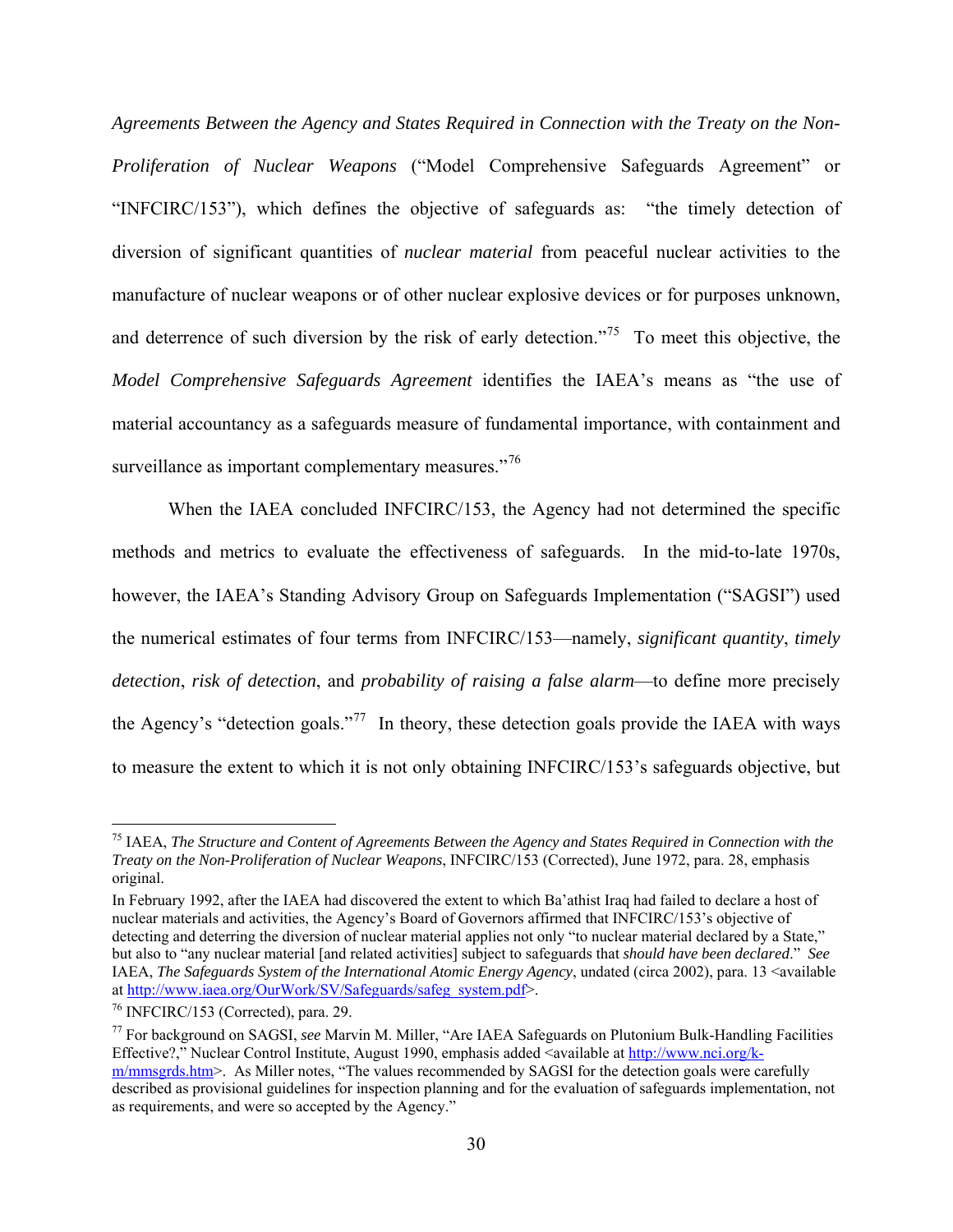also verifying "the fulfillment of [signatory] obligations assumed under" the NPT. In practice, though, the Agency cannot meet these goals with respect to a wide range of nuclear materials and civilian applications of nuclear fuel-making technology. Although it is far beyond the scope of this essay to describe in exhaustive detail every difficulty that the IAEA faces in attempting to safeguard effectively, the sections below summarize key examples of these difficulties.

#### *Nuclear Materials: Conversion Time vs. Timely Warning*

 $\overline{a}$ 

When the IAEA safeguards, it aims to account and inspect declared nuclear materials in civilian applications of nuclear technology frequently enough to detect the diversion of a significant quantity ("SQ") of nuclear material before it has been, or can be, converted into a bomb. A *significant quantity* is defined by the Agency as "the approximate amount of nuclear material for which the possibility of manufacturing a nuclear explosive device cannot be excluded."[78](#page-30-0) *Table 1* below gives the SQ values that the IAEA currently uses. It is worth noting that some analysts have argued that the IAEA's current SQ values are inadequate. For example, in October 2005 Thomas Cochran of the National Resources Defense Council argued that "the IAEA's SQ values for direct use materials are not technically valid or defensible," and instead proposed that, in some circumstances, "the SQ values for direct use plutonium and highly enriched uranium (HEU) [should] be reduced by a factor of about eight."<sup>[79](#page-30-1)</sup>

<span id="page-30-0"></span><sup>78</sup> *IAEA Safeguards Glossary*, 2001 Edition, International Nuclear Verification Series No. 3 (Vienna, Austria: IAEA, June 2003), sec. 3, para. 14. 79 *See* Thomas B. Cochran, "Adequacy of IAEA's Safeguards for Achieving Timely Detection," an essay presented

<span id="page-30-1"></span>at *After Iran: Safeguarding Peaceful Nuclear Energy*, London, UK, October 2005 p. 2 <available at [http://www.npec-](http://www.npec-web.org/Frameset.asp?PageType=Single&PDFFile=Paper050930CochranAdequacyofTime&PDFFolder=Essays)

[web.org/Frameset.asp?PageType=Single&PDFFile=Paper050930CochranAdequacyofTime&PDFFolder=Essays>](http://www.npec-web.org/Frameset.asp?PageType=Single&PDFFile=Paper050930CochranAdequacyofTime&PDFFolder=Essays). *See also* Cochran and Christopher E. Paine, "The Amount of Plutonium and Highly-Enriched Uranium Needed for Pure Fission Nuclear Weapons," Natural Resources Defense Council, August 22, 1994 (Revised April 13, 1995) <available at [http://www.nrdc.org/nuclear/fissionw/fissionweapons.pdf>](http://www.nrdc.org/nuclear/fissionw/fissionweapons.pdf).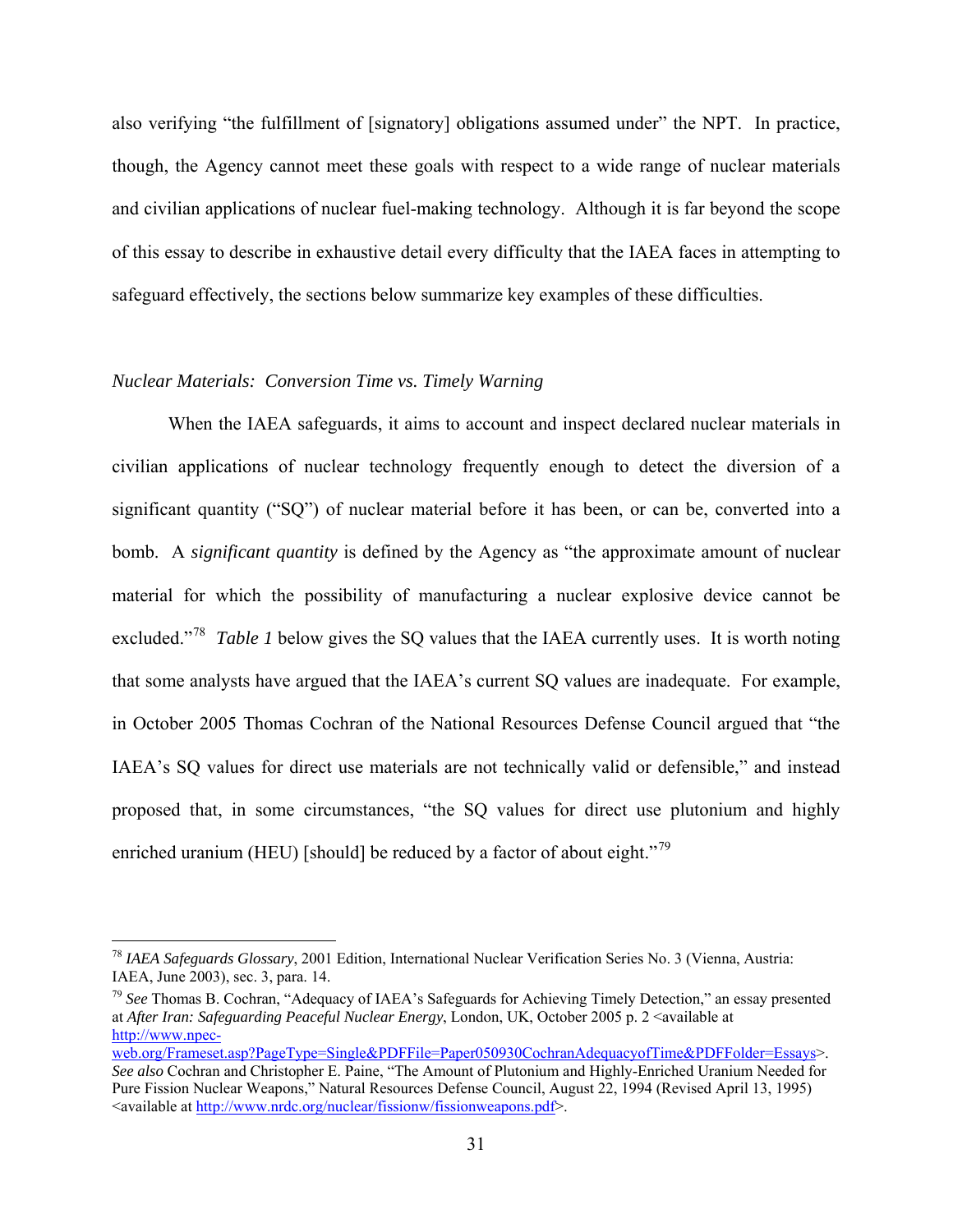| <i>Table 1:</i> IAEA's Estimated Values for Significant Quantities |                                |  |
|--------------------------------------------------------------------|--------------------------------|--|
| <b>Direct-Use Material</b>                                         | <b>SQ</b>                      |  |
| Plutonium (containing $\leq 80\%$ <sup>238</sup> Pu)               | 8 kg Pu                        |  |
| Uranium-233                                                        | $8 \text{ kg}^{233} \text{U}$  |  |
| Highly Enriched Uranium ( $^{235}U \ge 20\%$ )                     | $25 \text{ kg}^{235} \text{U}$ |  |
| <b>Indirect-Use Material</b>                                       | <b>SQ</b>                      |  |
| Uranium $(^{235}U < 20\%)^a$                                       | 75 kg $^{235}$ U               |  |
|                                                                    | (or 10 t natural U             |  |
|                                                                    | or 20 t depleted U)            |  |
| Thorium                                                            | 20 t Th                        |  |

a. Including low enriched, natural and depleted uranium.

*Data Source: IAEA Safeguards Glossary*, 2001 Edition, International Nuclear Verification Series No. 3 (Vienna, Austria: IAEA, June 2003), sec. 3, para. 13, table II.

To express quantitatively the extent to which a non-nuclear-weapon state in possession of at least one SQ of nuclear material could pose an immediate proliferation threat, the IAEA uses a metric known as *conversion time*, defined as "the time required to convert different forms of nuclear material to the metallic components of a nuclear explosive device."<sup>[80](#page-31-0)</sup> In order to provide timely warning of a non-nuclear-weapon state's diversion of nuclear material "from peaceful nuclear activities to the manufacture of nuclear weapons or of other nuclear explosive devices or for purposes unknown" so that governments can organize diplomatic and others forms of pressure on the diverting state, the numerical value of the IAEA's *timeliness detection goal* for a given category of nuclear material should be, in principle, much less than the value of its estimated *conversion time* for that category of nuclear material.<sup>[81](#page-31-1)</sup>

<span id="page-31-0"></span><sup>&</sup>lt;sup>80</sup> IAEA Safeguards Glossary, 2001 Edition, sec. 3, para. 13.

<span id="page-31-1"></span><sup>&</sup>lt;sup>81</sup> As Marvin Miller of the Massachusetts Institute of Technology argued in August 1990:

<sup>[</sup>Timely warning of diversion] is taken to be detection of a diversion quickly enough to take diplomatic action to prevent the fabrication and insertion of the diverted material into a first bomb that is otherwise complete. Thus, detection time must be even shorter than conversion time, in order to allow for evaluation and response.

*See* Marvin M. Miller, "Are IAEA Safeguards on Plutonium Bulk-Handling Facilities Effective?" *See also* Paul Leventhal, "Safeguards Shortcomings: A Critique," Nuclear Control Institute, September 12, 1994 <available at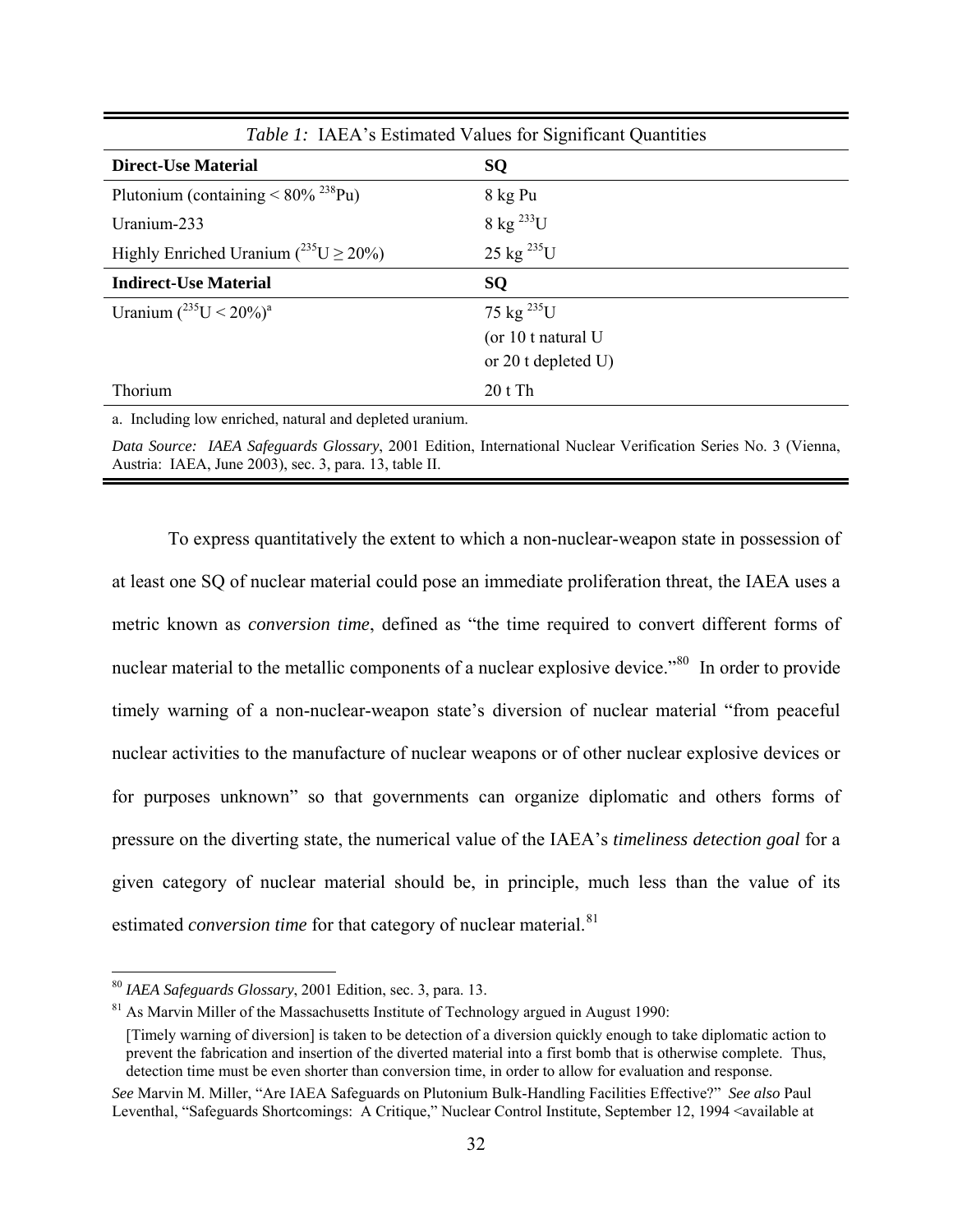Even in principle, though, this is not always the case. *Table 2* below compares the IAEA's estimated *conversion time* for special and source nuclear materials with its corresponding *timeliness detection goals* in states where either the IAEA's Additional Protocol (a voluntary agreement which grants the Agency greater inspection authority) has not entered into force; or the Agency has not concluded the absence of undeclared nuclear material or activities.

| <i>Table 2:</i> IAEA's Estimated Conversion Time vs. Timeliness Detection Goal |                             |                                  |  |  |
|--------------------------------------------------------------------------------|-----------------------------|----------------------------------|--|--|
| <b>Type Nuclear Material</b>                                                   | <b>Est. Conversion Time</b> | <b>Timeliness Detection Goal</b> |  |  |
| Unirradiated Direct-Use<br>(Metallic Form) $a$                                 | $7 - 10$ days               | 1 month                          |  |  |
| Unirradiated Direct-Use<br>(Chemical Compounds/<br>$Mixtures)^{b}$             | $7 - 21$ days               | 1 month                          |  |  |
| Irradiated Direct-Use <sup>c</sup>                                             | $1 - 3$ months              | 3 months                         |  |  |
| Indirect Use <sup>d</sup>                                                      | $3 - 12$ months             | 12 months                        |  |  |

a*.* Pu, HEU or 233U metal.

b*.* PuO2, Pu(NO3)4 or other pure Pu compounds; HEU or 233U oxide or other pure U compounds; MOX or other non-irradiated pure mixtures containing Pu,  $U(^{233}U + ^{235}U \ge 20\%)$ ; Pu, HEU and/or  $^{233}U$  in scrap or other miscellaneous impure compounds.

c*.* Pu, HEU or 233U in irradiated fuel.

d. U containing  $\langle 20\% \rangle^{233}$ U and/or  $^{235}$ U; Th.

*Data Source*: *IAEA Safeguards Glossary*, 2001 Edition, International Nuclear Verification Series No. 3 (Vienna, Austria: IAEA, June 2003), sec. 3, paras. 13 and 20.

To take the most time-sensitive proliferation scenario, if a non-nuclear-weapon state has acquired at least one SQ of highly enriched uranium, uranium-233 or separated plutonium in metallic form, then the IAEA estimates that such a state requires roughly seven-to-ten days to

[http://www.nci.org/p/plsgrds.htm>](http://www.nci.org/p/plsgrds.htm); and Thomas B. Cochran, "Adequacy of IAEA's Safeguards for Achieving Timely Detection," *op. cit.*, pp. 5-12.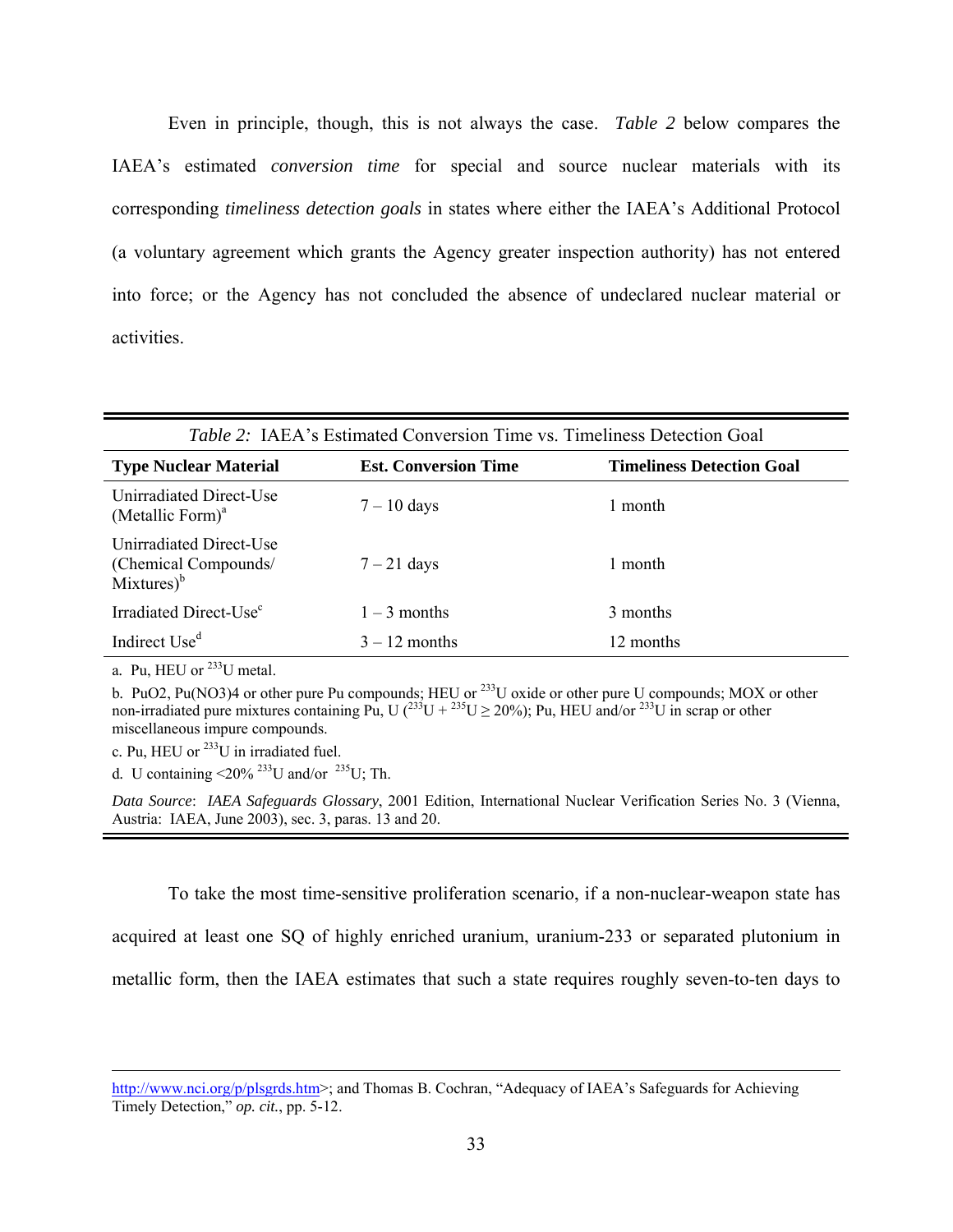prepare such unirradiated, direct-use fissile material for insertion into a nuclear weapon.[82](#page-33-0) Yet in terms of detecting a non-nuclear-weapon state's diversion of such material, the IAEA sets its *timeliness detection goal* as one month.<sup>[83](#page-33-1)</sup>

Other plausible proliferation scenarios raise serious alarms because they illustrate how non-nuclear-weapon states, through the possession of overt or covert nuclear fuel-making technologies, can clandestinely acquire weapons-ready nuclear material long before the IAEA's is able to detect such clandestine acquisition. For example, if a non-nuclear-weapon state possesses irradiated direct-use materials, such as the sort of plutonium-laden spent nuclear fuel generated by light water reactors ("LWRs"), reprocessing experts from Oak Ridge National Laboratory suggested in an August 1977 technical brief illustrated how such a state, using simple industrial tools and a compact facility, could build a concealed "quick and dirty" reprocessing plant.[84](#page-33-2) Or if such a state possesses declared or clandestine centrifuge enrichment capability and nuclear fuel containing lightly enriched uranium ("LEU"), an "indirect-use" material used in LWRs, former Nuclear Regulatory Commissioner Victor Gilinsky, MIT professor Marvin Miller and former weapons-lab physicist Harmon Hubbard describe in a 2004 report the relative ease and rapidity with which such a state could enrich this LEU to weapons-usable highly enriched uranium.<sup>[85](#page-33-3)</sup> "It is now generally appreciated that gas centrifuge plants for LEU can fairly easily

<span id="page-33-0"></span><sup>82</sup> *IAEA Safeguards Glossary*, 2001 Edition, sec. 3, para. 13, table I. 83*Ibid.*, sec. 3, para. 20.

<span id="page-33-1"></span>

<span id="page-33-2"></span><sup>84</sup> *See* D.E. Ferguson, "Simple, Quick Processing Plant," Memorandum to F.L. Culler, Oak Ridge National Laboratory, August 30, 1977. *See also* J.A. Hassberger, "Light-Water Reactor Fueling Handling and Spent Fuel Characteristics," Fission Energy and Systems Safety Program, Lawrence Livermore National Laboratory, circa February 26, 1999.

<span id="page-33-3"></span><sup>&</sup>lt;sup>85</sup> As Gilinsky, Miller and Hubbard argued:

Having a gas centrifuge plants producing LEU makes it much easier to construct and operate a clandestine one. The presence of the larger plant would mask many of the intelligence indicators and environmental indications of a clandestine one so it would harder to find.

But even in the absence of any commercial enrichment—in the case of a country with one or more stand alone LWRs—the presence of LWRs means that a substantial supply of fresh LWR fuel would also be present at times. That such fresh fuel can provide a source of uranium for clandestine enrichment is another possibility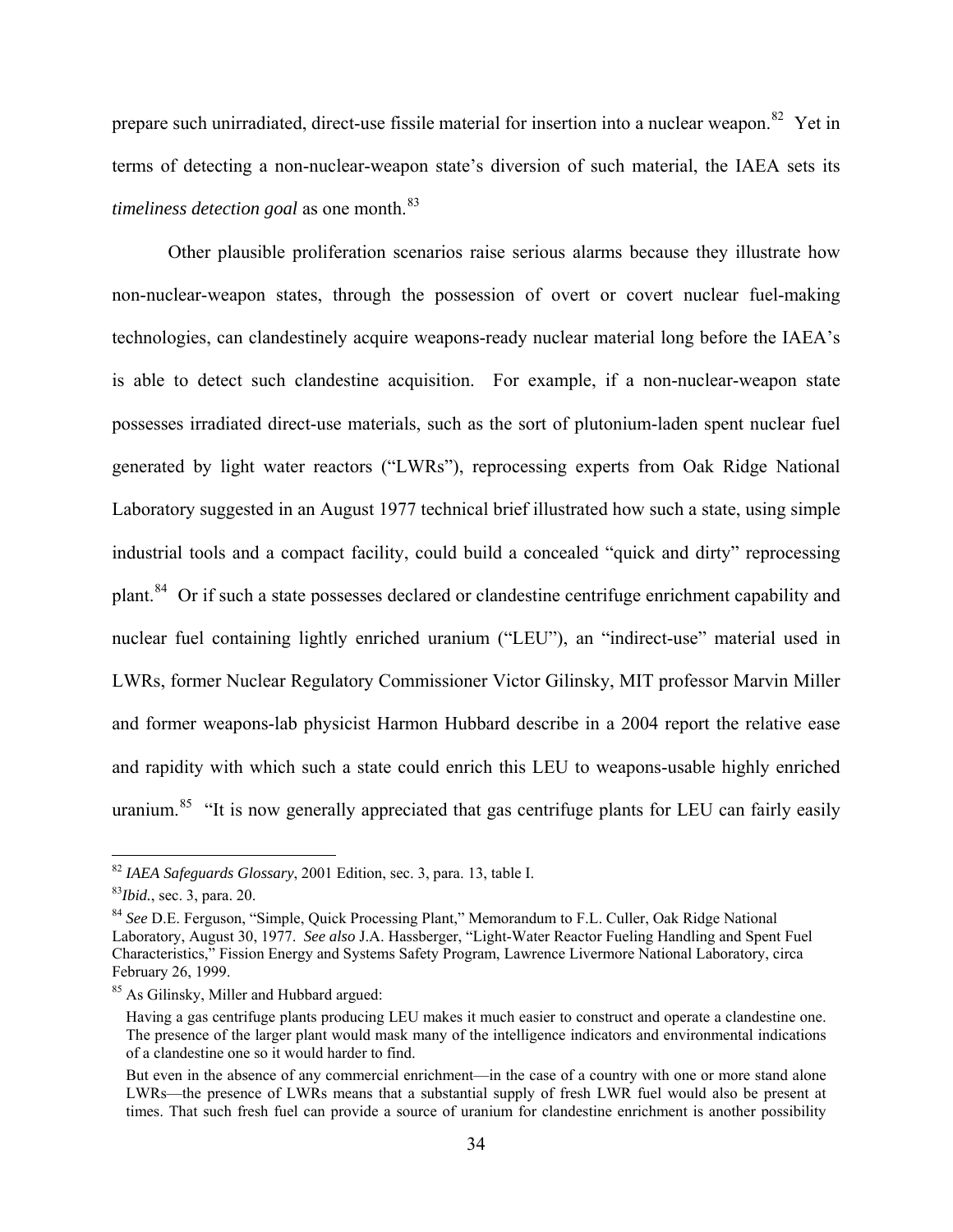be turned into plants for HEU," Gilinsky and company explained. "It is less appreciated that LEU at, say, 4 percent enrichment, is about 80 percent of the way to HEU. It takes comparatively little additional 'separative work' to upgrade LEU to HEU. It would be difficult for the IAEA to keep close enough track of all the LEU to stay ahead of any such conversion."<sup>[86](#page-34-0)</sup>

#### *Nuclear Facilities: Detecting Abrupt and Protracted Diversions*

When applying safeguards to nuclear material at facilities, the Agency has further translated its detection goals into what it now terms the *IAEA inspection goal*, defined as "[p]erformance targets specified for IAEA verification activities at a given facility as required to implement the facility safeguards approach."<sup>[87](#page-34-1)</sup> In determining the components of the IAEA inspection goal at facilities, the Agency uses the concept of a "material balance period"—that is, the amount of time between inventory accounts of declared nuclear materials at a given facility[88](#page-34-2)—to categorize the rate at which diversions at facilities can occur: *abrupt diversions*, which occur when "the amount diverted is 1 SQ or more of nuclear material in a short time (*i.e.*, within a period that is less than the material balance period)"; and *protracted diversions*, which

that has received essentially no attention in proliferation writings. Since the fuel is already low enriched uranium, a much smaller gas centrifuge plant would suffice to raise the enrichment to bomb levels than would be the case if the starting point is natural uranium. By starting with such LEU fuel pellets, which are uranium oxide  $(UO<sub>2</sub>)$ , the enricher would be able to skip the first five processes required to go from uranium ore to uranium hexafluoride gas, the material on which the gas centrifuge operate. To go from the uranium oxide pellets to uranium hexafluoride the would-be bomb-maker would crush the pellets and react the powder with fluorine gas. Suitably processed, the LEU pellets could provide feed for clandestine enrichment.

*See* Gilinsky, *et al.*, *A Fresh Examination of the Proliferation Dangers of Light Water Reactors* (Washington, DC: Nonproliferation Policy Education Center, October 22, 2004), p. 14.

<span id="page-34-0"></span><sup>86</sup> *Ibid.*

<span id="page-34-2"></span><span id="page-34-1"></span><sup>&</sup>lt;sup>87</sup> *IAEA Safeguards Glossary*, 2001 Edition, sec. 3, para. 22.<br><sup>88</sup> The *IAEA Safeguards Glossary* more technically defines a "material balance period" as:

Under an INFCIRC/153-type safeguards agreement, the term is used to refer to the time between two consecutive physical inventory takings (PITs) as reflected in the State's material balance report. Under an INFCIRC/66-type safeguards agreement, the term is used to refer to what more accurately should be called the book balance period, since the beginning and the ending dates of the period are not necessarily linked to PITs.

*See ibid.*, sec. 6, para. 47.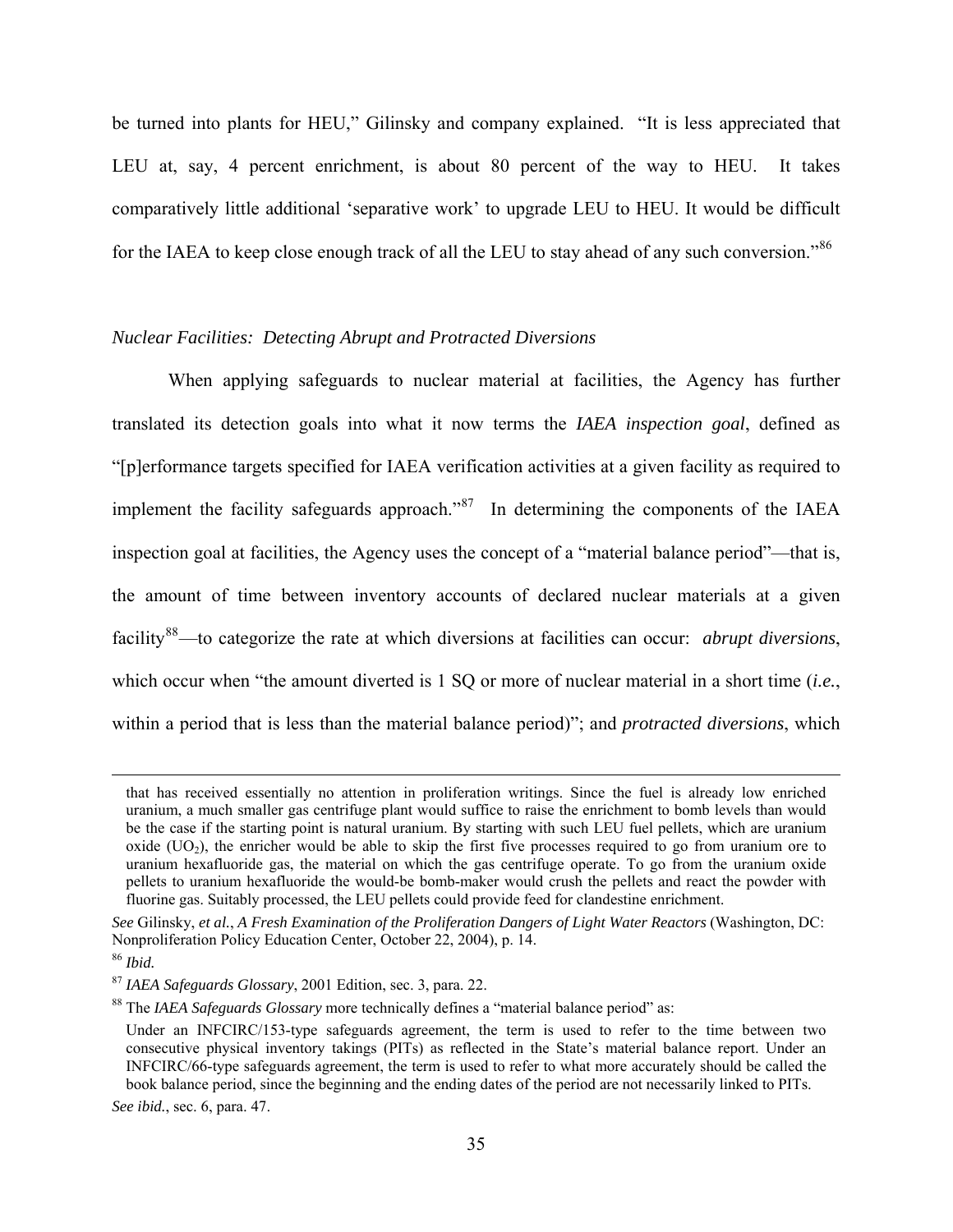occur when "the diversion of 1 SQ or more occurs gradually over a material balance period, with only small amounts removed at any one time."<sup>[89](#page-35-0)</sup> The IAEA inspection goal at facilities thus consists of two corresponding components: the *timeliness component*, which "relates to the periodic activities that are necessary for the IAEA to be able to draw the conclusion that there has been no abrupt diversion of 1 SQ or more at a facility during a calendar year<sup> $.90$  $.90$ </sup>; and the *quantity component*, which "relates to the scope of the inspection activities at a facility that are necessary for the IAEA to be able to draw the conclusion that there has been no [protracted] diversion of 1 SQ or more of nuclear material over a material balance period and that there has been no undeclared production or separation of direct use material at the facility over that period."[91](#page-35-2)

However, when the Agency administers safeguards on nuclear material at so-called "bulk-handling" facilities—such as "plants for conversion, enrichment (or isotope separation), fuel fabrication and spent fuel reprocessing, and storage facilities for bulk material,<sup>"[92](#page-35-3)</sup> it sometimes faces difficulties in meeting the IAEA inspection goal. In using materials accountancy to establish the timeliness and quantity components of the IAEA inspection goal at facilities, the Agency generally assumes a "detection probability" of 95%, a "false alarm probability" of 5%, and a measurement error of  $\pm$  1%. The *false alarm probability*, which the IAEA defines as "[t]he probability ... that statistical analysis of accountancy verification data would indicate that an amount of nuclear material is missing when, in fact, no diversion has occurred,"<sup>[93](#page-35-4)</sup> depends on both the estimated total amount of nuclear material going through the

1

<span id="page-35-1"></span>

<span id="page-35-0"></span> $89$  *Ibid.*, sec. 3, para. 10.  $90$  *Ibid.*, sec. 3, para. 24, emphasis added.

<span id="page-35-2"></span><sup>91</sup> *Ibid.*, sec. 3, para. 23. 92 *Ibid.*, sec. 5, para. 28. 93 *Ibid.*, sec. 3, para. 17.

<span id="page-35-3"></span>

<span id="page-35-4"></span>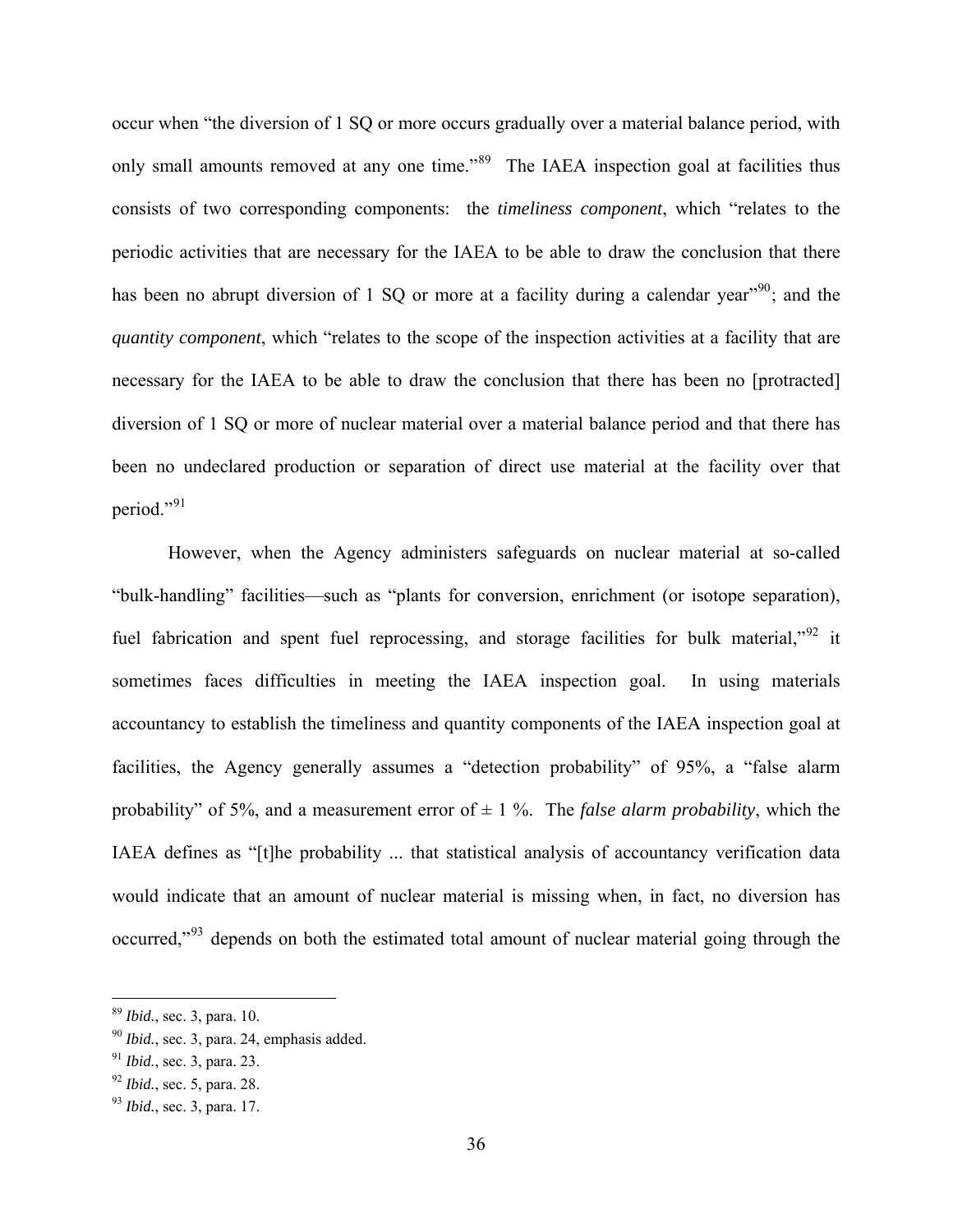facility during an interval of time, and the threshold amount of the facility's nuclear material that the Agency must measure as missing during this time interval before it will begin suspecting a diversion.

The serious risks raised by abrupt diversion were outlined above, in the section discussing the gap between the conversion times of various nuclear materials and the respective IAEA's *timeliness detection goal* metrics for such materials. With respect to protracted diversions, the Agency faces even more serious difficulties in determining whether or not the "measured" missing nuclear material is explained by simply a measurement error or, since the quantity diverted from the facility at any one time over the material balance period need only be small compared to the absolute amount of material accounted for during the period, by an actual protracted diversion.

In a 1990 essay, MIT professor Marvin Miller offers an example in which a State operates a commercial-sized plutonium reprocessing plant, through which 800 metric tons of spent nuclear fuel passes annually. To arrive at a *false alarm probability* of no more than 5% and a corresponding *detection probability* of 95% at such a plant over a one-year material balance period, Miller calculates that the IAEA would have tolerate as much as 246 kilograms of "measured" missing plutonium—*an amount equivalent to over 30 significant quantities (or nuclear weapons-worth) of plutonium*. [94](#page-36-0)

<span id="page-36-0"></span><sup>&</sup>lt;sup>94</sup> As Marvin M. Miller explained in 1990:

A relevant example is the planned 800 tonne/yr Rokkasho reprocessing facility at Aomori in Japan. Assuming that: (1) the plant processes spent fuel with an average total plutonium content of 0.9%; (2) the error in measuring the MUF, specified by  $\sigma$ (MUF), is dominated by the error in measuring the plutonium input, and is equal to 1% of this input, and (3) the material balance calculation is done once a year, then the absolute value of  $\sigma(MUF) = 72$  kg of Pu/yr. It is straightforward to show that the minimum amount of diverted plutonium which could be distinguished from this measurement "noise" with detection and false alarm probabilities of 95% and 5%, respectively, is 3.3  $\sigma$ (MUF), or 246 kg in this example, equivalent to more than 30 significant quantities.

*See* Miller, "Are IAEA Safeguards on Plutonium Bulk-Handling Facilities Effective?," *op. cit.*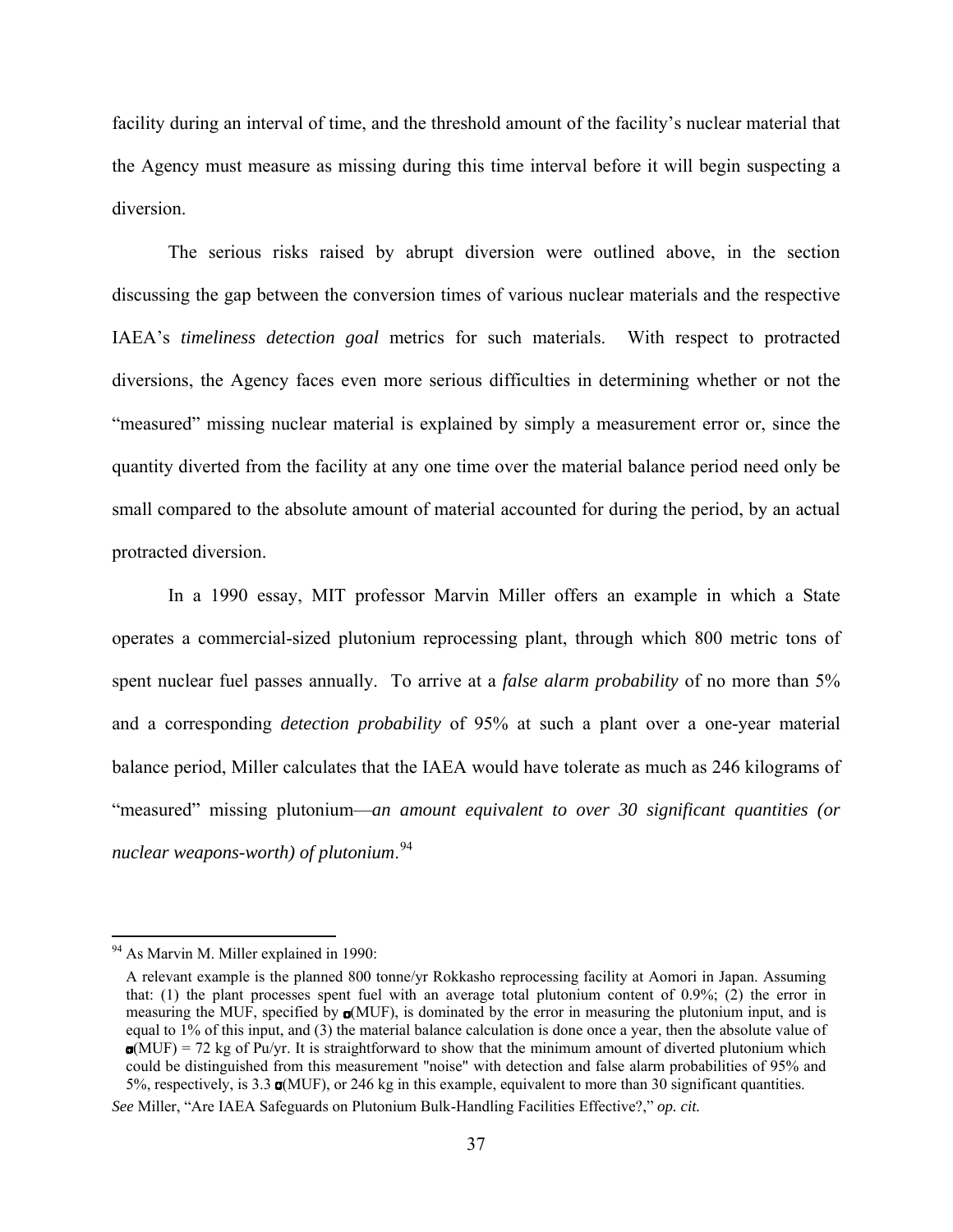Even if the IAEA should detect a discrepancy pointing potentially to protracted diversion at a nuclear fuel-making facility, resolution of the discrepancy, in all likelihood, would be far from timely. "If a large discrepancy is detected, the Agency will have to spend months working with the plant operator to figure out the technical reason for the discrepancy, prior to officially declaring the discrepancy an anomaly that needs to be resolved," argued Paul Leventhal. "The process of resolving an anomaly to the point of determining whether a suspected diversion should be reported to the IAEA Board of Governors could take months more, as could the process of the Board determining whether the matter needs to be referred back to the [IAEA] inspectors for further resolution or is of a magnitude to be referred to the UN Security Council. $^{95}$  $^{95}$  $^{95}$ 

With good reason, then, did Dr. Pierre Goldschmidt, the former IAEA Deputy Director General for Safeguards and Verification, concede after leaving the Agency that "there are still problems inherent in ensuring that, in 'bulk facilities,' even small amounts of nuclear material a few kilograms among tons—are not diverted without timely warning."[96](#page-37-1) Moreover, as Edwin Lyman of the Union of Concerned Scientists, one of many analysts today arguing for the IAEA to accept higher *false alarm probabilities,* recently noted, "The Agency's reluctance to pursue higher confidence levels for detection of diversion, at the expense of higher false alarm rates, would seem to be a lesser concern in the context of the heightened security levels that have become standard operating practice around the world since the 9/11 attacks." He added:

Today, most people are willing to tolerate a level of sensitivity for security screening at airports and critical facilities that would not have been acceptable in the past because of a common appreciation that the occasional false alarm is an appropriate price to pay to ensure that policy of

 $\overline{a}$ 

<span id="page-37-1"></span><sup>96</sup> Pierre Goldschmidt, "The Nuclear Non-proliferation Regime: Avoiding the Void," Nonproliferation Policy Education Center, February 28, 2006, p. 3 <available at [http://www.npec](http://www.npec-web.org/Frameset.asp?PageType=Single&PDFFile=Paper060221%20Goldschmidt%20-%20The%20Nuclear%20Non-proliferation%20Regime%20-%20Avoiding%20the%20Void&PDFFolder=Essays)[web.org/Frameset.asp?PageType=Single&PDFFile=Paper060221%20Goldschmidt%20-](http://www.npec-web.org/Frameset.asp?PageType=Single&PDFFile=Paper060221%20Goldschmidt%20-%20The%20Nuclear%20Non-proliferation%20Regime%20-%20Avoiding%20the%20Void&PDFFolder=Essays) [%20The%20Nuclear%20Non-proliferation%20Regime%20-%20Avoiding%20the%20Void&PDFFolder=Essays>](http://www.npec-web.org/Frameset.asp?PageType=Single&PDFFile=Paper060221%20Goldschmidt%20-%20The%20Nuclear%20Non-proliferation%20Regime%20-%20Avoiding%20the%20Void&PDFFolder=Essays).

<span id="page-37-0"></span><sup>&</sup>lt;sup>95</sup> Paul Leventhal, "Safeguards Shortcomings: A Critique."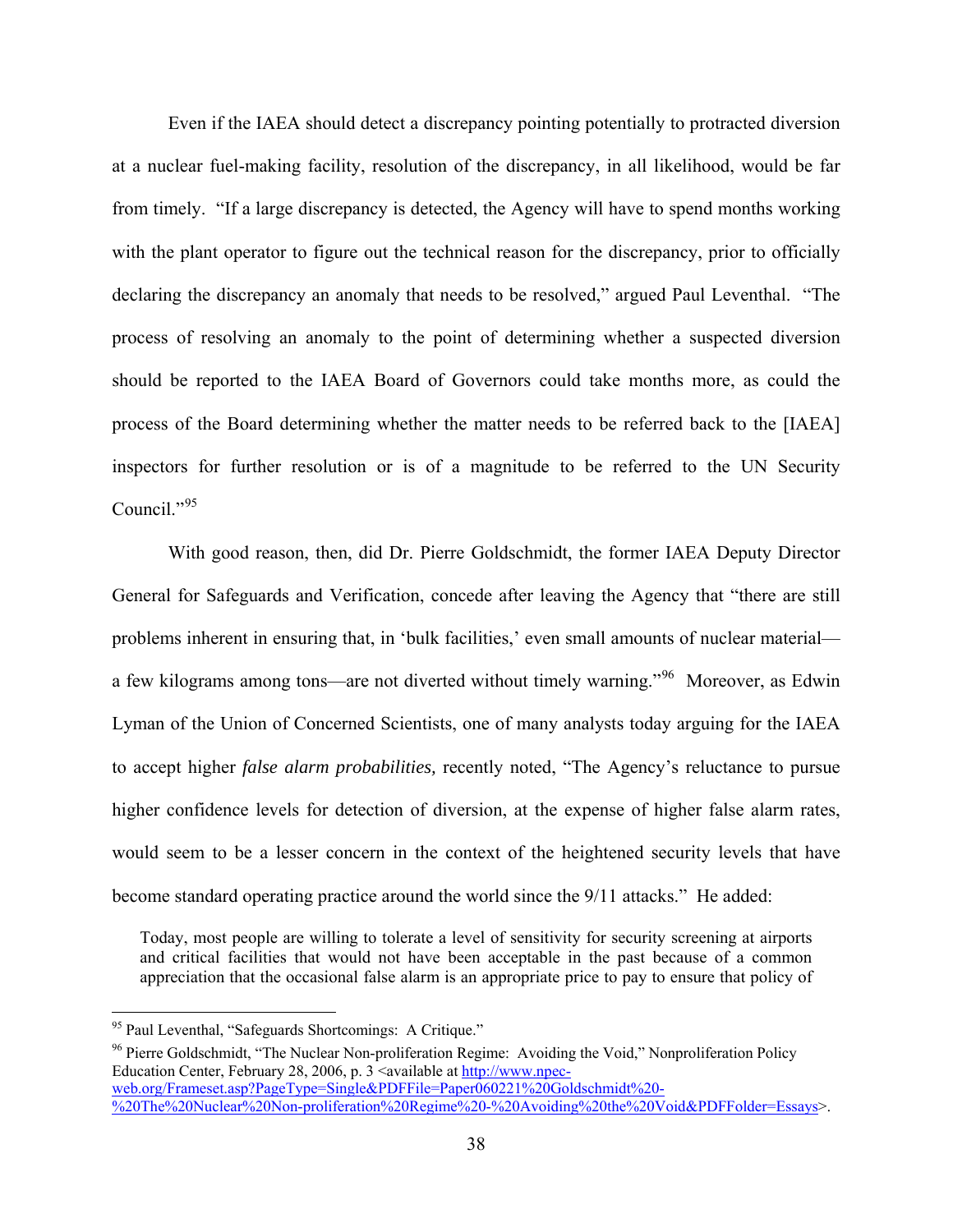as close to zero-tolerance as possible for the prevention of another 9/11-scale terrorist attack. Similarly, the standards for assurance that safeguards on plutonium used in the civil sector will be stringent enough to ensure an extremely high level of deterrence against diversion or theft should likewise be increased today, *yet it has not been.*

"On the contrary," Lyman lamented, "a growing appreciation of the inability of current measures

to meet quantitative detection goals have led to a retreat from the notion that such goals should

even be considered as standards for future achievement."<sup>[97](#page-38-0)</sup> He explained:

Although society may tolerate small leaks from a chemical plant to the environment if the hazards are limited, when the material in question can be used to build nuclear weapons, there is no acceptable level of leakage into the hands of hostile states or terrorists. The consequences of a single nuclear weapon falling into the wrong hands would be so catastrophic that there must be a zero-tolerance policy for diversion.<sup>[98](#page-38-1)</sup>

If the very standards which the IAEA has established for safeguarding nuclear fuel-making cannot be met, then claims that the entire nuclear fuel-cycle can be effectively safeguarded should be not merely questioned, but also directly challenged.

### *Sufficiency of IAEA Resources*

 $\overline{a}$ 

The extent to which the IAEA actually possesses sufficient resources to perform its mission remains unclear. In turn, this uncertainty points to the larger issue of whether the Agency can effectively safeguard nuclear activities, and thus verify the fulfillment of the obligations of NPT signatories.<sup>[99](#page-38-2)</sup>

In September 2006, Henry D. Sokolski of the Nonproliferation Policy Education Center warned of the growing gap between IAEA resources and safeguarding responsibilities when he

<span id="page-38-0"></span><sup>&</sup>lt;sup>97</sup> Edwin S. Lyman, "Can Nuclear Fuel Production in Iran and Elsewhere Be Safeguarded Against Diversion?," an essay presented at *After Iran: Safeguarding Peaceful Nuclear Energy*, London, UK, October 2005, p. 7, emphasis added <available at [http://www.npec-](http://www.npec-web.org/Frameset.asp?PageType=Single&PDFFile=Paper050928LymanFuelSafeguardDiv&PDFFolder=Essays)

[web.org/Frameset.asp?PageType=Single&PDFFile=Paper050928LymanFuelSafeguardDiv&PDFFolder=Essays](http://www.npec-web.org/Frameset.asp?PageType=Single&PDFFile=Paper050928LymanFuelSafeguardDiv&PDFFolder=Essays)>. 98 *Ibid.*, p. 15, emphasis added.

<span id="page-38-2"></span><span id="page-38-1"></span><sup>99</sup> For background on the issue of IAEA resources, *see* Thomas Shea, "Financing IAEA Verification of the NPT," a paper presented to *Assessing the IAEA's Ability to Verify the NPT*, Paris, France, November 12-13, 2006 <available at <http://www.npec-web.org/Essays/20061113-Shea-FinancingIAEAVerification.pdf>>.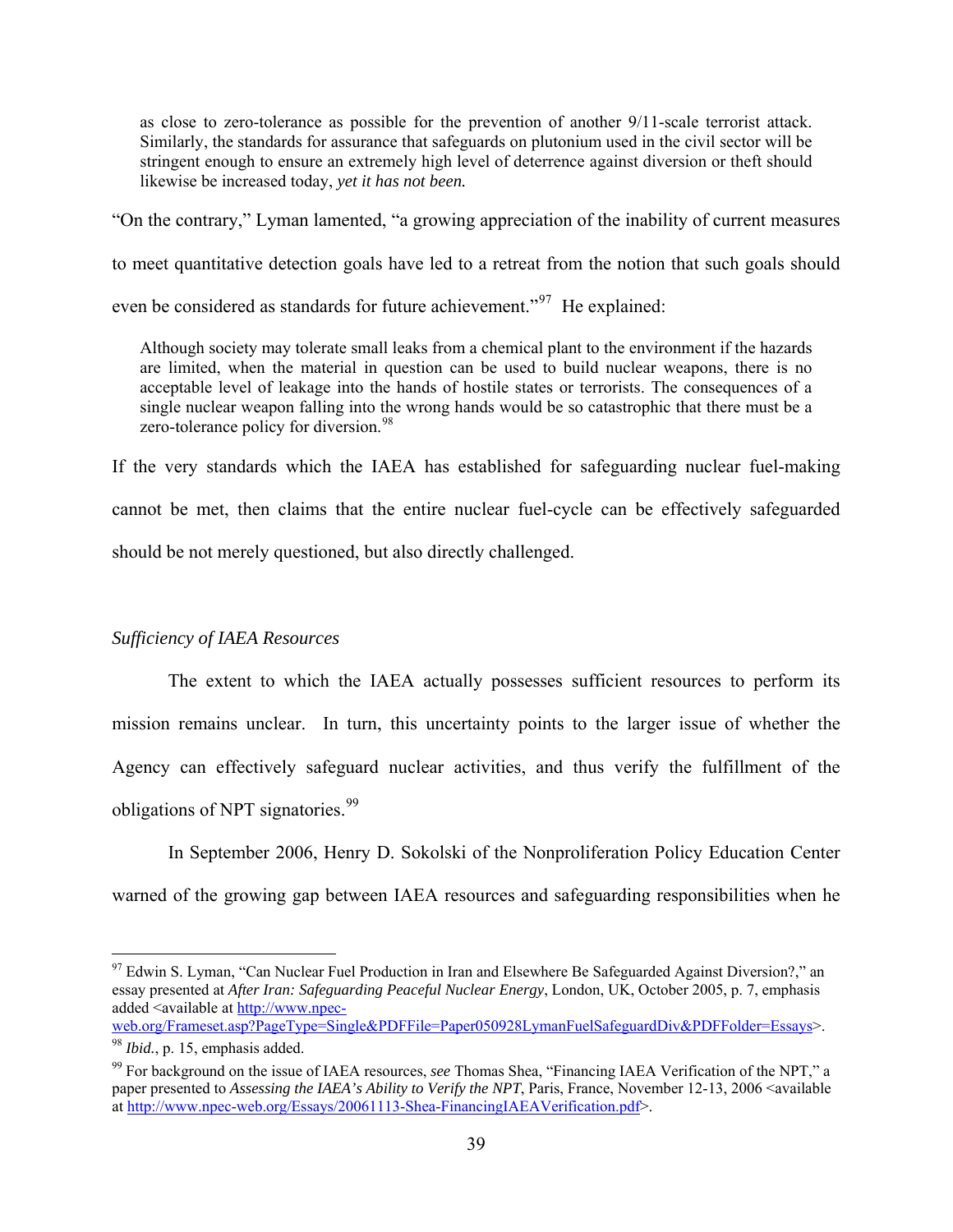testified before the U.S. House of Representatives' Subcommittee on National Security, Emerging Threats, and International Relations. Below *Table 3*, which the author assisted Sokolski in preparing, gives the figures on the IAEA's safeguards budget obligation in constant dollars, and amounts of unirradiated direct-use nuclear materials for the years 1984 and 2004.<sup>[100](#page-39-0)</sup>

| TOII-TOUCHCaI - W Capon Digitatories of the TVI T                                |                |                        |  |
|----------------------------------------------------------------------------------|----------------|------------------------|--|
|                                                                                  | As of 1984     | As of 2004             |  |
| IAEA Safeguards Budget Obligation<br>(In Constant Fiscal Year 2004 U.S. Dollars) | \$45.7 million | \$104.9 million        |  |
| Separated Plutonium (Pu)<br><b>Outside Reactor Cores</b>                         | 7.7 tonnes     | 89.0 tonnes            |  |
| Highly Enriched Uranium (HEU)                                                    | 11.8 tonnes    | 32.0 tonnes            |  |
| <b>Total IAEA Safeguarded</b><br>Weapons-Usable Nuclear Materials                | 19.5 tonnes    | $121.0 \text{ tonnes}$ |  |

*Table 3*: IAEA Safeguards Budget, and Safeguarded Weapons-Usable Nuclear Materials in Non-Nuclear-Weapon Signatories of the NPT

*Data Sources*: For data on the IAEA's safeguards budget obligation in current—not constant—U.S. dollars, *see The Agency's Accounts for 1984*, GC(XXIX)/749, p. 26; and *The Agency's Accounts for 2004*, GC(49)/7, p. 47. For data on the amount of nuclear material safeguarded by the IAEA, *see Annual Report for 1984*, GC(XXIX)/748 (Vienna, Austria: IAEA, July 1985), p. 63; and *Annual Report for 2004*, GC(49)/5, Annex, Table A19.

Over a twenty year period, the IAEA's safeguards and verification budget only roughly doubled in constant dollars, while civilian stockpiles of plutonium and highly-enriched uranium in nonnuclear-weapon States—unirradiated weapons-ready nuclear materials for which the Agency must account—increased by a factor of six.

Below, *Figure 1* graphically illustrates the IAEA's safeguards budget obligation in

<span id="page-39-0"></span><sup>100</sup> Table 3 is adapted from Henry D. Sokolski, "Clarifying and Enforcing the Nuclear Rules," prepared testimony before *Weapons of Mass Destruction: Current Nuclear Proliferation Challenges*, a hearing before the Committee on Government Reform's Subcommittee on National Security, Emerging Threats, and International Relations, U.S. House of Representatives, September 6, 2006 p. 3,  $fn$ . 2, <available at [http://www.npec](http://www.npec-web.org/Frameset.asp?PageType=Single&PDFFile=20060921-FINAL-Sokolski-TestimonyHouseSubcommittee&PDFFolder=Testimonies)[web.org/Frameset.asp?PageType=Single&PDFFile=20060921-FINAL-Sokolski-](http://www.npec-web.org/Frameset.asp?PageType=Single&PDFFile=20060921-FINAL-Sokolski-TestimonyHouseSubcommittee&PDFFolder=Testimonies)[TestimonyHouseSubcommittee&PDFFolder=Testimonies>](http://www.npec-web.org/Frameset.asp?PageType=Single&PDFFile=20060921-FINAL-Sokolski-TestimonyHouseSubcommittee&PDFFolder=Testimonies).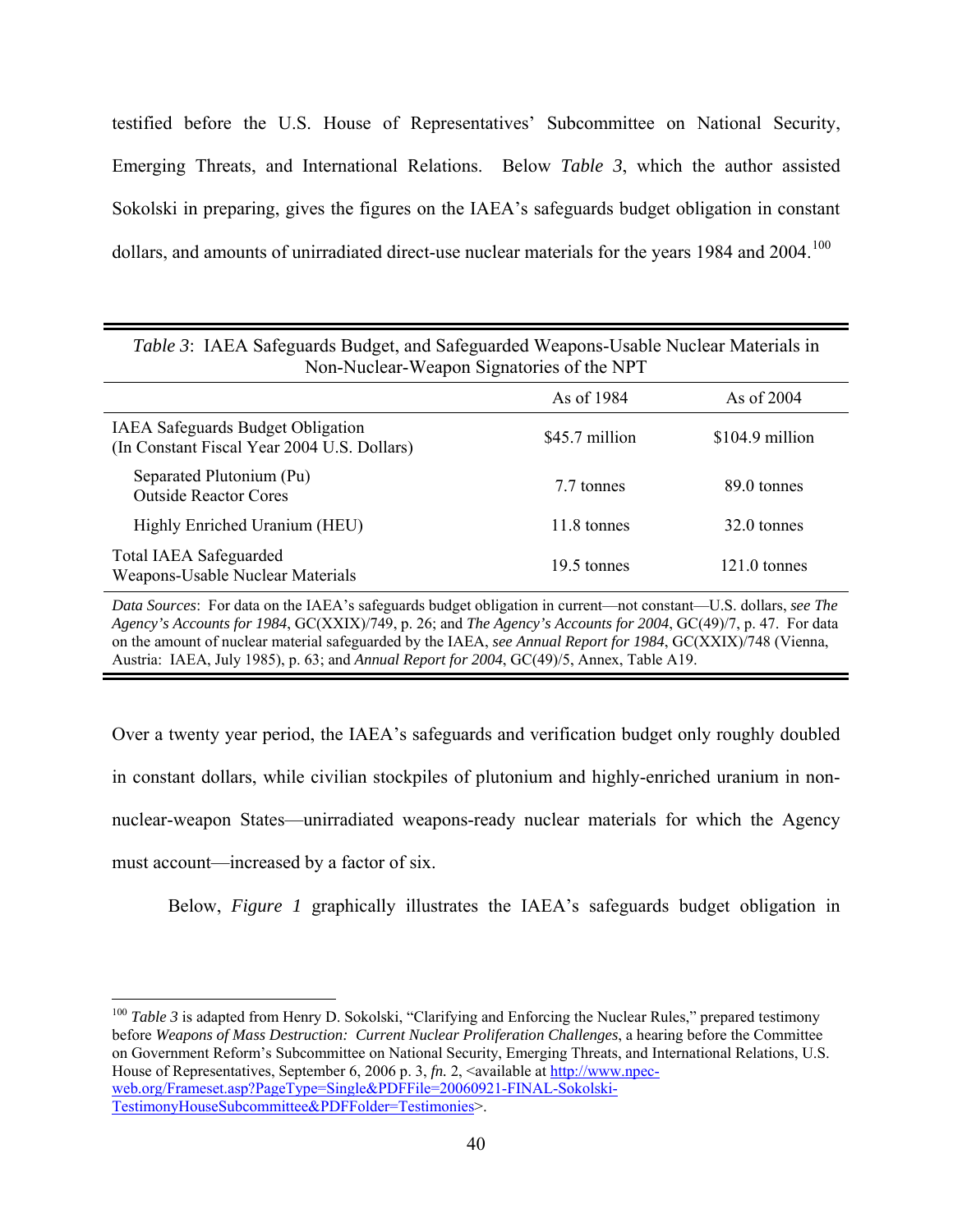

*Data Sources:* For data on the IAEA's safeguards budget obligation in current—not constant—U.S. dollars, *see The Agency's Accounts for 1970*, GC(XV)/459, (Vienna, Austria: IAEA, July 1971), p. 12; *The Agency's Accounts for 1971*, GC(XVI)/484, (Vienna, Austria: IAEA, July 1972), p. 16; *The Agency's Accounts for 1972*, GC(XVII)/504, (Vienna, Austria: IAEA, August 1973), p. 16; *The Agency's Accounts for 1973*, GC(XVIII)/527, (Vienna, Austria: IAEA, August 1974), p. 16; *The Agency's Accounts for 1974*, GC(XIX)/549, (Vienna, Austria: IAEA, August 1975), p. 13; *The Agency's Accounts for 1975*, Draft, GOV/1781, (Vienna, Austria: IAEA, April 1976), p. 11; *The Agency's Accounts for 1976*, GC(XXI)/581, (Vienna, Austria: IAEA, June 1977), p. 13; *The Agency's Accounts for 1977*, GC(XXII)/598, (Vienna, Austria: IAEA, July 1978), p. 13; *The Agency's Accounts for 1978*, GC(XXIII)/611, (Vienna, Austria: IAEA, August 1979), p. 16; *The Agency's Accounts for 1979*, GC(XXIV)/629, (Vienna, Austria: IAEA, July 1980), p. 18; *The Agency's Accounts for 1980*, GC(XXV)/645, (Vienna, Austria: IAEA, July 1981), p. 18; *The Agency's Accounts for 1981*, GC(XXVI)/665, (Vienna, Austria: IAEA, July 1982), p. 20; *The Agency's Accounts for 1982*, GC(XXVII)/685, (Vienna, Austria: IAEA, August 1983), p. 20; *The Agency's Accounts for 1983*, GC(XXVIII)/714, (Vienna, Austria: IAEA, August 1984), p. 20; *The Agency's Accounts for 1984*, GC(XXIX)/749, (Vienna, Austria: IAEA, August 1985), p. 26; *The Agency's Accounts for 1985*, GC(XXX)/776, (Vienna, Austria: IAEA, August 1986), p. 30; *The Agency's Accounts for 1986*, GC(XXXI)/801, (Vienna, Austria: IAEA, August 1987), p. 46; *The Agency's Accounts for 1987*, GC(XXXII)/836, (Vienna, Austria: IAEA, August 1988), p. 46; *The Agency's Accounts for 1988*, GC(XXXIII)/874, (Vienna, Austria: IAEA, August 1989), p. 42; *The Agency's Accounts for 1989*, GC(XXXIV)/916, (Vienna, Austria: IAEA, July 1990), p. 44; *The Agency's Accounts for 1990*, GC(XXXV)/954, (Vienna, Austria: IAEA, August 1991), p. 52; *The Agency's Accounts for 1991*, GC(XXXVI)/1005, (Vienna, Austria: IAEA, August 1992), p. 68; *The Agency's Accounts for 1992*, GC(XXXVII)/1061, (Vienna, Austria: IAEA, August 1993), p. 24; *The Agency's Accounts for 1993*, GC(XXXVIII)/4, (Vienna, Austria: IAEA, August 1994), p. 18; *The Agency's Accounts for 1994*, GC(39)/5, (Vienna, Austria: IAEA, August 1995), p. 22; *The Agency's Accounts for 1995*, GC(40)/9, (Vienna, Austria: IAEA, August 1996), p. 36; *The Agency's Accounts for 1996*, GC(41)/9, (Vienna, Austria: IAEA, August 1997), p. 34; *The Agency's Accounts for 1997*, GC(42)/6, (Vienna, Austria: IAEA, August 1998), p. 50; *The Agency's Accounts for 1998*, GC(43)/5, (Vienna, Austria: IAEA, August 1999), p. 44; *The Agency's Accounts for 1999*, GC(44)/5, (Vienna, Austria: IAEA, July 2000), p. 50; *The Agency's Accounts for 2000*, GC(45)/7, (Vienna, Austria: IAEA, August 2001), p. 46; *The Agency's Accounts for 2001*, GC(46)/6, (Vienna, Austria: IAEA, July 2002), p. 32; *The Agency's Accounts for 2002*, GC(47)/4, (Vienna, Austria: IAEA, August 2003), p. 44; *The Agency's Accounts for 2003*, GC(48)/9, (Vienna, Austria: IAEA, August 2004), p. 39; *The Agency's Accounts for 2004*, GC(49)/7, (Vienna, Austria: IAEA, August 2005), p. 47; and *The Agency's Accounts for 2005*, GC(50)/8, (Vienna, Austria: IAEA, July 2006), p. 54.

To convert the current U.S. dollars (USD) into crudely estimated constant FY2000 USD, the author inferred deflators from data of the U.S. Department of Defense's Office of the Comptroller and the Congressional Budget Office.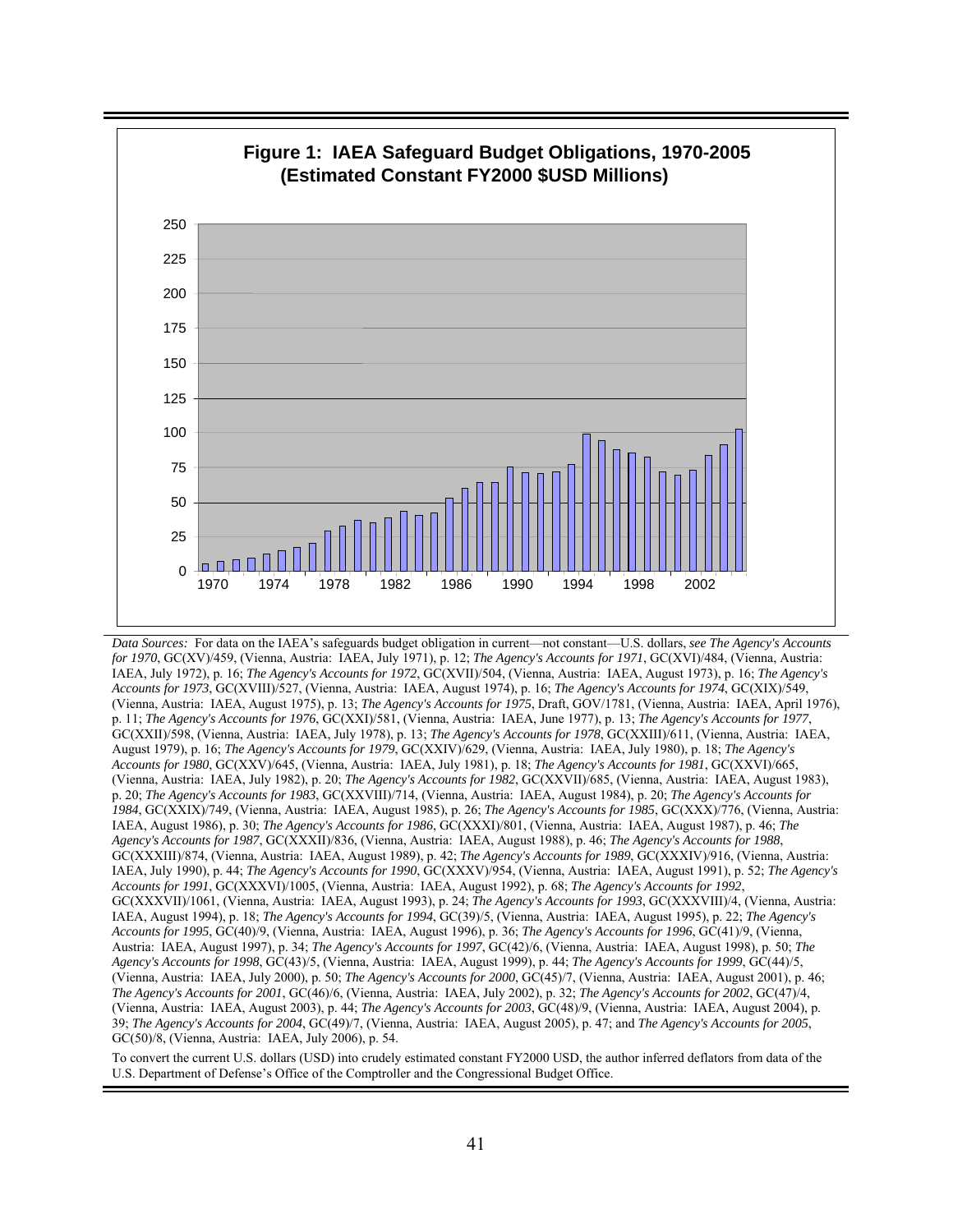constant fiscal year 2000 U.S. dollars from 1970, the year when the NPT entered into force, to 2005. As the graph shows, after 1995 the IAEA safeguards budget obligation did not just experience zero real growth, but rather contracted significantly, and began only within recent years to return to mid-1990s spending levels. Such trends in IAEA funding have led nonproliferation experts like Sokolski to call for drastic revisions to the IAEA's budget and system by which the Agency assess governments for annual funding. "If we are serious about safeguarding against the spread of nuclear weapons and preventing nuclear theft or terrorism," Sokolski told the House subcommittee, "these trends [of under-funding the IAEA] must change." In fact, in October 2006 IAEA Director General Mohamed ElBaradei himself argued emphatically for more Agency resources:

Our [safeguards] budget is only 130 million dollars. That's the budget with which we're supposed to verify the nuclear activities of the entire world…. Our budget, as I have said before, is comparable with the budget of the police department in Vienna. So we don't have the required resources in many ways to be independent, to buy our own satellite monitoring imagery, or crucial instrumentation for our inspections. We still do not have our laboratories here in Vienna equipped for state-of-the-art analysis of environmental samples.<sup>[101](#page-41-0)</sup>

At a minimum, ElBaradei's argument suggests that more transparent discussion of the extent to which the IAEA, given its limitations in financial and other resources, is capable of administering effective safeguards worldwide.

<span id="page-41-0"></span><sup>101</sup> ElBaradei, "Addressing Verification Challenges," October 16, 2006, *op. cit*.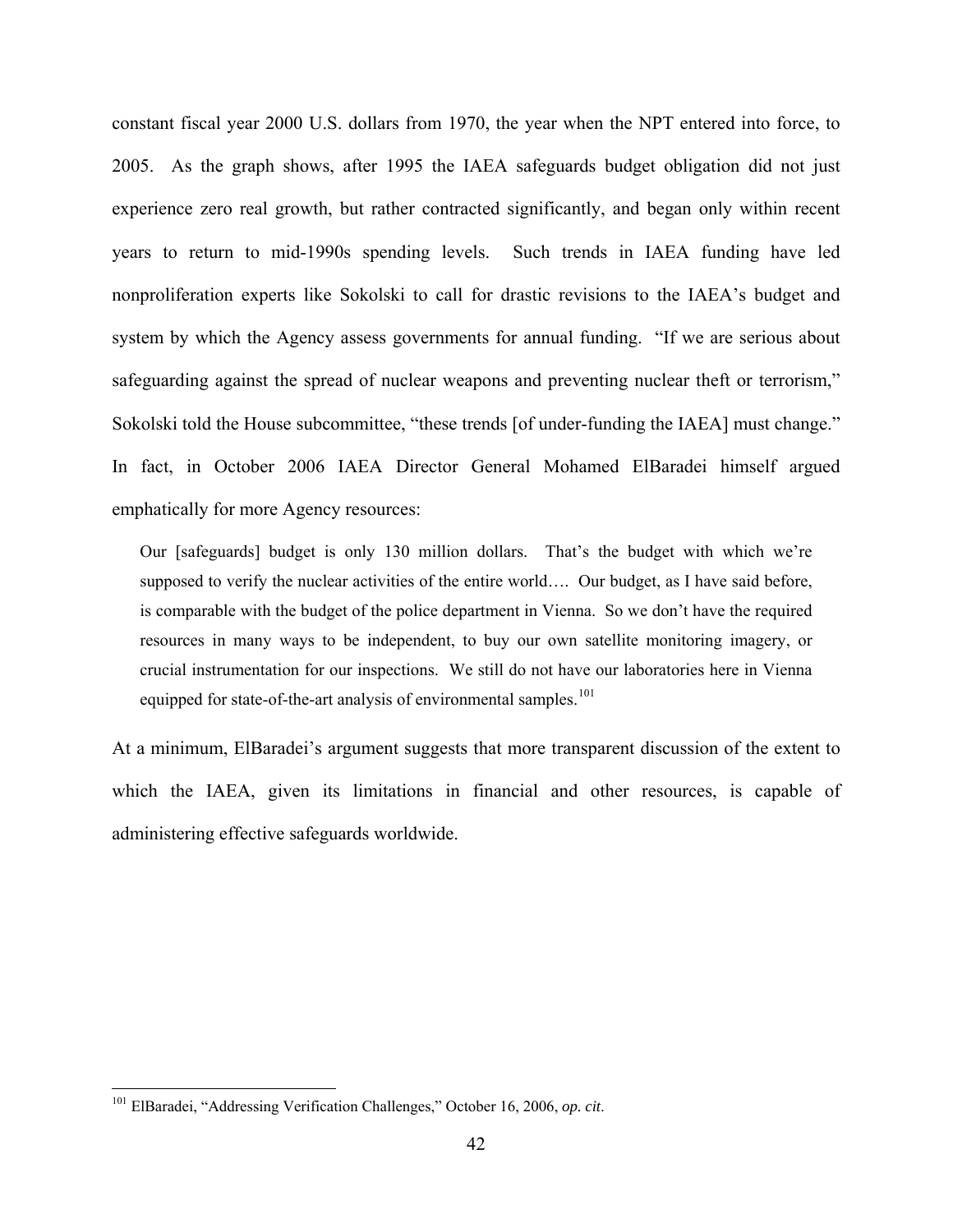#### *Towards Greater Candor: Effective Safeguards vs. Mere Monitoring*

Since the 1991 Gulf War, the IAEA has moved to clarify its legal inspection authority,<sup>[102](#page-42-0)</sup> and improve its technical capabilities.<sup>[103](#page-42-1)</sup> To meet the danger posed by the emergence of *virtual nuclear-weapon states*, though, the Agency should consider doing much more.

In particular, the IAEA—given its inability at times to meet, in practice, key safeguarding standards, as well as its budgetary limitations—should candidly admit what dangerous nuclear materials (*e.g.*, direct-use materials, such as highly enriched uranium, mixed-oxide fuels and separated plutonium) and activities (*e.g.*, nuclear fuel-making, especially at bulk-handling facilities) for which it cannot provide timely warning of diversion, and thus cannot effectively safeguard. Moreover, the Agency should make a point of describing and identifying its accountancy, inspection, containment and surveillance of these activities and materials as, at best, "monitoring" rather than "safeguarding."<sup>[104](#page-42-2)</sup> Indeed, with greater candor and clarity about

<span id="page-42-0"></span> $102$  In February 1992, for example, the IAEA Board of Governors affirmed that the Agency's comprehensive safeguards agreements apply not only to declared nuclear material, but also to undeclared nuclear material that falls under the safeguards agreements and therefore should have been declared. *See* IAEA, *The Safeguards System of the International Atomic Energy Agency*, sec. B, para. 13 <available at [http://www.iaea.org/OurWork/SV/Safeguards/safeg\\_system.pdf](http://www.iaea.org/OurWork/SV/Safeguards/safeg_system.pdf)>.

In May 1997, moreover, the IAEA Board approved the so-called *Additional Protocol*, a voluntary agreement which provides the Agency greater authority to inspect both the nuclear materials and the nuclear activities and technologies of states that have signed and ratified it. *See* IAEA, *Model Protocol Additional to the Agreement(s) Between State(s) and the International Atomic Energy Agency for the Application of Safeguards*, INFCIRC/540 (Corrected), September 1997.

<span id="page-42-1"></span><sup>&</sup>lt;sup>103</sup> See Nikolai Khlebnikov, David Parlse, and Julian Whichello, "Novel Technologies for the Detection of Undeclared Nuclear Activities," IAEA-CN-148/32, released by NPEC on March 2007 <available at [http://www.npec-web.org/Essays/20070301-IAEA-NovelTechnologiesProject.pdf>](http://www.npec-web.org/Essays/20070301-IAEA-NovelTechnologiesProject.pdf). Co-author Dr. Whichello serves as Head of the IAEA's Novel Technologies Unit of the Division of Technical Support's Section for Technical Support Coordination.

<span id="page-42-2"></span><sup>&</sup>lt;sup>104</sup> Henry D. Sokolski made this point when he testified before the House Subcommittee on National Security, Emerging Threats, and International Relations:

The IAEA may be able to monitor nuclear fuel-making in rough terms, but it cannot inspect these facilities to provide timely warning of diversions or thefts equivalent to many nuclear weapons. It should admit this publicly. This would help put a spotlight on the dangers associated with additional governments trying to create even more nuclear fuel-making plants than already exist.

*See* Sokolski, "Clarifying and Enforcing the Nuclear Rules," *op. cit.*

Eldon V.C. Greenberg made a comparable point in 1993, when he wrote: "The NPT negotiators contemplated that safeguards had more than a merely formal role to play. If that role cannot be effectively fulfilled with respect to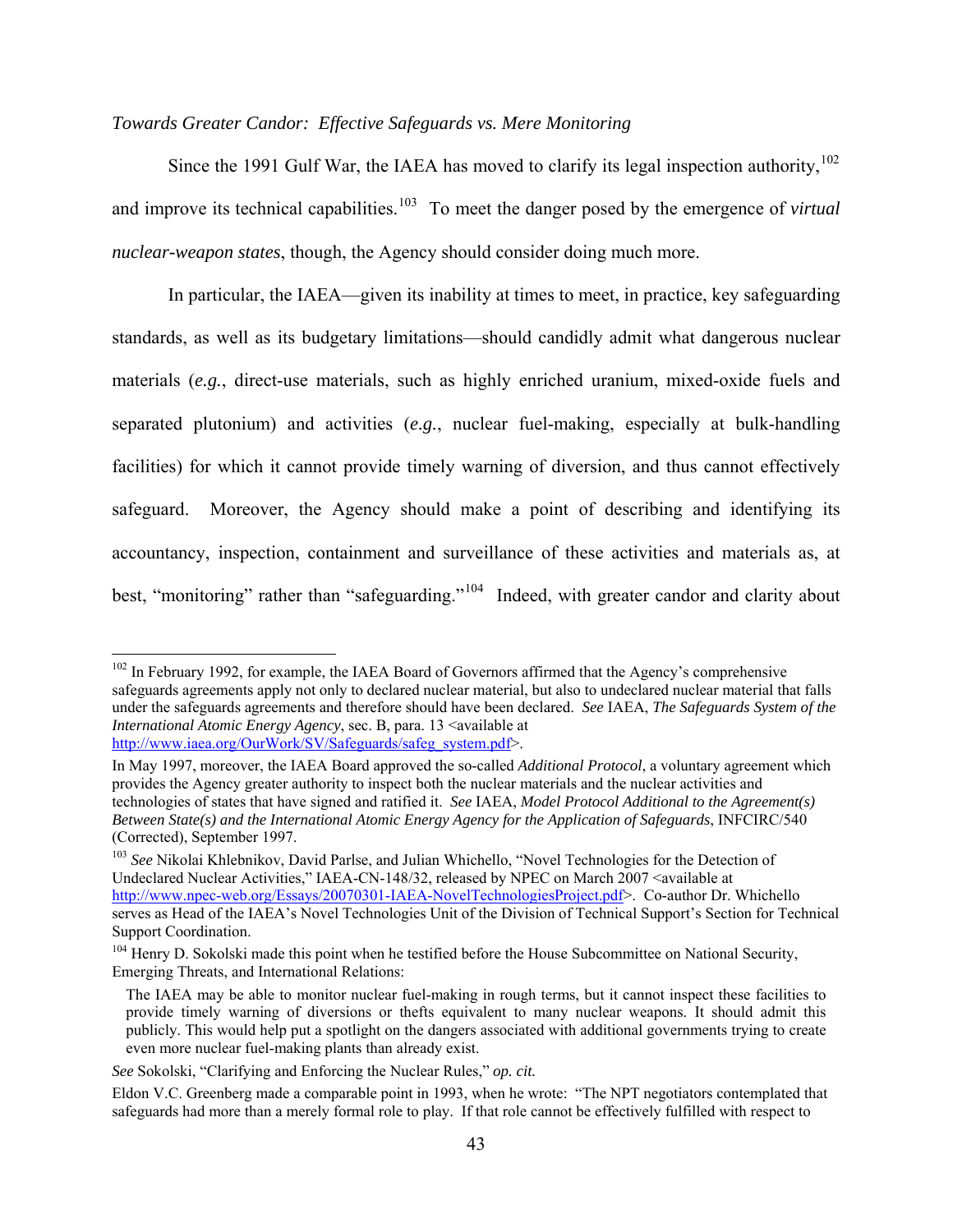the IAEA's safeguarding shortfalls, the Agency can help to clarify the line between effectively safeguardable, and therefore truly "safe," nuclear materials and activities, and those which are not currently safeguardable and thus not merely "sensitive," but also inherently "dangerous."<sup>105</sup> In turn, such candor from the IAEA can substantially bolster the efforts of governments seeking to counter the "loop-hole" reading of the NPT with a sustainable interpretation that can help to prevent the emergence of more *virtual nuclear-weapon states*.

### **Moving Away from a Crowd of** *Virtual Nuclear-Weapon States*

On the morning of October 9, 2006, the Democratic People's Republic of Korea exploded a nuclear weapon.<sup>[106](#page-43-1)</sup> Using the "loop-hole" reading of the Nuclear Nonproliferation Treaty, North Korea became the first ever non-nuclear-weapon state to use the treaty as cover for the overt and covert production of weapons-usable fissile material, and then to quit the treaty, and later build and detonate a nuclear explosive device.<sup>[107](#page-43-2)</sup>

The "loop-hole" reading of the NPT will all but guarantee the emergence of more nuclear fuel-making states—of what IAEA Director General Mohamed ElBaradei now terms, *virtual* 

particular assistance or activities, then perhaps, in the presence of other factors, i.e., risk, lack of economic viability, such forms of assistance or activities should fall within the Treaty's prohibitions." *See* Greenberg, "The NPT and

<span id="page-43-0"></span>Plutonium," *op. cit.*, p. 19.<br><sup>105</sup> It is worth noting that the Agency's November 2006 decision to deny technical cooperation with the Iranian government, which has failed to comply fully its NPT and IAEA safeguards obligations, at Iran's heavy-water reactor at Arak is welcome development in the direction of candor. For further background, *see* IAEA, *Cooperation Between the Islamic Republic of Iran and the Agency in the Light of United Nations Security Council Resolution*  1737 (2006), Report by the Director General, GOV/2007/7, February 9, 2007 <available at <http://www.iaea.org/Publications/Documents/Board/2007/gov2005-7.pdf>>.

<span id="page-43-1"></span><sup>&</sup>lt;sup>106</sup> *See* "Statement by the Office of the Director of National Intelligence on the North Korea Nuclear Test," Office of the Director of National Intelligence ("ODNI") News Release No. 19-06, October 16, 2006.

<span id="page-43-2"></span> $107$  North Korea acceded to the NPT on December 12, 1985, but officially withdrew from the treaty and terminated its IAEA safeguards agreement on January 11, 2002. *See* United Nations News Center, "Security Council Notified of DPR of Korea's Withdrawal from Nuclear Arms Accord," January 10, 2003; and IAEA, *Report of the Director General on the Implementation of the Resolution Adopted by the Board on 6 January 2003 and of the Agreement Between the IAEA and the Democratic People's Republic of Korea for the Application of Safeguards in Connection with the Treaty on the Non-Proliferation of Nuclear Weapons*, GOV/2003/4, January 22, 2003.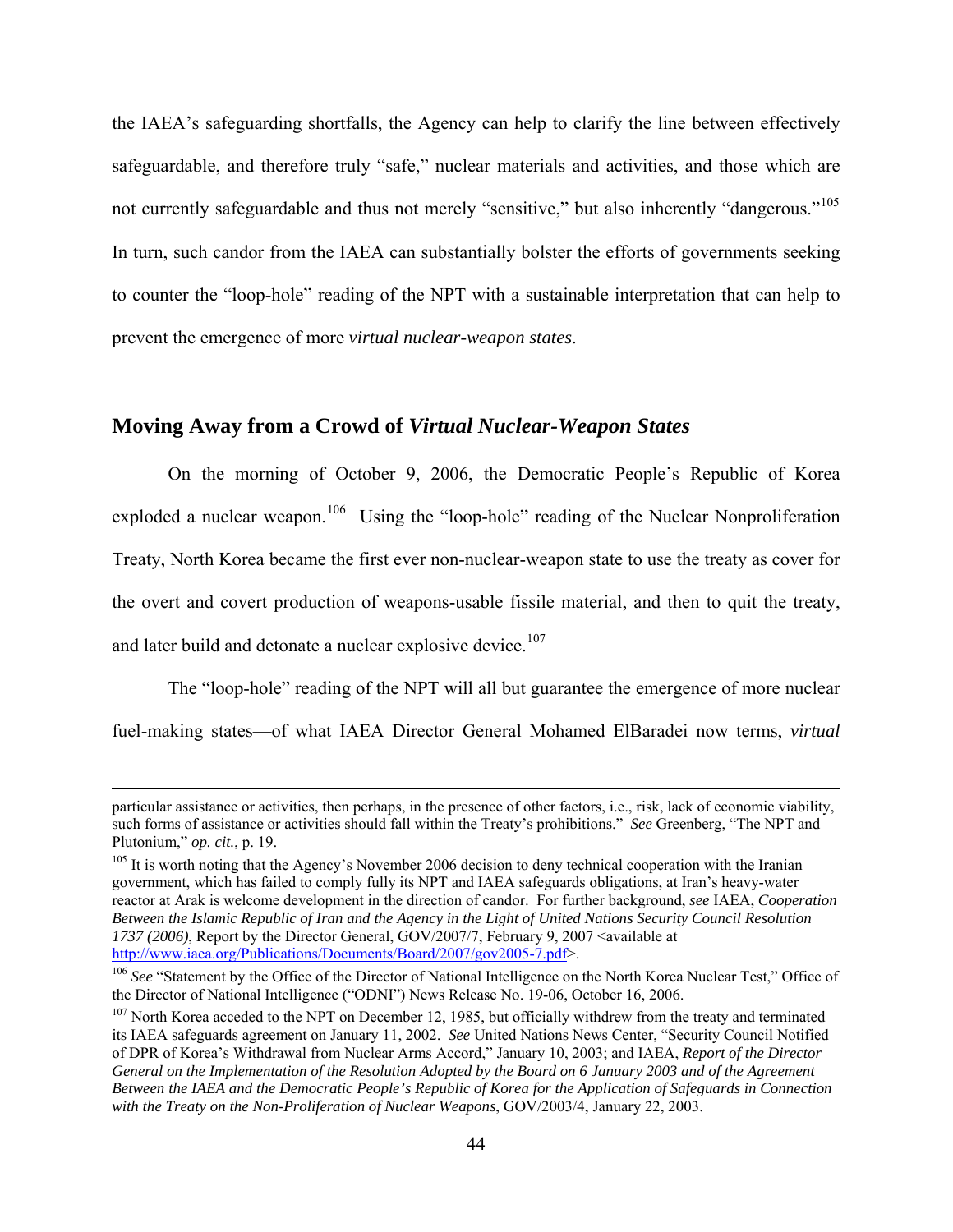*nuclear weapon states*. As we have seen, however, the NPT need not be read this way. The treaty can and should be interpreted in a pragmatic and sustainable way that rejects claims of the *per se* right of signatories to nuclear fuel-making; and the IAEA, through greater candor, can and should support such a pragmatic and sustainable reading of the NPT.

Within the last few years, Iran's nuclear intransigence and North Korea's nuclear detonation have created a greater sense of urgency among governments seeking to curb nuclear proliferation. For example, in an attempt to clarify further the extent to which nuclear technology, materials and know-how should be exchanged, the French Republic went so far as to propose a set of criteria during the lead-up to the 2005 quadrennial NPT review conference, criteria which importing states would need to meet in order to receive nuclear goods. "The export of such materials, facilities, equipment or related technologies," France suggested in a May 2004 working paper, "should only be envisaged in the light of the existence of a set of conditions relevant to the global non-proliferation regime and NPT objectives"—conditions such as:

- an alleged energy need in the [importing] country;
- a credible nuclear power generation program and related fuel cycle needs;
- an economically rational plan for developing such projects;
- an Additional Protocol [granting the IAEA greater legal authority to inspect for undeclared nuclear materials and activities] brought into force and implemented before any physical transfer or transfer of know-how;
- the highest standard of non-proliferation commitments;
- the effective and efficient implementation of an export control system with adequate sanctions;
- $\blacksquare$  the highest standard of nuclear security and safety;

 $\overline{a}$ 

an analysis of the stability of the country and the region concerned.<sup>[108](#page-44-0)</sup>

<span id="page-44-0"></span><sup>108</sup> French Republic, *Strengthening the Nuclear Non-Proliferation Regime*, Working Paper Submitted to the Preparatory Committee for the 2005 Review Conference of the Parties of the Treaty on the Non-Proliferation of Nuclear Weapons, NPT/CONF.2005/PC.III/WP.22, May 4, 2004, p. 2 <available at <http://disarmament2.un.org/wmd/npt/2005/PC3-listofdocs.html>>.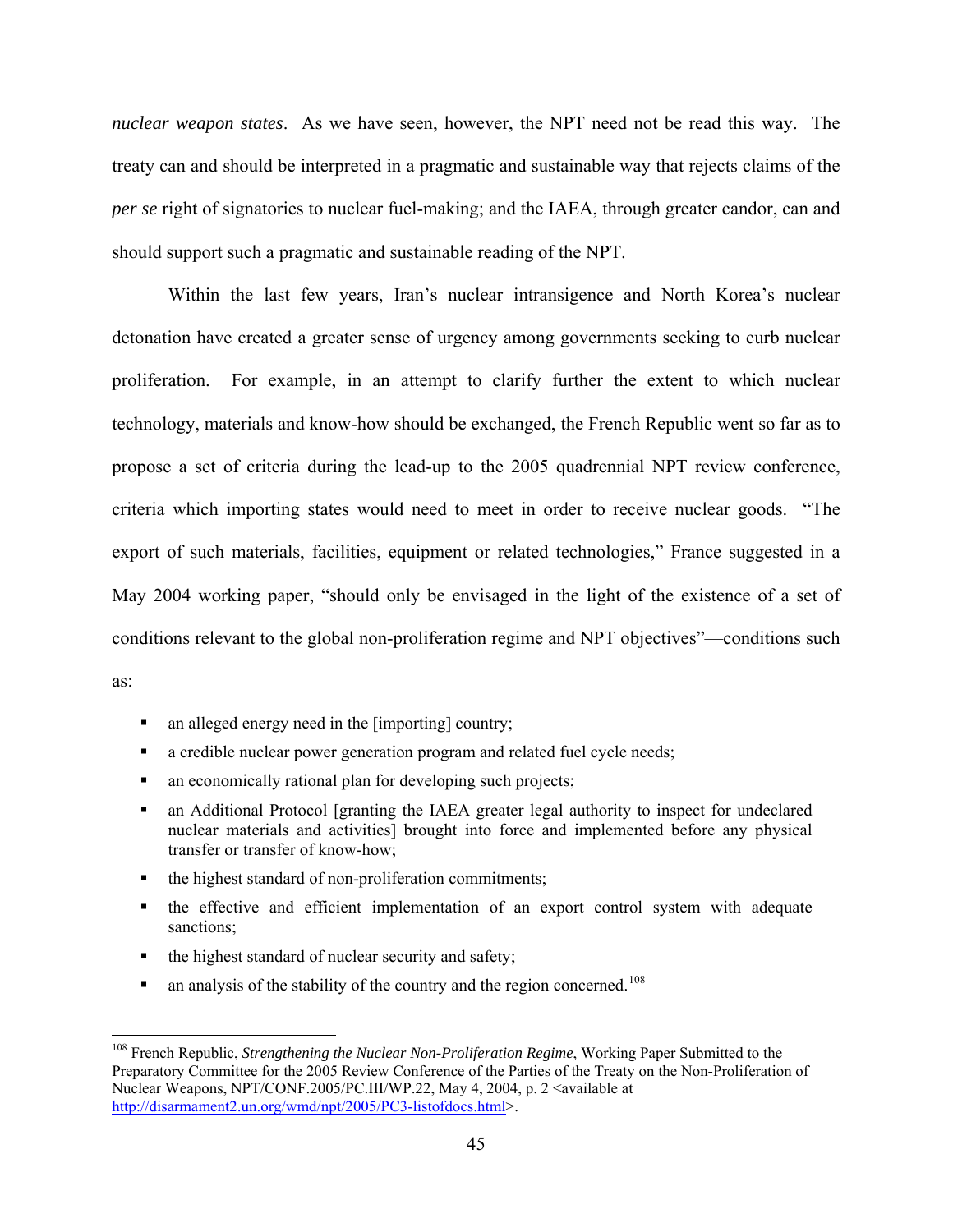Within recent months, moreover, the U.S. government has again signaled its support of proposals in the French working paper.<sup>[109](#page-45-0)</sup> That said, the U.S. and like-minded governments have yet to counter directly readings of the NPT's Article IV affirming the *per se* right, or the unqualified *per se* right, to nuclear fuel-making.<sup>[110](#page-45-1)</sup>

If Article IV of the NPT is international law's equivalent of a Rorschach Test, then what a government claims to see in this treaty provision—either a loop-hole to *virtual nuclear-weapon state* status, or clear criteria limiting the scope of "nuclear energy for peaceful purposes" to which signatories have an "inalienable right"—certainly reveals a great deal about how it views the NPT's fundamental and overriding goal of nuclear nonproliferation. Certainly, the clarity (or confusion) with which governments seeking to curb proliferation interpret Article IV will substantially impact the decisions of other NPT signatories in the not-too-distant future.

Although a consistent and sustainable reading of the NPT, by itself, cannot prevent the emergence of future proliferation problems, it can provide governments with a clear and legal foundation for effective policies which, at the very least, de-legitimize "loop-hole" readings of Article IV, and thus strongly discourage other NPT signatories from imitating, or even improving upon, the North Korean and Iranian examples. In contrast, a confused and muddled answer—or, equally as bad, no response at all—will have precisely the opposite effect. It will encourage ever more signatories to believe, and act on the belief, that they have a right under all circumstances, even noncompliance with NPT and IAEA obligations, to any nuclear activity short of inserting fissile material into a nuclear weapon. In such a world, signatories in full

1

<span id="page-45-0"></span><sup>&</sup>lt;sup>109</sup> Christopher Ford, "The NPT Review Process and the Future of the Nuclear Nonproliferation Regime," Remarks by the U.S. Special Representative for Nuclear Nonproliferation to the NPT-Japan Seminar, *NPT on Trial: "How Should We Respond to the Challenges of Maintaining and Strengthening the Treaty Regime?*, Vienna, Austria, February 6, 2007 <available at<http://www.state.gov/t/isn/rls/rm/80156.htm>>.

<span id="page-45-1"></span><sup>110</sup> As mentioned above (*see fn.* 15), however, individual members of the U.S. government have attempted to counter unqualified readings of Article IV.